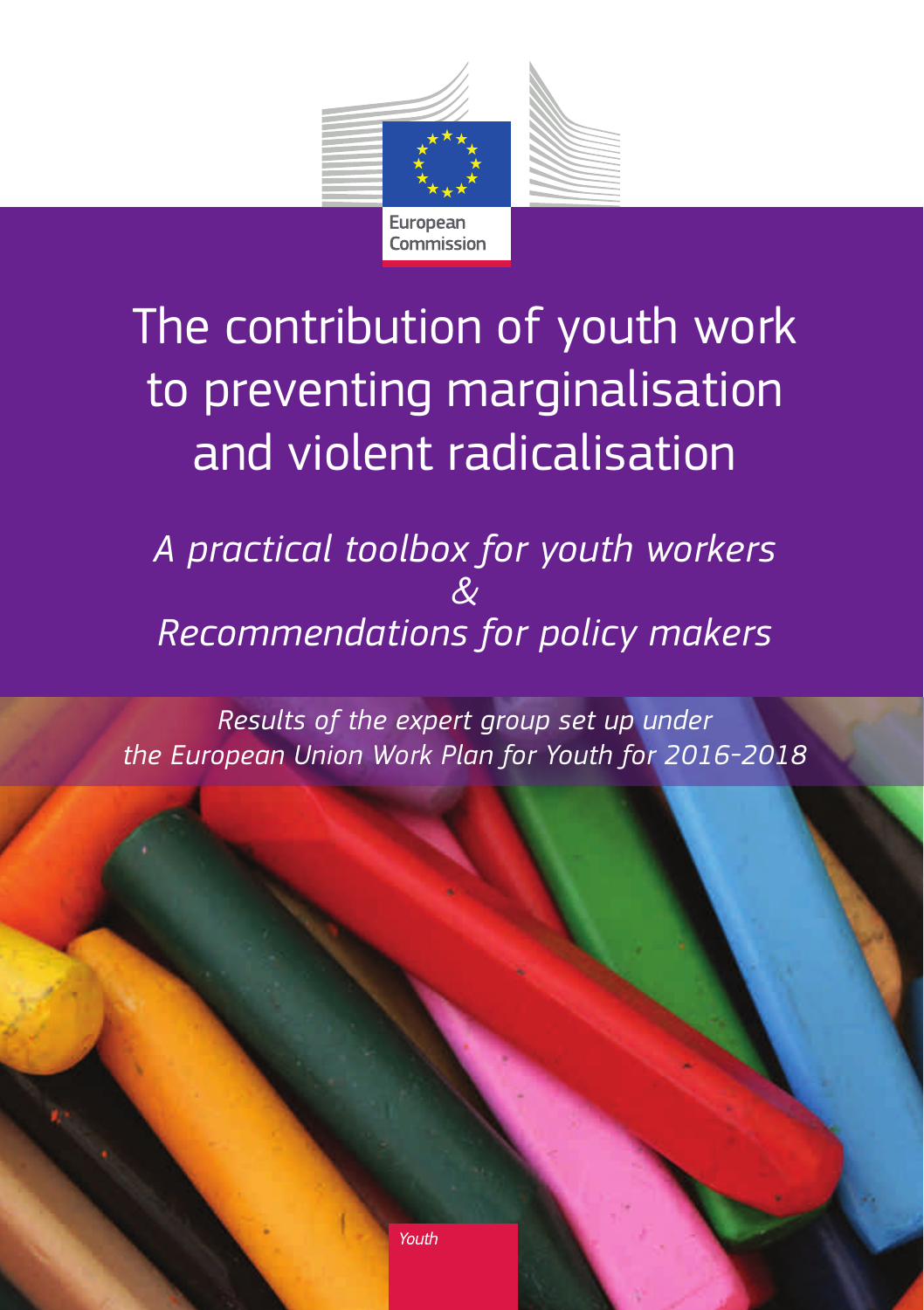The images in this publication provide a general illustration of some of the projects funded by the Youth in Action/Erasmus+ programme.

#### Europe Direct is a service to help you find answers to your questions about the European Union.

#### Freephone number (\*): 00 800 6 7 8 9 10 11

(\*) Certain mobile telephone operators do not allow access to 00 800 numbers or these calls may be billed.

More information on the European Union is available on the Internet (http://europa.eu). Cataloguing data can be found at the end of this publication.

Luxembourg: Publications Office of the European Union, 2017

PDF ISBN 978-92-79-72245-5 doi:10.2766/32369 NC-02-17-992-EN-N

© European Union, 2017

Reproduction is authorised provided the source is acknowledged.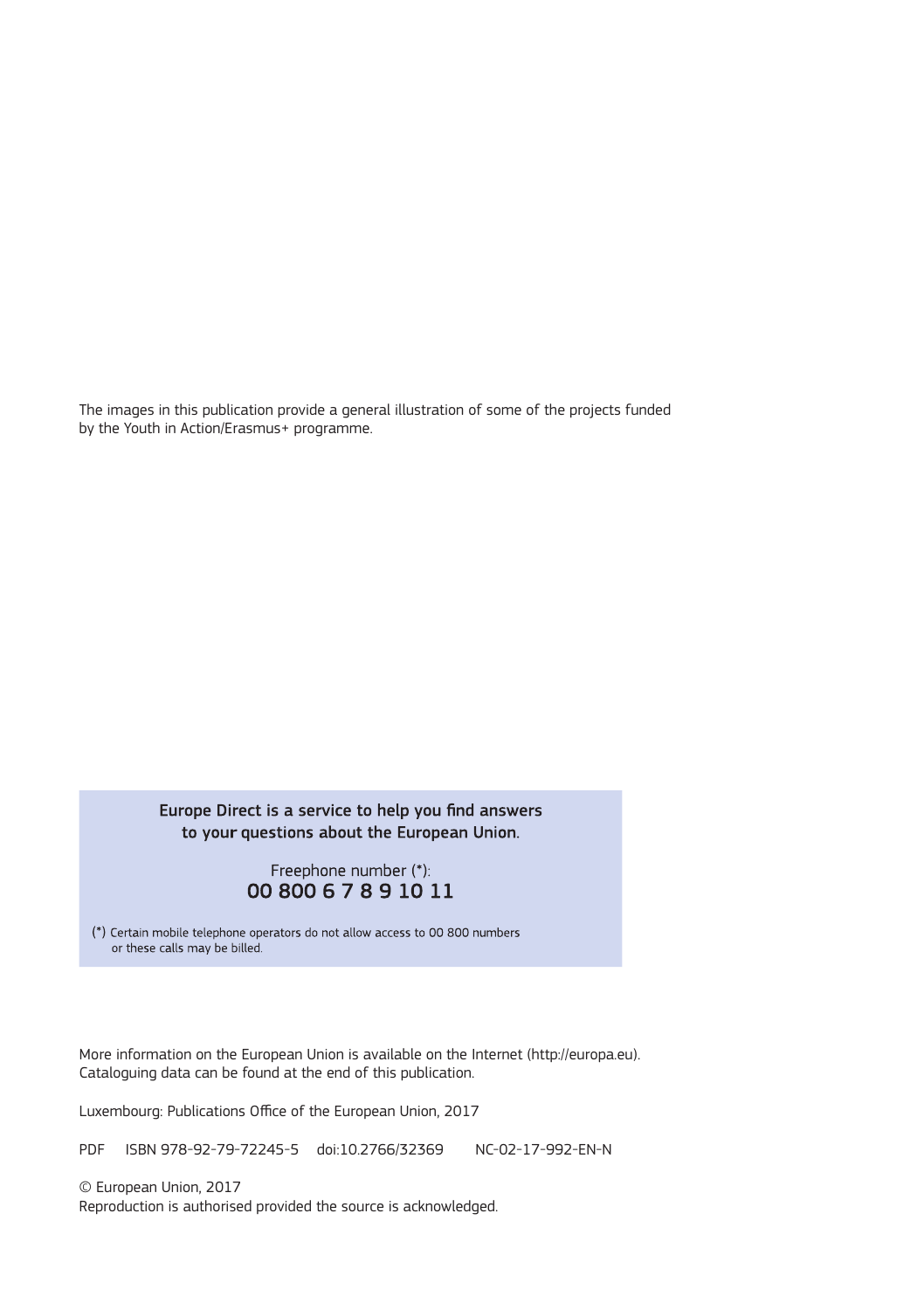The contribution of youth work as well as non-formal and informal learning to fostering active citizenship and participation of young people in diverse and tolerant societies, preventing marginalisation and radicalisation potentially resulting in violent behaviour

> *A practical toolbox for youth workers and youth organisations and recommendations to policy makers*

*Results of the expert group set up under the European Union Work Plan for Youth for 2016-2018*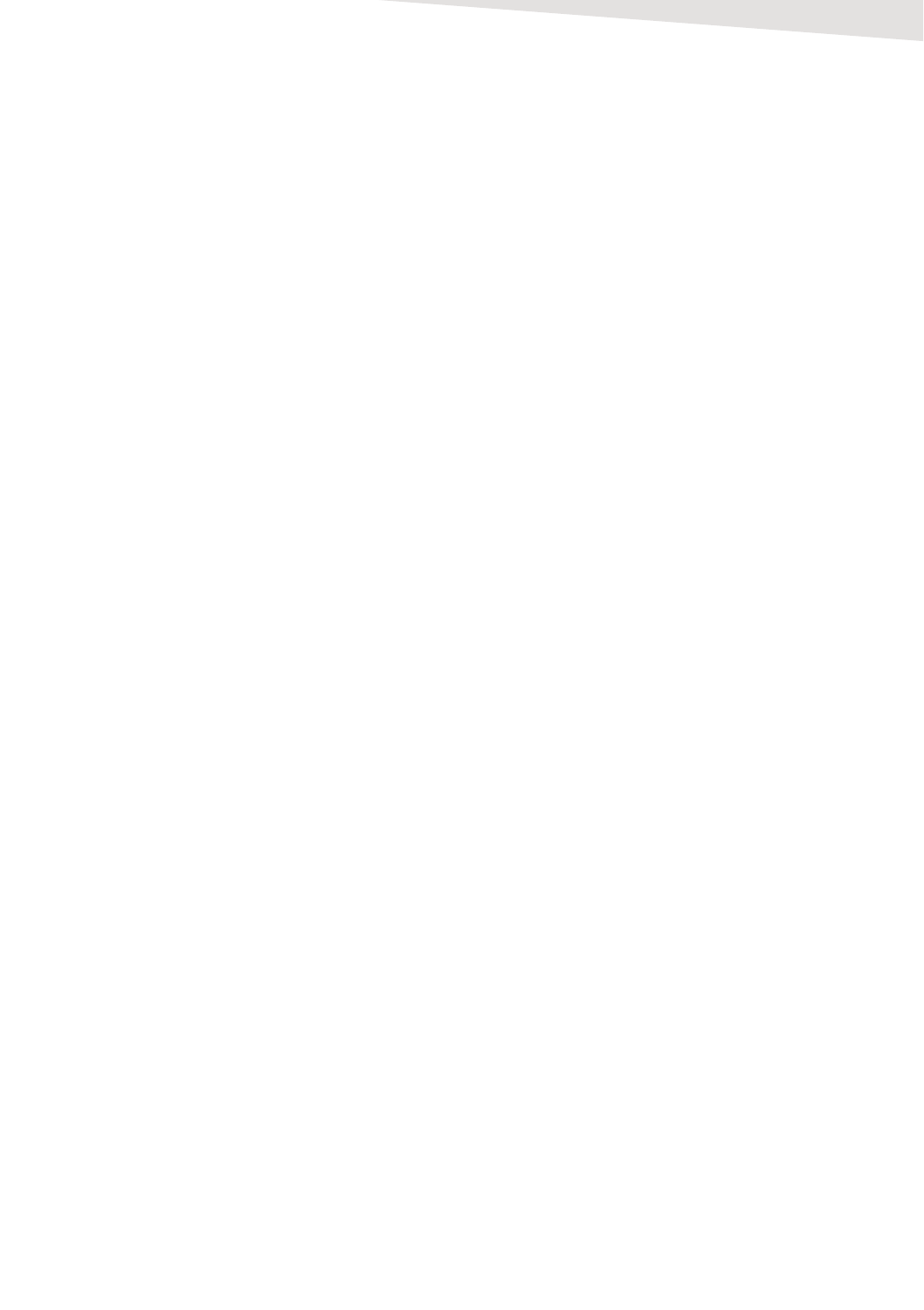## **Contents**

#### **[Executive summary](#page-6-0)**

- 1. [Glossary of key terms](#page-13-0)
- *2. [Introduction](#page-17-0)* 16
	- *2.1. What?*
	- *2.2. [Why?](#page-17-0)*
	- *2.3. [How?](#page-18-0)*
- **3.** [The practical toolbox](#page-21-0)
	- **3.1. [Generic Prevention](#page-21-0)**
	- **3.2. [Targeted Prevention](#page-26-0)**
	- *3.3. [Indicated Prevention](#page-33-0)* 32
- **4.** [Policy recommendations](#page-37-0)
	- **4.1.** [At the generic level](#page-38-0)
	- **4.2. [At the Targeted level](#page-42-0)**
	- **4.3. [At the indicated level](#page-44-0)**
- 5. **[Conclusions](#page-47-0)** 
	- 5.1. [The role of youth work](#page-47-0)
	- 5.2. [Three levels of prevention](#page-47-0)
	- 5.3. [The role of policy makers](#page-48-0)
	- **5.4.** [Current challenge](#page-48-0)

[Annex - Members of the expert group](#page-49-0)

| 5             |  |
|---------------|--|
|               |  |
|               |  |
|               |  |
| ٦             |  |
|               |  |
| $\frac{1}{2}$ |  |
|               |  |
|               |  |
|               |  |
| Ī             |  |
| Ŝ             |  |
| $\frac{1}{4}$ |  |
|               |  |
|               |  |
|               |  |
|               |  |
|               |  |
|               |  |
| 48            |  |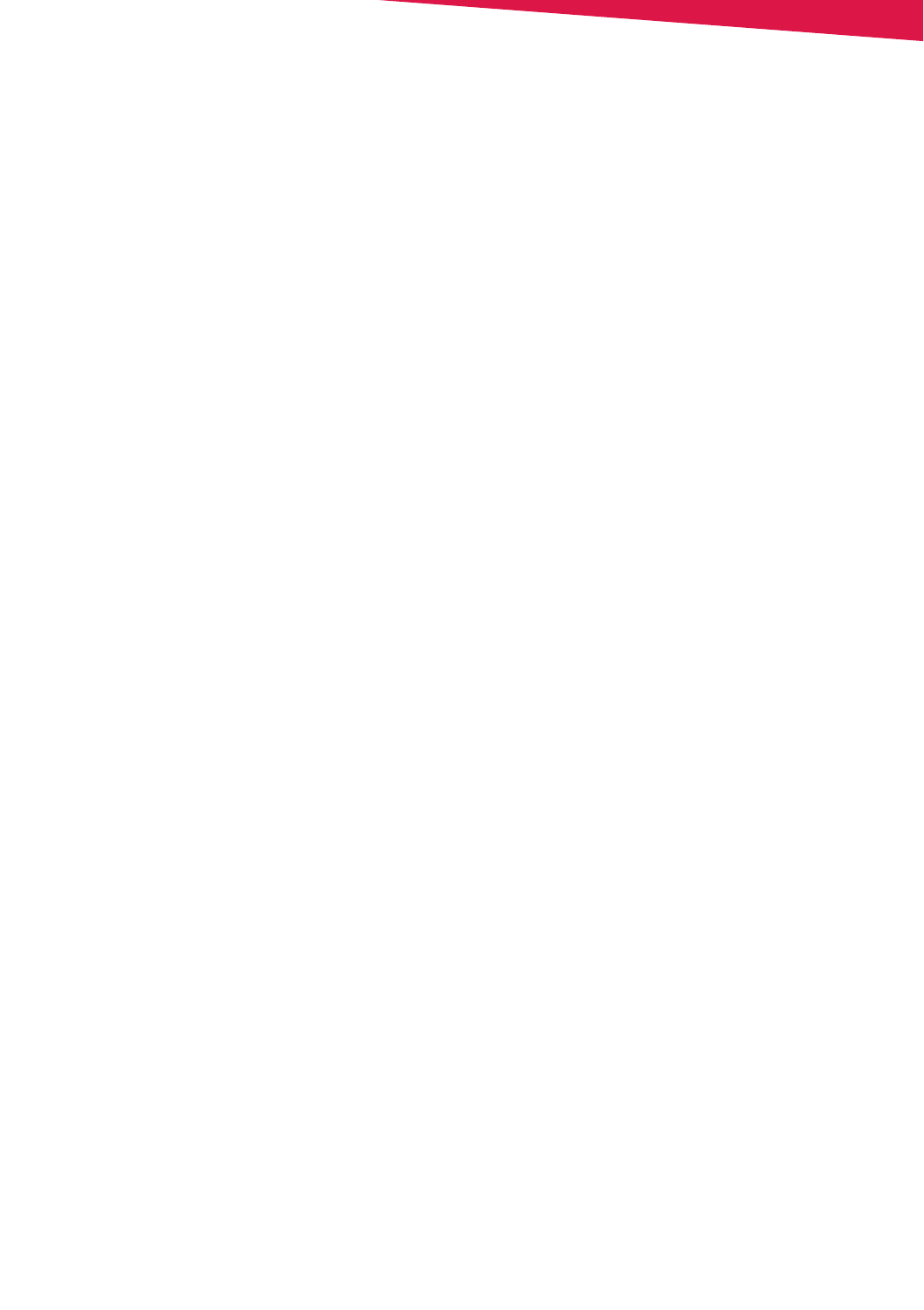## <span id="page-6-0"></span>Executive summary

The findings of the expert group $^1$  of policy makers, researchers and practitioners detail the role of youth work on promoting active citizenship, preventing marginalisation and violent radicalisation. The expert group follows in its work the model of three levels of prevention at a generic, targeted and indicated level. In each level youth work and non-formal and informal learning have a role to play and need to be supported in different ways. The expert group provides concrete proposals in each level in accordance with the different challenges each level poses.

The main outcomes of the expert group are:

- $\checkmark$  a practical toolbox for youth workers, both volunteers and employed, and organisations which train them with guidance on how to encourage active citizenship and prevent young people from marginalisation and radicalisation leading to violent extremism and deal with propaganda,
- $\checkmark$  policy recommendations addressed to public authorities from the local to the European level calling for a holistic approach in preventing radicalisation leading to violent extremism.

### *The practical toolbox*

Generic prevention targets all young people in an indirect way, by equipping them with life skills which contribute to their democratic resilience and thus strengthening their democratic values.

Youth workers at this level should:

 $\checkmark$  Be the mediators and facilitators when discussing difficult topics or topics they are not familiar with

Expert group on *'Defining the specific contribution of youth work as well as non-formal and informal learning to fostering active citizenship and participation of young people in diverse and tolerant societies and preventing marginalisation, radicalisation potentially resulting in violent behaviour',* set up under the EU Work Plan for Youth 2016-2018.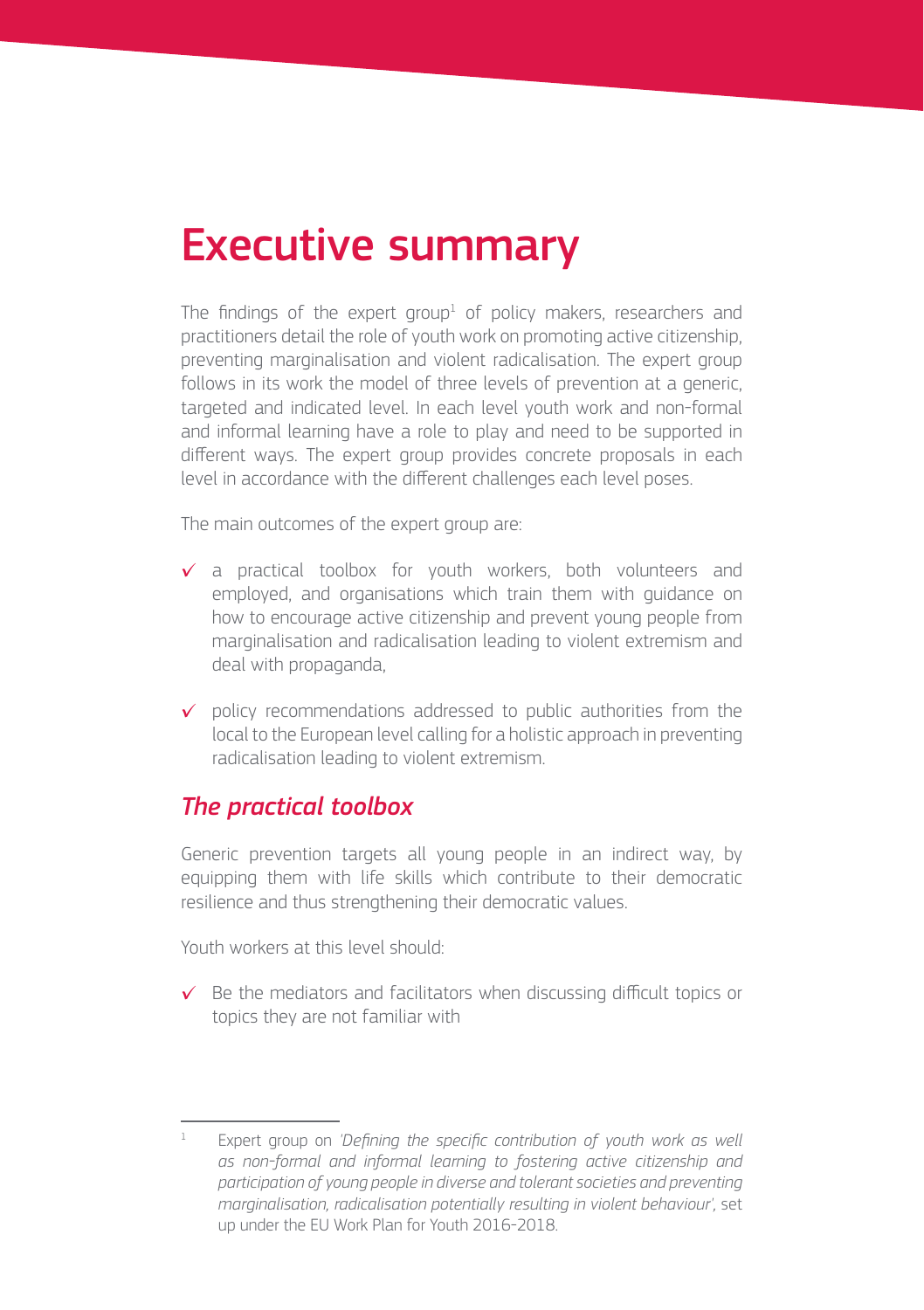- $\checkmark$  Discuss questions of meaning with young people in a safe environment
- ✓ Dare to discuss taboo topics
- $\checkmark$  Know the trends, dare to confront them, tune in to young people's reality
- $\checkmark$  Enable young people to understand human rights and democratic values in practice
- $\checkmark$  Be aware of their values and implicit identity. Assess their own ability for self-reflection, critical thinking and emotional resilience
- $\checkmark$  Encourage intercultural and inter-faith discussions which underscore common values
- ✓ Make best use of existing training opportunities on processes of violent radicalisation
- $\checkmark$  Provide positive narratives to counter extremist ideologies
- $\checkmark$  Inform young people of public anti-discriminatory networks

Targeted prevention aims to reach young people who show tendencies towards or are interested in anti-democratic, extremist ideologies (or fragments of these ideologies) and propaganda, are close to extremist groups or have already been in contact with such groups.

Youth workers at this level should:

- $\checkmark$  Be aware when young people cut off bonds with their social groups. It could be a sign of violent radicalisation
- $\checkmark$  Try to identify the signals and assess them correctly. They are often a cry for attention
- $\checkmark$  Establish/build up a trustful relationship before confronting ideological issues
- ✓ Work with the mind-set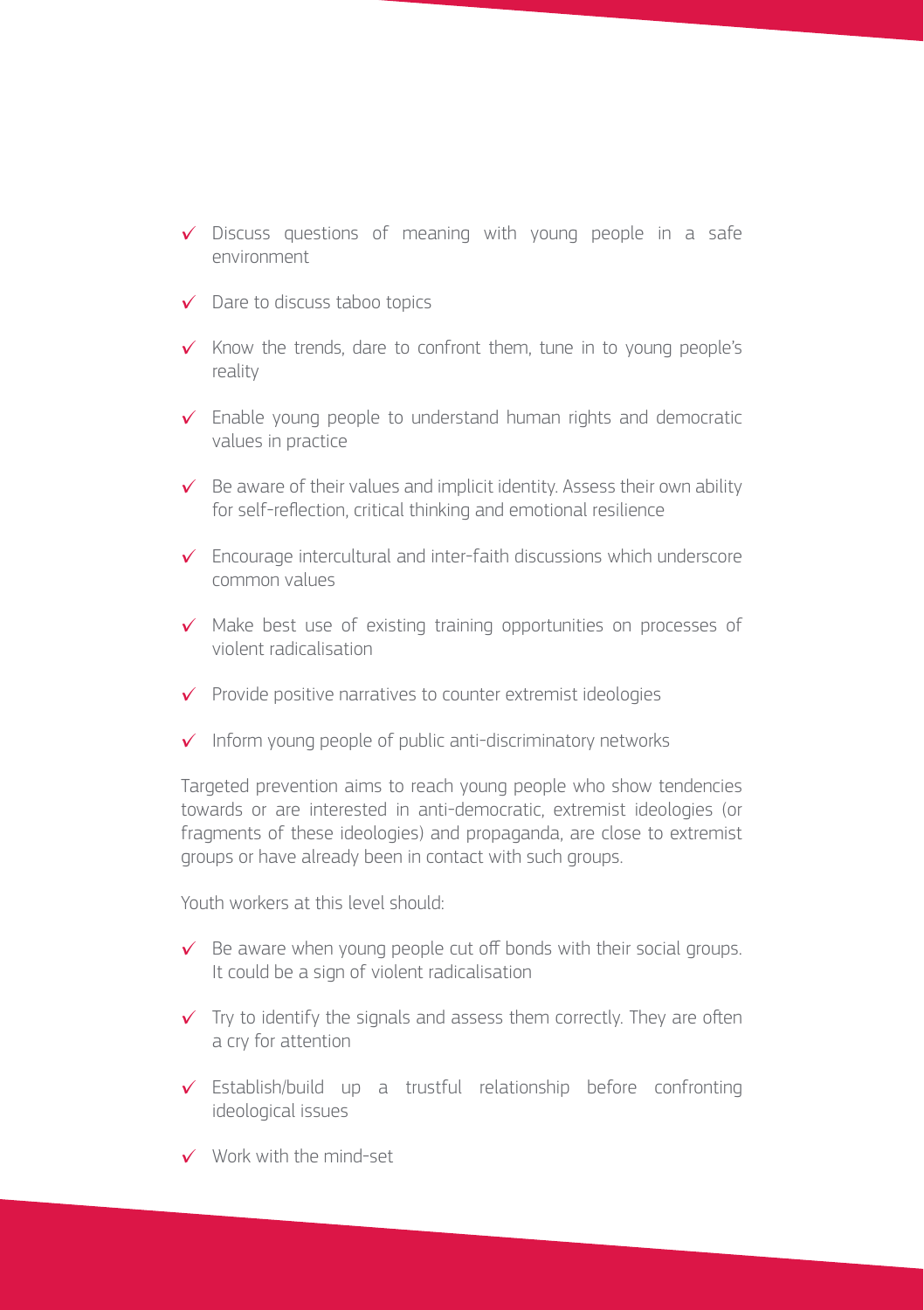- $\checkmark$  Know the scenery of their area and be ready to intervene on site
- $\checkmark$  Use peer education activities to prevent young people from getting more involved in extremist circles
- $\checkmark$  Find out about young people's motives and reasons for joining extremism and develop strategies and social alternatives
- $\checkmark$  Create space for and get involved in dialogue. Train in dialogue facilitation techniques.
- $\checkmark$  Familiarise on the processes and dynamics of violent radicalisation and of propaganda as well as on motives and attractions
- $\checkmark$  Get to know the role of the symbols in extremist groups. It will help to approach young people from these groups
- $\checkmark$  Engage in dialogue: listen to young people's positions and demonstrate a democratic and humanistic point of view
- $\checkmark$  Establish co-operation with other stakeholders such as NGOs, schools, justice, security and social institutions.

Indicated prevention targets young people who are already engaged in an extremist group and want to drop out (or who are regarded as being open to receiving support for dropping out). This work should only be provided by experts and youth workers who are especially trained for it.

Youth workers at this level should:

- $\checkmark$  Build a trusting bond with young people they are working with.
- $\checkmark$  Be sure that they can meet the challenges before intervening.
- $\checkmark$  Form alliances with key figures in the community.
- $\checkmark$  Understand the process, work on the causes and develop alternatives.
- $\checkmark$  Approach the family, get to know its dynamics and seek the right person to get approval from before intervening.
- $\checkmark$  Develop security protocols to ensure security for the young person and themselves.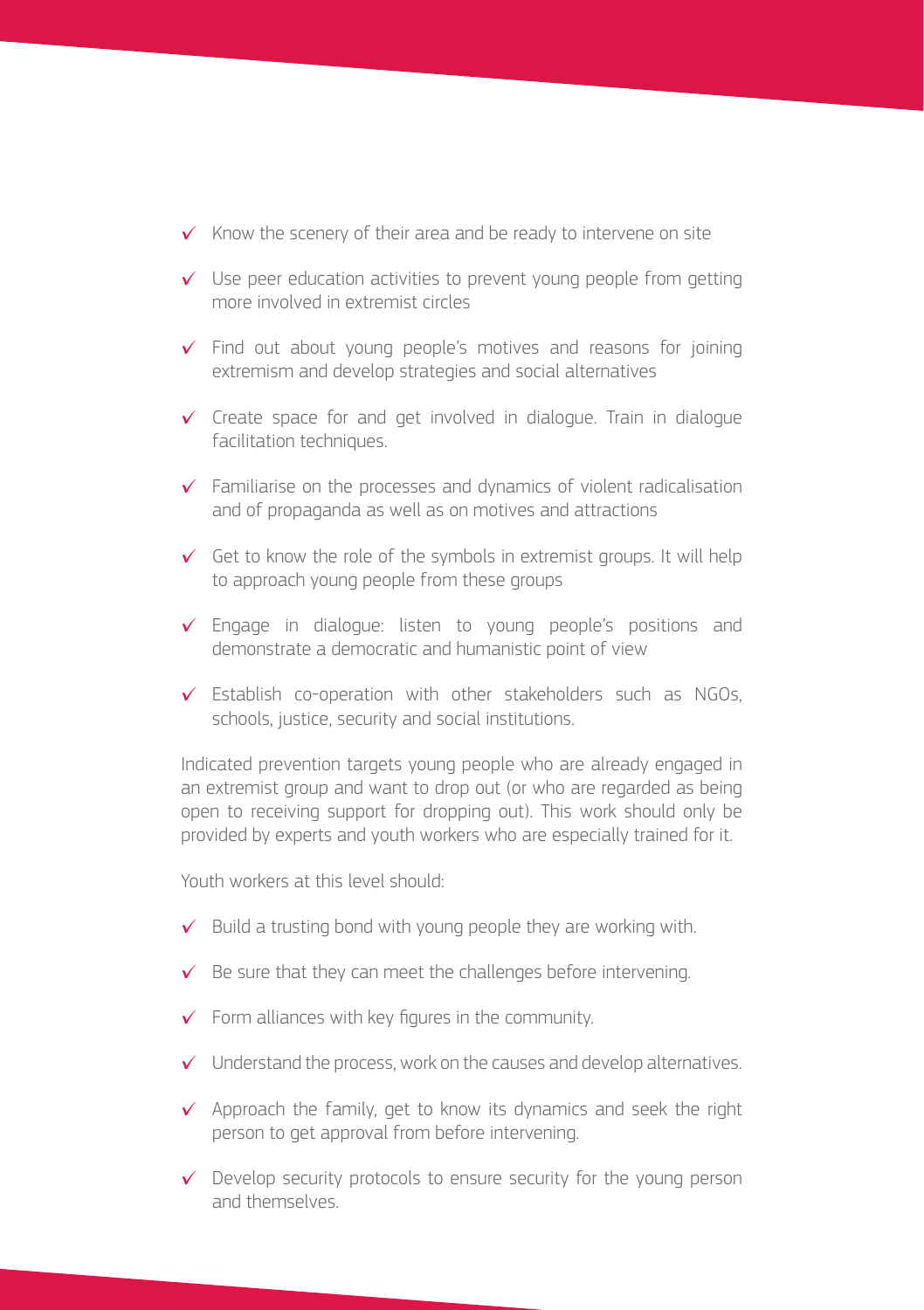$\checkmark$  Collaborate with experts from different sectors such as NGOs, schools, justice, security and social institutions.

### *Policy recommendations*

The policy recommendations are based on the success factors of good practice projects or policy approaches across Europe. Different sectors must cooperate in a shared agenda to effectively fight the phenomenon of radicalisation leading to violent extremisms as no sector can solve the problem alone. Therefore a holistic, integrated approach is required. The recommendations are structured in accordance with the *three-level prevention model* and are addressed to public authorities at the local, regional, national and European level within their respective sphere of competences.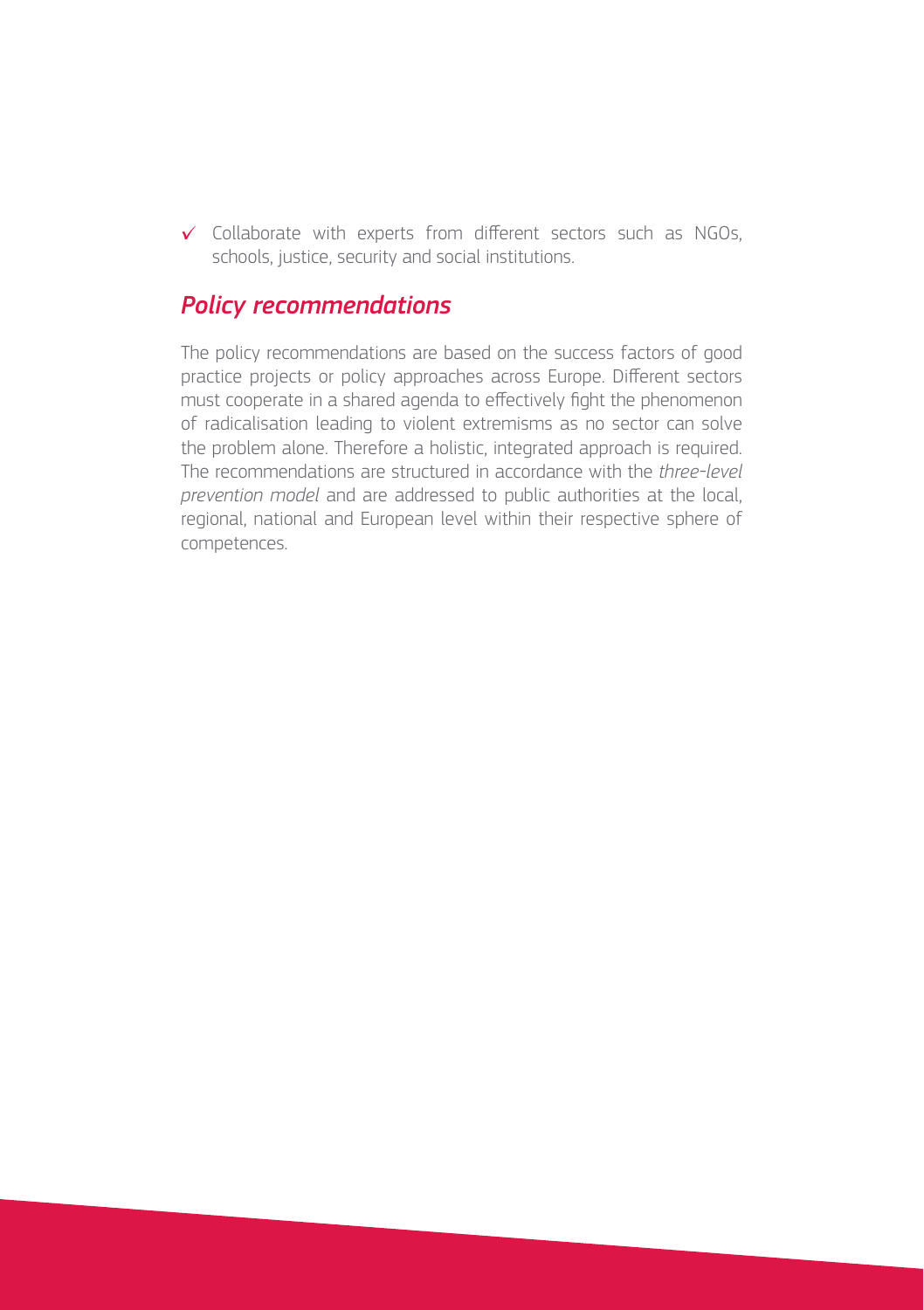#### *In a nutshell:*

*Cooperation among various fields needs time for meetings and developing mutual understanding and respect.*

*Thus regarding youth work it needs the willingness for increasing the*  resources for youth work in general to enable it to fulfil its tasks in *generic, target and indicated prevention, including personnel as well as infrastructure but also investment in education and training.* 

- $\checkmark$  At the generic level the experts are focusing on ways for systemic cooperation between youth work and various stakeholders such as formal education or welfare services. Suggestions are made on how to support youth workers and educators in general to deal with the newly occurring challenges.
- $\checkmark$  At the targeted level the experts are highlighting the importance of establishing structural, long lasting, sustainable partnerships between the youth sector and - among others - the formal education, social, health and security sectors. Moreover they call for the formation of networks at the national level where youth workers can seek advice, guidance and support.
- $\checkmark$  At the indicated level, the experts encourage a multi-stakeholder cooperation for tailor-made interventions for young people. At the same time they invite the security sector to collaborate systematically with youth workers to maximise the preventive impact in a way in which the values of youth work are respected. Finally, the recommendations stress the need to provide specialised training along with the necessary resources and equipment to youth workers to meet the additional requirements at this level of prevention.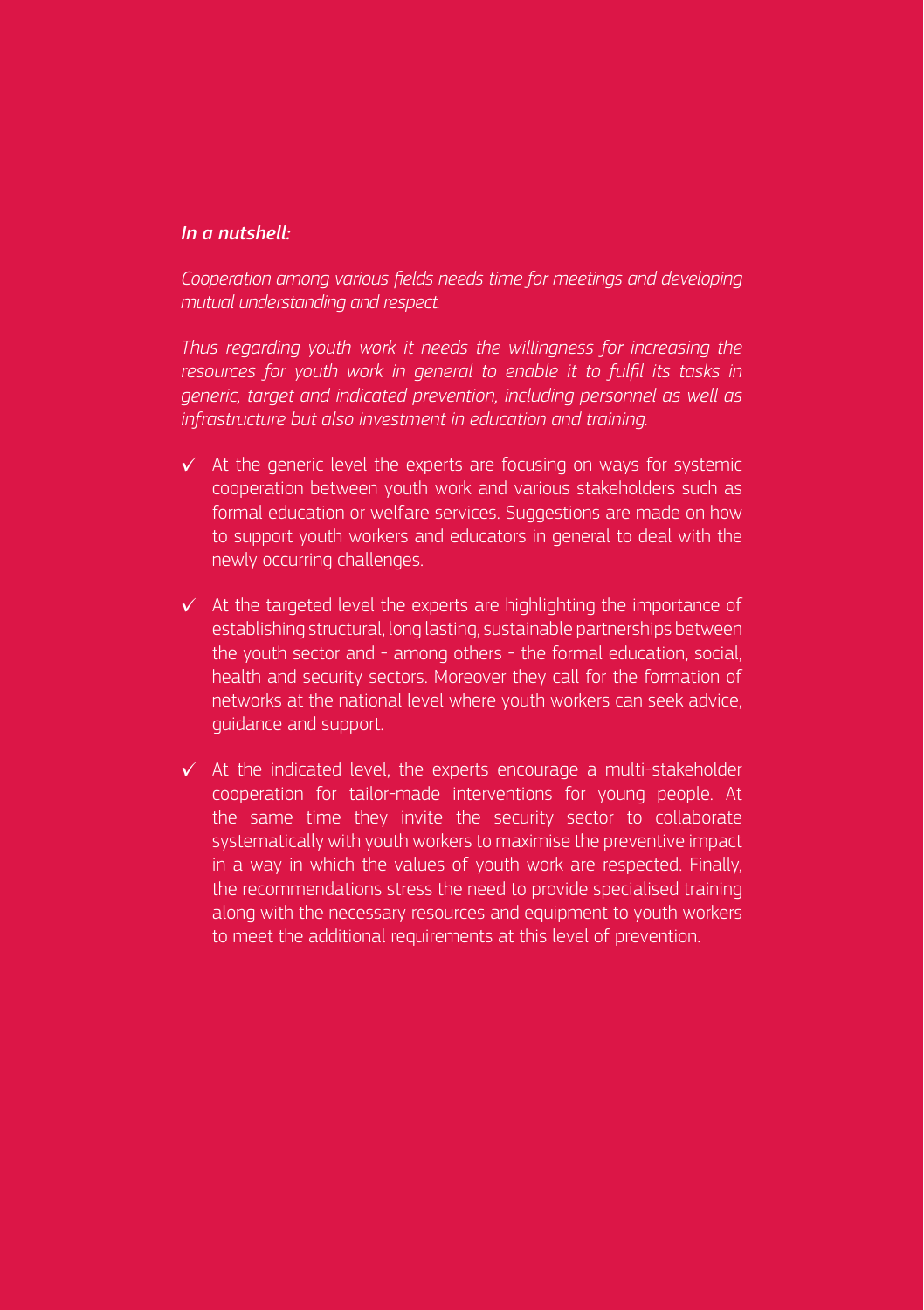# Final report of the expert group on the role of youth work for active citizenship, prevention of marginalisation and violent radicalisation

The findings of the expert group detail the role of youth work on promoting active citizenship, preventing marginalisation and violent radicalisation<sup>2</sup>. This report consists of five parts:

- $\checkmark$  A glossary which provides clarification on the terminology used in the context of this report
- $\checkmark$  An introductory part with background information on what this expert group is about, why it was established and how it carried out its work.
- ✓ A practical toolbox which provides useful guidance and advice to youth workers and organisations which train youth workers on how to prevent young people from marginalisation and experiencing violent radicalisation
- $\checkmark$  Policy recommendations to public authorities for a holistic approach in preventing violent radicalisation and extremism
- ✓ Conclusions

Expert group on *'Defining the specific contribution of youth work as well as non-formal and informal learning to fostering active citizenship and participation of young people in diverse and tolerant societies and preventing marginalisation, radicalisation potentially resulting in violent behaviour',* set up under the EU Work Plan for Youth 2016-2018.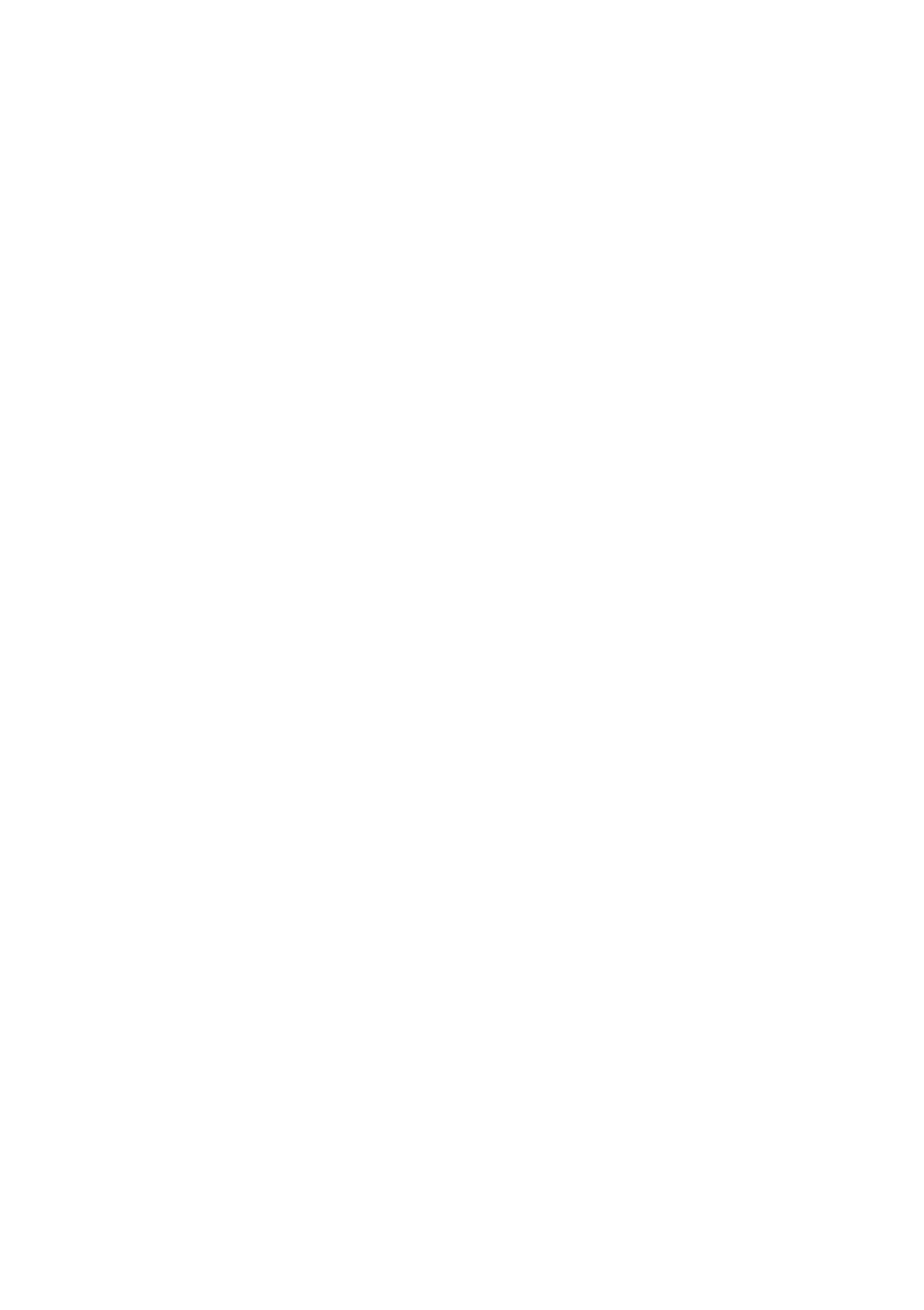## <span id="page-13-0"></span>Glossary of key terms

- ✓ *Radicalism* is the advocacy of, and commitment to, sweeping change and restructuring of political and social institutions which involves the wish to do away with traditional and procedural restrictions which support the status quo.
- ✓ *Radicalisation* is the process of growing willingness to accept, pursue and support far-reaching changes in society, conflicting with the existing order.
- ✓ *Radicalisation leading to violent extremism* is a process whereby a person accepts the use of violence to achieve political, ideological or religious goals, including violent extremism and terrorism.
- ✓ *Extremism* refers to positions that are strongly directed against shared values and moral standards within a given society. The term ‹extremists› refers to people who strongly disrespect or even fight those values and standards (including the use of violence).
- ✓ *Propaganda* is information, especially of a biased or misleading nature, used to promote a political cause or point of view. Propaganda is often associated with the psychological mechanisms of influencing and altering the attitude of a population towards a specific cause, position or political agenda in an effort to form a consensus to a standard set of belief patterns.
- ✓ *Active citizenship* stands for an active participation of citizens in the economic, social, cultural and political fields of life. In the youth field much emphasis is on learning the necessary competences through voluntary activities. The aim is not only to improve the knowledge, but also motivation, skills and practical experience to be an active citizen.
- ✓ *Democratic resilience* refers to cognitive openness (willingness and ability to see different points of view, truths), emotional flexibility (ability to feel solidarity, identification, trust with people of different backgrounds, to negotiate the complicated 'quest for significance in the modern world') and social variety (willingness and ability to negotiate and maintain relationships with people of different backgrounds).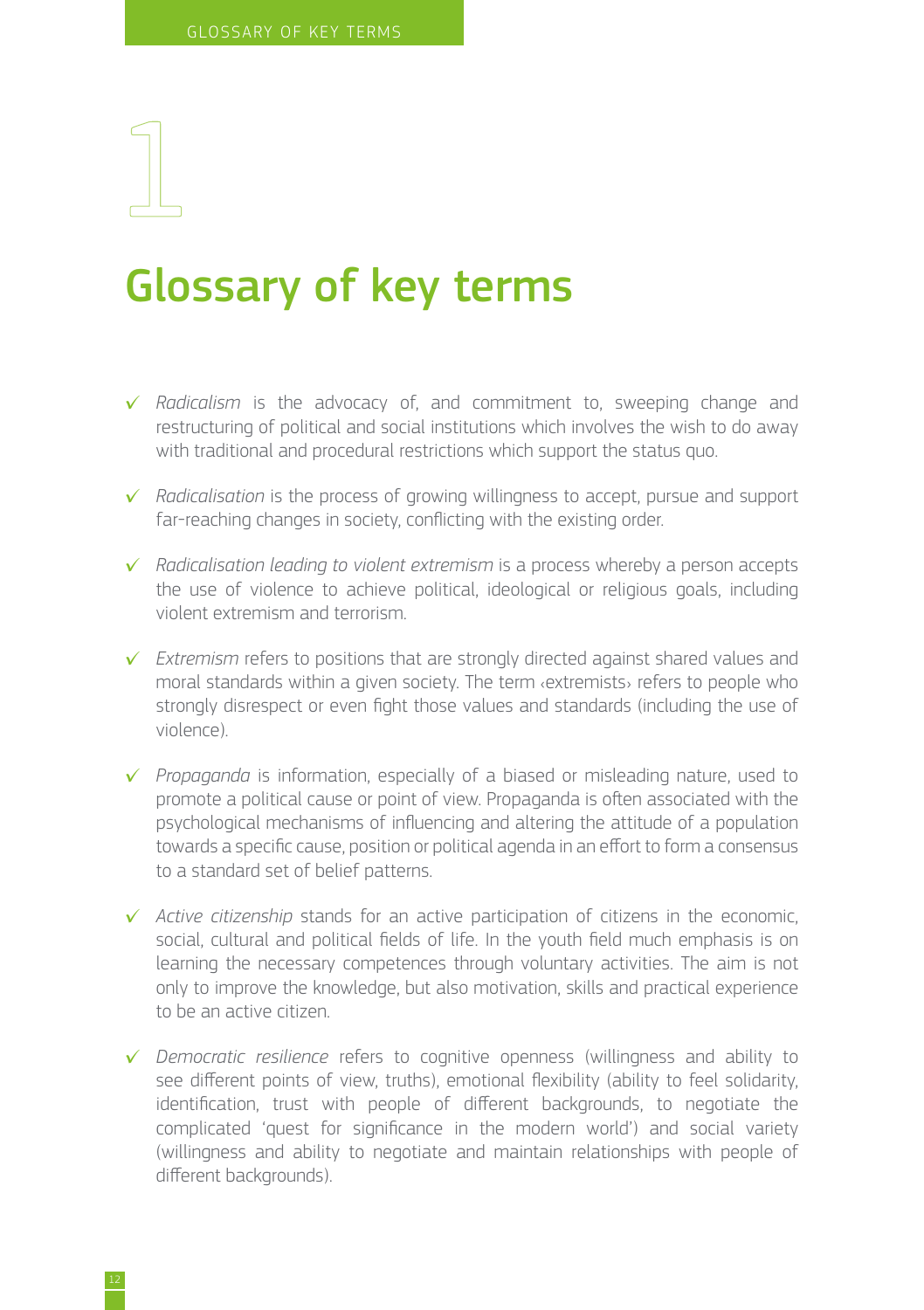- ✓ *Generic prevention* (also called primary prevention) is any form of intervention, information, training aiming at whole groups or populations to prevent certain behaviour and any hazards. Generic prevention includes lifestyle-related measures (influencing conditions and behaviour) to reduce the risk or strengthen protective factors before a disruption occurs. The measures perspective is long-term, and it begins with a life stage as early as possible.
- ✓ *Targeted prevention* (also called secondary prevention or selective prevention) is concerned with the early detection of already existing symptoms, problems and behavioural deviations in individual humans and groups. It aims at persons and groups with a high-risk potential, to prevent (further) misdevelopment and to support those affected in the design of more constructive ways of life.
- ✓ *Indicated prevention* (also called tertiary prevention) aims at individual people already showing the behaviour or being affected by the threat, therefore less emphasis is placed on assessing or addressing environmental influences, such as community values. Nevertheless, school and family are important intervention settings. It aims to prevent succeeding problems and prevent relapses. This includes measures of rehabilitation and social reintegration.
- ✓ *Youth work* is a broad term covering a broad scope of activities of a social, cultural, educational or political nature by, with and for young people. Increasingly, such activities also include sport and services for young people. Youth work belongs to the area of ‹out-of-school› education, as well as specific leisure time activities managed by professional or voluntary youth workers and youth leaders. Youth work is organised in different ways (by youth led organisations, organisations for youth, informal groups or through youth services and public authorities). It is delivered in different forms and settings (e.g. open-access, group-based, programme-based, outreach and detached) and is given shape at local, regional, national and European level.
- ✓ *Detached youth work* is a form of street-based youth work, which operates without the use of a centre and takes place where young people ‹are› both geographically and developmentally. It aims at making contact on the streets with those ‹hard to reach› or ‹unattached› young people.
- ✓ *Outreach youth work* is a form of youth work that takes place on young people's own territory and is a method of work that supports and compliments a youth centre or project based youth work. Primarily used to inform young people of services that exist in their locality and to encourage them to use such services, outreach youth work can also seek to identify, through consultation with young people, any gaps that exist in services aimed at meeting their needs.
- ✓ *Youth workers* in the context of this report refer to both volunteers and professionals.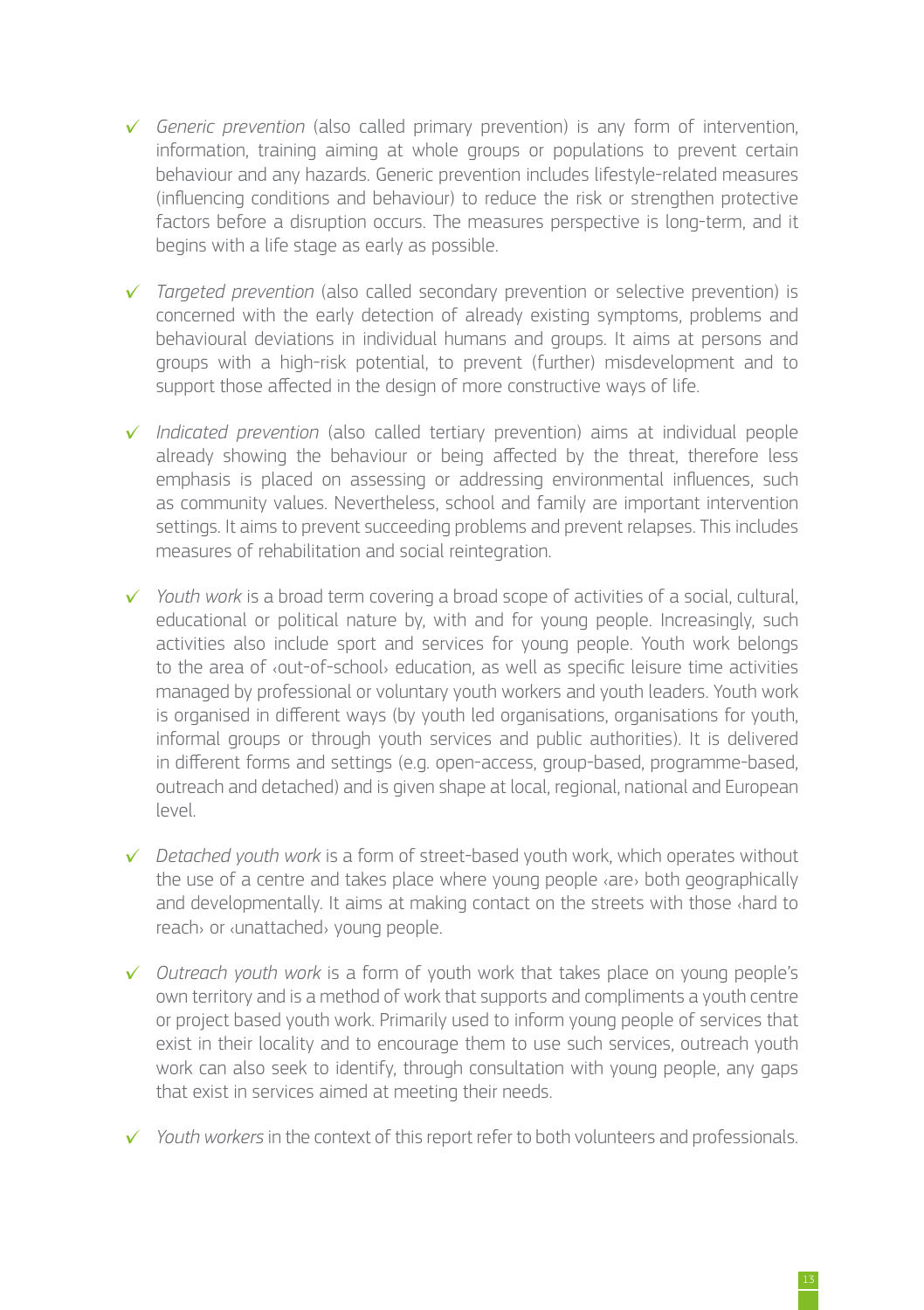- ✓ *The values of youth work are*: respect, dialogue approach, relation work (trust), inclusive approach, positive approach, tailor-made intervention, flexibility, voluntary based, non-formal and informal learning methodology, resource perspective (building on the young person's potential), youth advocacy
- ✓ *Cross-sectoral co-operation* in the field of youth implies that, at local, national and international level, an effective coordination exists between the youth and other sectors. This concerns, for example, family policy, education, gender equality, employment, security, housing and healthcare.
- ✓ *Marginalisation* is the process whereby people or groups of people are pushed to the margins of a given society due to poverty, disability, lack of education, also by racism or discrimination due to origin, ethnicity, religion, sexual orientation
- ✓ *Political extremism* refers to positions and movements that are directed against the existing (democratic) principles and institutions, aiming to establish a different political order. Political extremist positions might go along with the willingness to use non-violent pressure and coercion, but might also include various forms of political violence other than terrorism or even acts of terrorism and war crimes as methods to effect societal change.
- ✓ *Religious extremism* refers to positions and movements legitimising their extremist political aims and methods by a certain (extremist) interpretation of a religious belief system.
- ✓ *Recruiting networks* are organised systems aiming at convincing young people to join an extremist cause.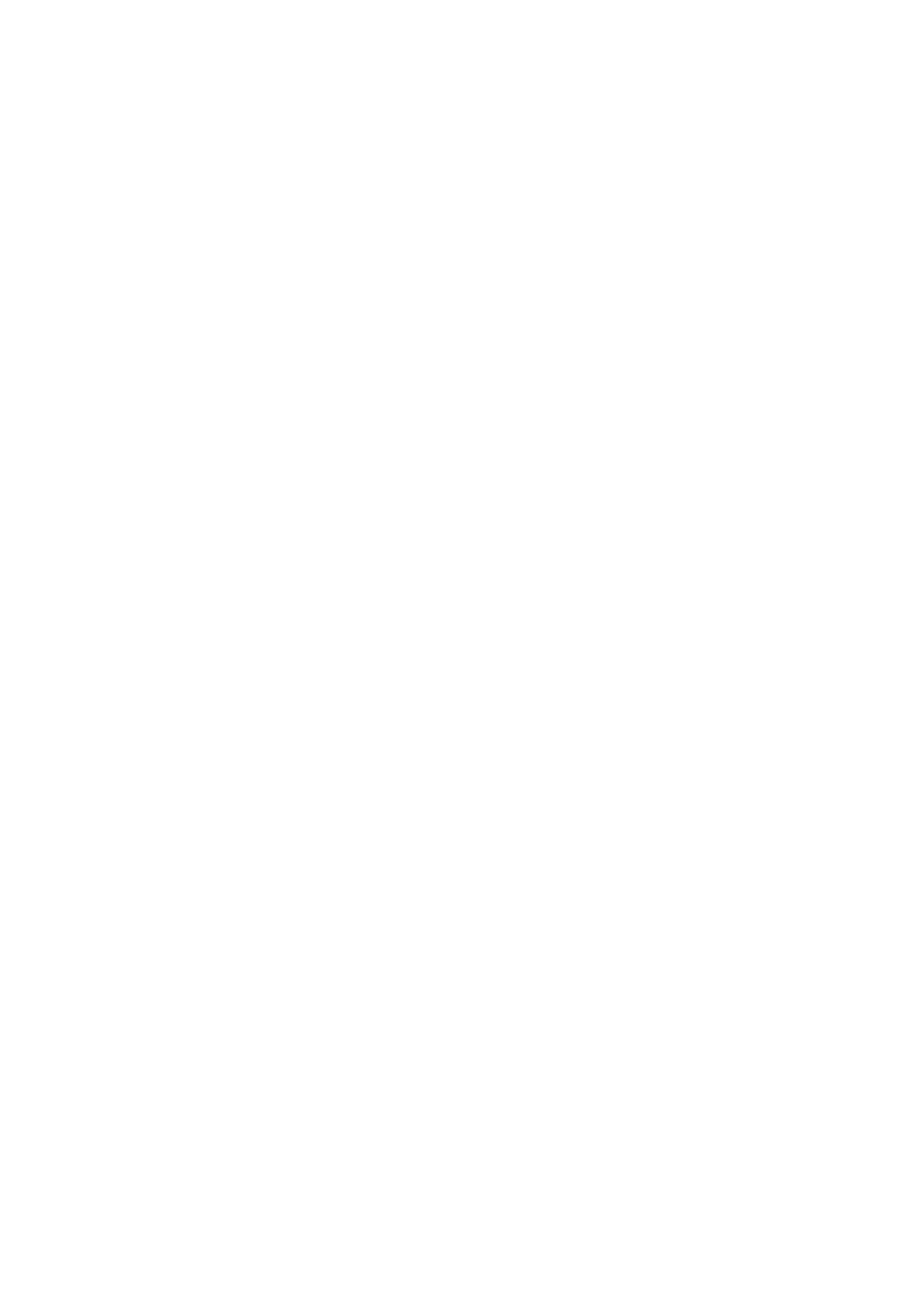<span id="page-17-0"></span>

## **Introduction**

### *2.1. What?*

The expert group on the role of youth work for active citizenship, prevention of marginalisation and violent radicalisation follows up the Paris Declaration<sup>3</sup>, the Council conclusions on the role of the youth sector in combating violent radicalisation<sup>4</sup> and the Communication from the Commission on supporting the prevention of radicalisation leading to violent extremism<sup>5</sup>. .

The mandate of the expert group was to define the ‹specific contribution of youth work as well as non-formal and informal learning to fostering active citizenship and participation of young people in diverse and tolerant societies and preventing marginalisation, radicalisation potentially resulting in violent behaviour›.

The expert group met 6 times between March 2016 and December 2016. The participation of Member States in the work of the group was voluntary and Member States could join at any time. The following Member States appointed a representative: BE, CZ, DK, DE, EE, IE, ES, FR, HR, IT, LV, LT, MT, NL, AT, PL, PT, SI, and SE. The European Youth Forum was invited as a permanent participant.

## *2.2. Why?*

The succession of terrorist attacks in Europe in 2015 and 2016 involving young people who were born and raised in Europe, as well as the rise in incidents of hate-crime and xenophobia, highlighted that in order to maintain open and inclusive societies, radicalisation leading to violent extremism has to be prevented at an early stage.

Declaration on promoting citizenship and the common values of freedom, tolerance and nondiscrimination through education, 17.03.2015

The role of the youth sector in an integrated and cross-sectoral approach to preventing and combating violent radicalisation of young people, 9460/16/ 01.06.2016

<sup>5</sup> Communication from the Commission on supporting the prevention of radicalisation leading to violent extremism, COM(2016) 379/14.06.2016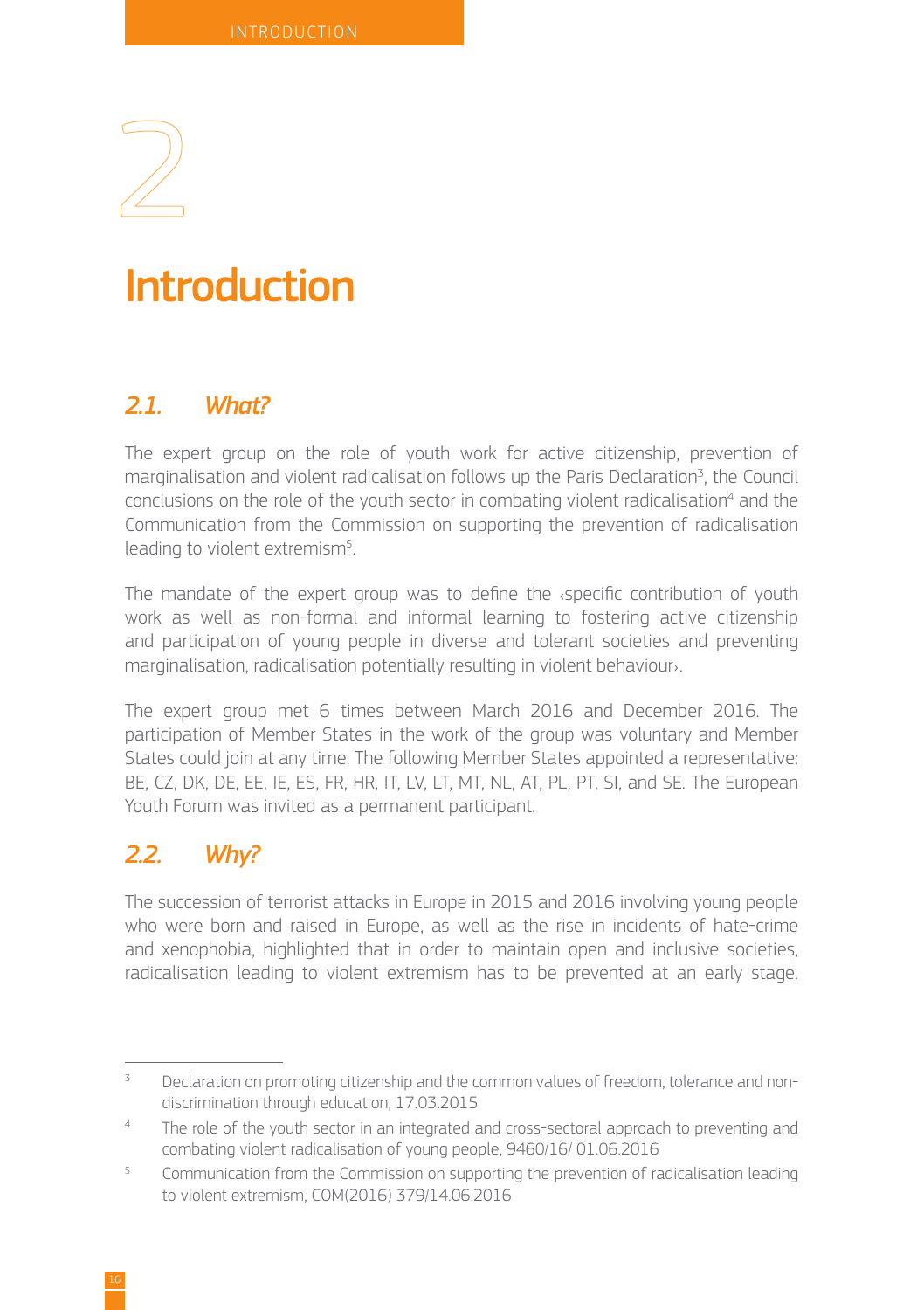<span id="page-18-0"></span>The role of education<sup>6</sup> in that regard is crucial. It can instil young people with the necessary life skills and human rights values, contribute to a positive identity development, make them resilient against extremist ideologies and ensure their personal well-being.

Youth work has a role to play in empowering young people to be active citizens and thus keeping them guarded from extremist ideologies potentially leading to violent behaviour. It helps young people gain skills and competences through non-formal and informal learning, such as teamwork, leadership, intercultural competences, problem solving, and critical thinking. It supports young people in the difficult identity issues that can arise in adolescence. It can make a difference by supporting young people, especially those at risk of marginalisation and social exclusion, with their problems by empowering them to deal with the challenges of growing up in a complex, pluralistic modern society.

## *2.3. How?*

The expert group was requested to examine the contribution of non-formal and informal learning and the role of youth work to:

- The promotion of active citizenship
- The prevention of marginalisation
- The prevention of radicalisation leading to violent extremism (as a result of marginalisation)

The expert group structured a coherent approach based on the, hereafter, *three-level prevention model*<sup>7</sup> *:*



<sup>6</sup> Education in its broader sense includes formal, non-formal and informal learning. In particular both non-formal and informal education have a strong inclusive aspect as they are addressing not only the cognitive skills but also empower the emotional and social ones.

<sup>7</sup> For this model inspiration was drawn (amongst others) from prevention models developed by G. Caplan, R. Gordon and S. Johansson.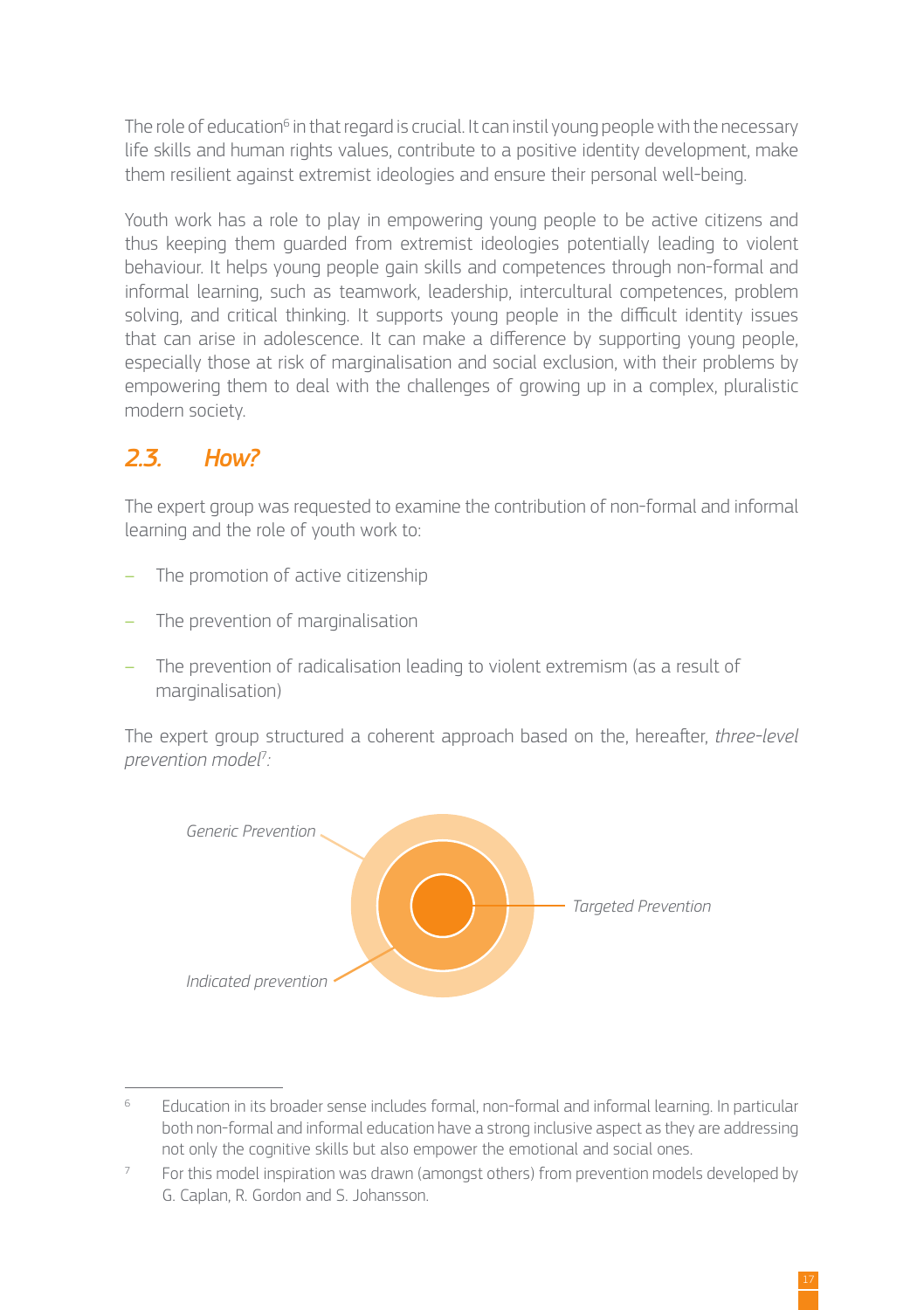This model identifies three levels of prevention: generic prevention which targets all young people, targeted which aims to reach young people who are interested by anti-democratic ideologies (or fragments of it) and propaganda and indicated which targets young people who are already engaged in an extremist group and want to drop out (or who are regarded as being open to receiving support for dropping out).. In each level youth work and non-formal and informal learning have a role to play and need to be supported in different ways.

Both the practical toolbox and the policy recommendations follow the *three-level prevention model* and provide concrete proposals in each level in accordance with the different challenges each level poses.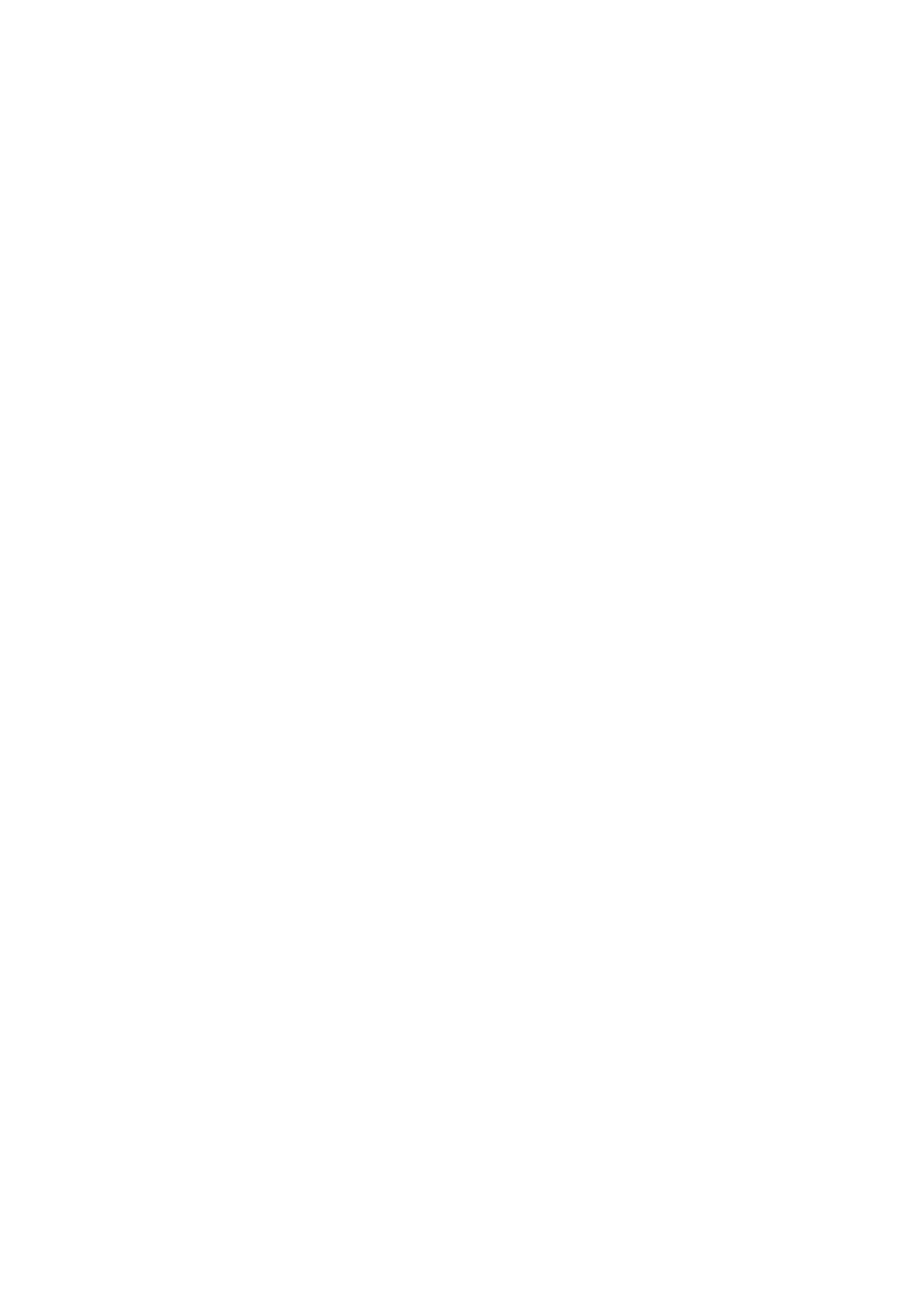<span id="page-21-0"></span>

## The practical toolbox

This toolbox is aimed at all youth workers who deal with young people who could be at risk of violent radicalisation and also to organisations which train youth workers and seek advice on that subject. It provides tips and guidance which were extracted from various good practice projects across Europe.

## *3.1. Generic Prevention*

The generic prevention targets all young people. The prevention at this level is indirect, by equipping young people with life skills which are contributing to their democratic resilience and thus strengthening the democratic values. A strong aspect at this level is to empower young people to be able to make their own choices following those values.

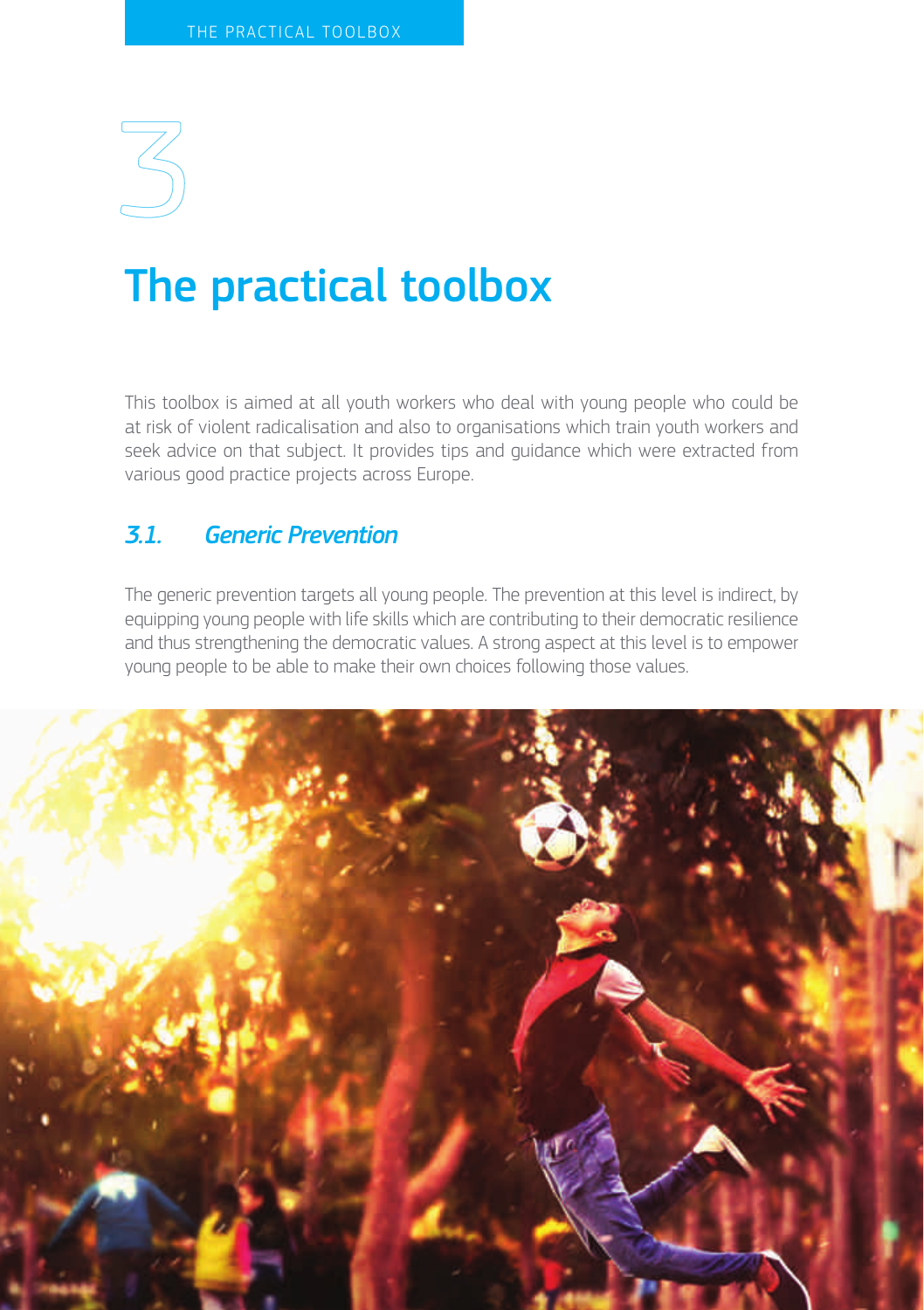However, a sense of vigilance is required along with a sense of urgency around the immense challenges our societies are facing. Violent radicalisation is a disruptive force of the social fabric which is here to stay and can affect all parts of the society. That is why youth workers can and should be ready to jump in and contribute to the identity building process of young people. Hereunder youth workers and organisations will find practical tips for generic prevention, followed by a short explanation.

#### Be the mediator and facilitator when discussing topics you are not **familiar with.**

There are difficult topics for a youth worker but they should be discussed and not avoided out of fear. Providing an answer is not always important but it is crucial to mediate and facilitate a conversation with young people. While accepting a young person's views and concerns at the same time a youth worker should reject extremist ideology leading to violent behaviour.

#### ■ **Discuss questions of meaning with young people in a safe environment.**

Young people, as part of their identity shaping process are posing basic human, existential questions which may lead to diminished self-confidence. Safe environment means that young people should be treated with the necessary seriousness, attention, discretion and the understanding that these are important issues for them without fearing that they will be criticised.

#### *‹Kreuzberg Initiative› against anti-Semitism e.V. KIGA*

*The non-profit organisation KIGA e.V., originated in a migrant community initiative in Berlin, Germany, addresses anti-Semitism, violent Islamism and anti-Muslim prejudice by means of civic, non-formal education. Work with young people includes workshops in schools and youth centres, youth exchanges (e.g. between German Arab youth and young Jewish and Arab Israelis in Israel), and peer trainings.* 

*The youth workers want to support young people in developing their own views on different political and religious positions. The project aims at countering and preventing prejudice and extremist thinking by reflecting on shared values and ideas of ‹how we want to live together› and by showing possibilities and means of democratic participation.*

*For more information please visit: [www.kiga-berlin.org](http://www.kiga-berlin.org)*

#### ■ **Dare to discuss taboo topics.**

As a youth worker, you should not avoid discussing issues such as sexual orientation, racism, political views, cultural differences, religion or mental health issues. There are no taboo topics which cannot be discussed. Engage in a conversation which does not make young people feel embarrassed or rejected and discuss these topics with young people. But remember, listening is more important than answering.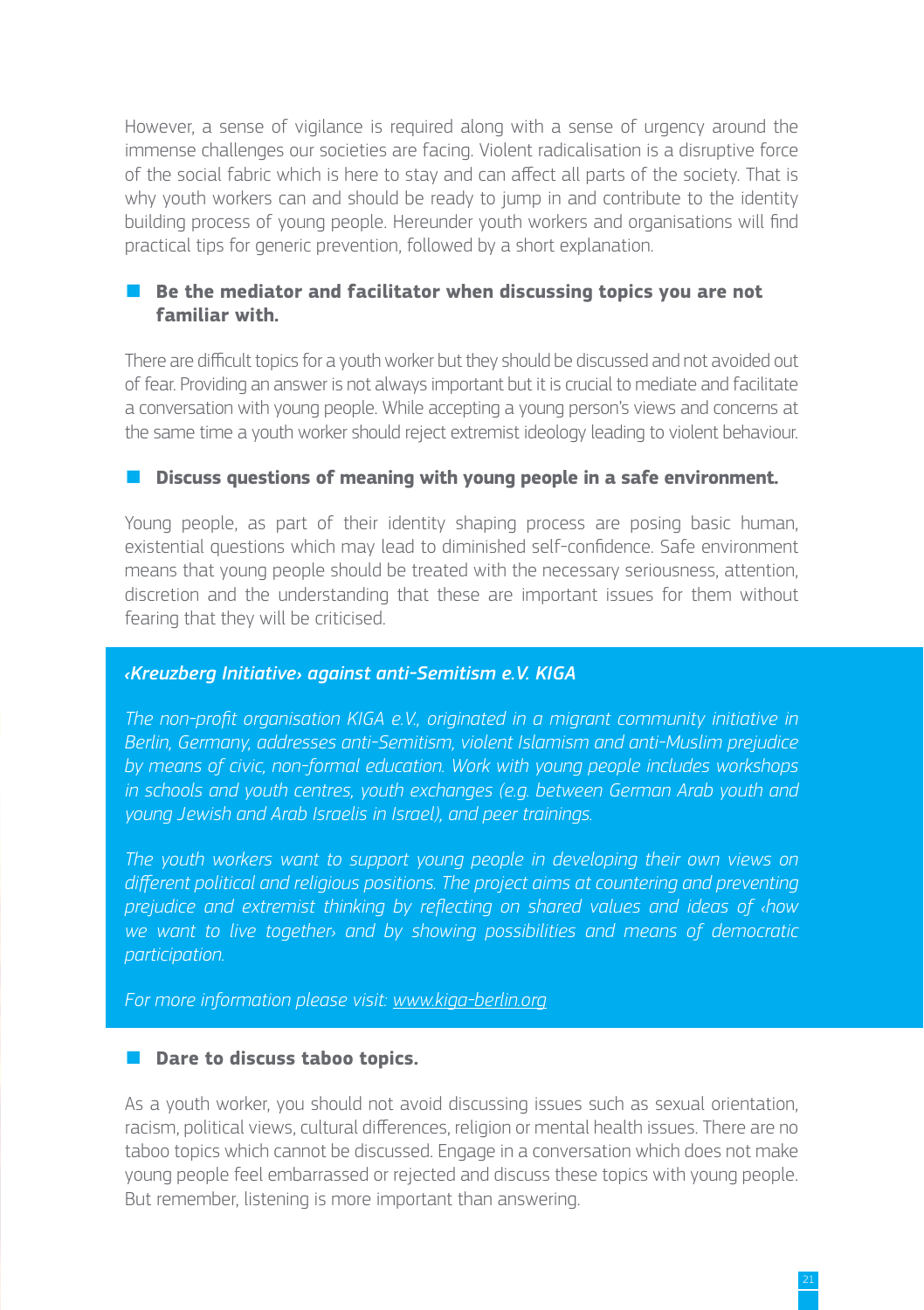#### ■ Tune in to young people's reality, know the trends and engage in the **conversation.**

In order for youth work to be more effective it should be attuned to young people's reality. For example, in search of answers – also with the rise of internet and social media presence in our everyday life – young people are fascinated by urban myths, the paranormal, conspiracy theories and extreme ideologies. Basic knowledge of current trends and issues in relation to extremist movements which are attractive to young people is essential. This is necessary to enable a youth worker to engage in conversation with young people.

#### *‹BOUNCE› training and awareness-raising tools in Belgium*

*Based on scientific research and interviews with youngsters BOUNCE comes in a package of three, elaborating on different ways to enhance the resilience of youngsters against violent radicalisation. BOUNCE young is a resilience training programme for youngsters. In ten active group trainings, youngsters train and strengthen different aspects of their resilience. BOUNCE along is an awareness-raising tool for parents and frontline workers. It provides tips, insights and practical exercises for adults in the social environment of youngsters. It covers five topics: 'a positive point of view', 'strengthening resilience', 'resilient relations and communication', 'concerns and challenging situations', and 'information and influence'. BOUNCE up is a training tool for frontline workers. This tool instructs them in working with the BOUNCE young resilience training programme and the BOUNCE along awareness-raising tool.*

*For more information please visit: <http://www.arktos.be/bounce> and [www.bounce](http://www.bounce-resilience-tools.eu)[resilience-tools.eu](http://www.bounce-resilience-tools.eu) where you can take a look at the BOUNCE manuals*

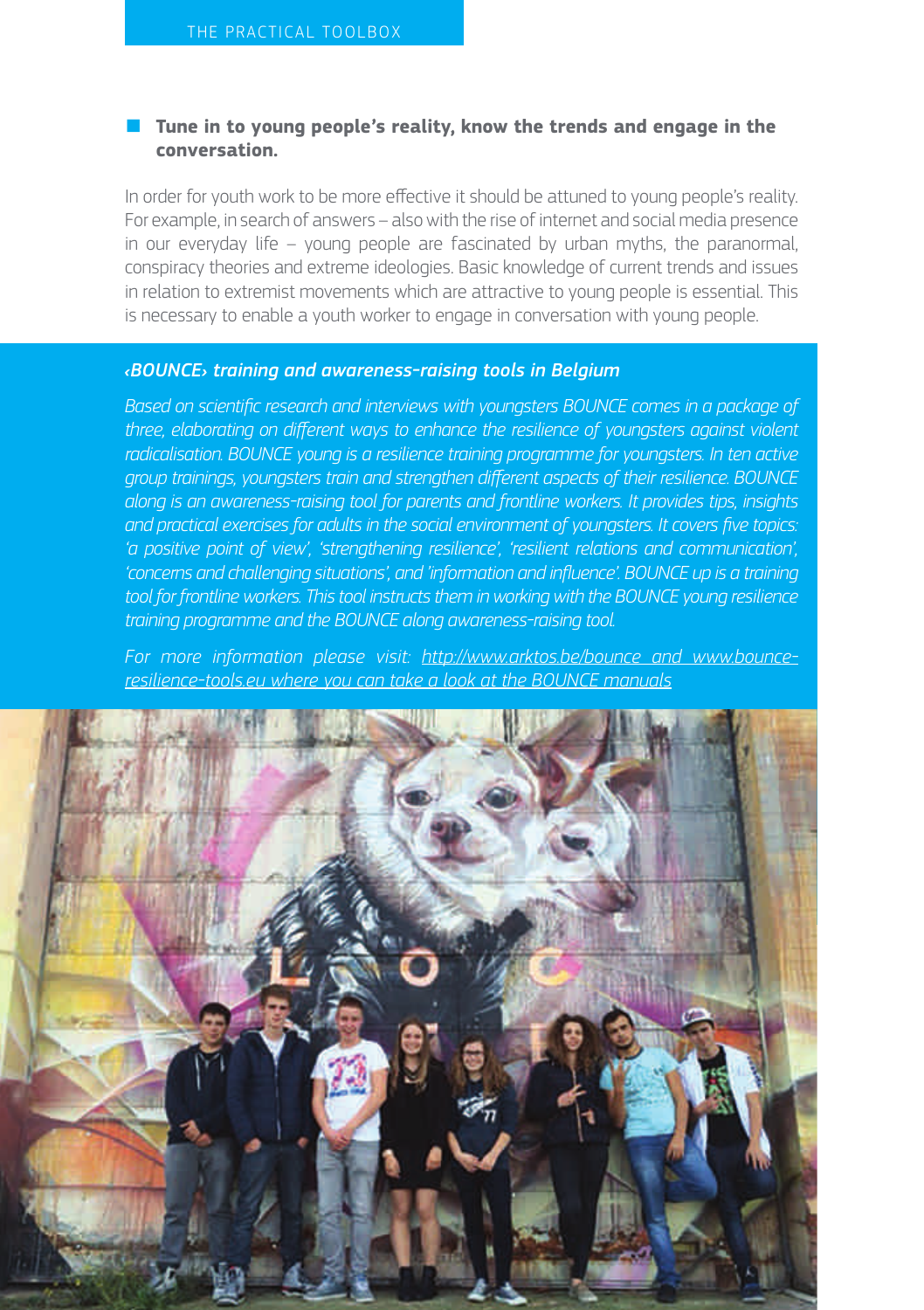#### ■ **Enable young people to understand human rights and democratic values in practice.**

Youth workers should be able to create educational activities based on non- formal and informal learning methodologies where practical issues on theoretical concepts could be addressed (for example through workshops addressing human rights). When starting or engaging in discussions on issues that concern young people, all views must be taken seriously. No expertise in ideologies and religion is required; instead understanding injustices (which are often a burning subject for a young person) can be a starting point for an honest discussion. In practice that means that youth workers should use a neutral moderate language, avoiding ‹us and them› discussions. At the same time it is important for youth workers to show (and have) a clear democratic and human-rights-oriented position themselves

#### *ACTIVE ‹Human Rights Generation - Freedom in the 21st century›*

*‹Human Rights Generation - Freedom in the 21st century› was a year-round European series of seminars (in Germany, Romania and Belgium) about understanding the concept of human rights and how they are currently being infringed in Europe. Around 130 stories from people across Europe were collected and sent in postcards to members of the European Parliament. Many participants were given the tools and knowledge in order to better understand of human rights and, particularly, on the issues of equality, gender and minorities rights.<sup>8</sup>*

*For more information please visit: [http://www.youthforum.org/assets/2016/10/Youth](http://www.youthforum.org/assets/2016/10/Youth-organisations-contribution-to-citizenship-education.pdf)[organisations-contribution-to-citizenship-education.pdf](http://www.youthforum.org/assets/2016/10/Youth-organisations-contribution-to-citizenship-education.pdf)*

### ■ Be aware of your own values and implicit identity. Assess your own **ability for self-reflection, critical thinking and emotional resilience.**

We all subconsciously label and exclude. Self-reflection, emotional and spiritual intelligence and ability for open critical conversation (also about your own position) are crucial. Be open to extra training to develop new skills in this area. Youth workers, especially those in contact with young people who are dealing with complex issues of identity and exclusion and who want to support youth to navigate their way through their dilemmas and emotions, must be aware of the need of objectivity.

#### ■ **Encourage intercultural and inter-faith discussions which underscore the common values.**

 Youth workers through mentoring and guidance must help young people to express and explore their own identity as well as that of others. A youth worker should accept the need for young people to express their fears and frustrations in relations to intercultural or interfaith issues. When intercultural and interfaith dialogue is occurring, a youth worker should try to stress the common values instead of spotting the differences.

<sup>8</sup> *European Youth Forum publication 'Inspiring! Youth Organisations Contribution to Citizenship Education', 2016*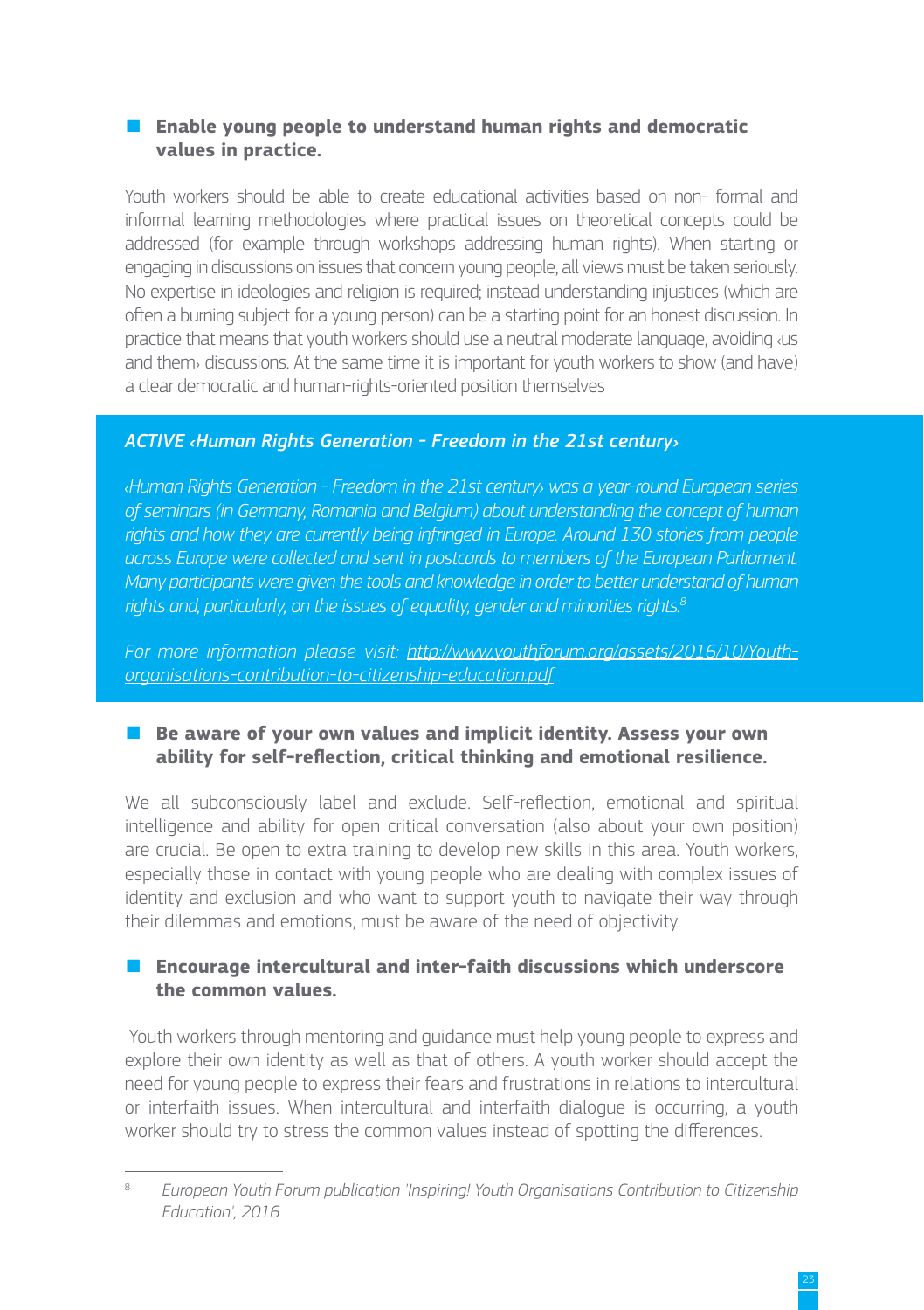#### ■ Make best use of existing training opportunities on violent **radicalisation processes.**

The youth work sector is invited to make best use of existing opportunities to provide extra training to youth workers to learn more about the (psychological, pedagogical, social context) background of violent radicalisation processes, about extremist ideologies that youth are interested in and about the sect-like manipulations of extremist movements.

#### *‹Training Dealing with Extremist Ideals›*

*This training supports youth workers, teachers and other frontline workers to better understand violent radicalisation and to have 'difficult conversations' with radicalising youngsters of any creed (religious, political). It is based on a solid pedagogical perspective: approaching idealism as a 'normal' part of adolescence, which can derail if the necessary 'checks and balances' are not provided by adults. It invites social professionals to engage in an open fashion, allow youngsters to explore their feelings and ideas while also setting clear boundaries. The training includes the opportunity to practice skills in real case scenarios though use of an actor.* 

*For more information please contact: [ESS@minszw.nl.](mailto:ESS@minszw.nl.)*

#### ■ **Provide positive narratives to counter extremist ideologies.**

Youth workers should be able to provide young people with counter narratives to combat extremist ideologies. By counter narratives, it is meant either an alternative narrative (for positively presenting facts and offering alternative solutions to spiritual, psychological, social or political needs, desires and grievances) or a deconstructing narrative (which enables a young person to critically analyse an extremist ideology and debunk its inadequate answers to those needs and grievances).

#### ■ **Inform young people of public anti-discriminatory networks.**

Young people are often not aware of the existence of public structures which can provide support and protection against discrimination practices. This could lead to them not feeling protected and opening themselves to extremist networks.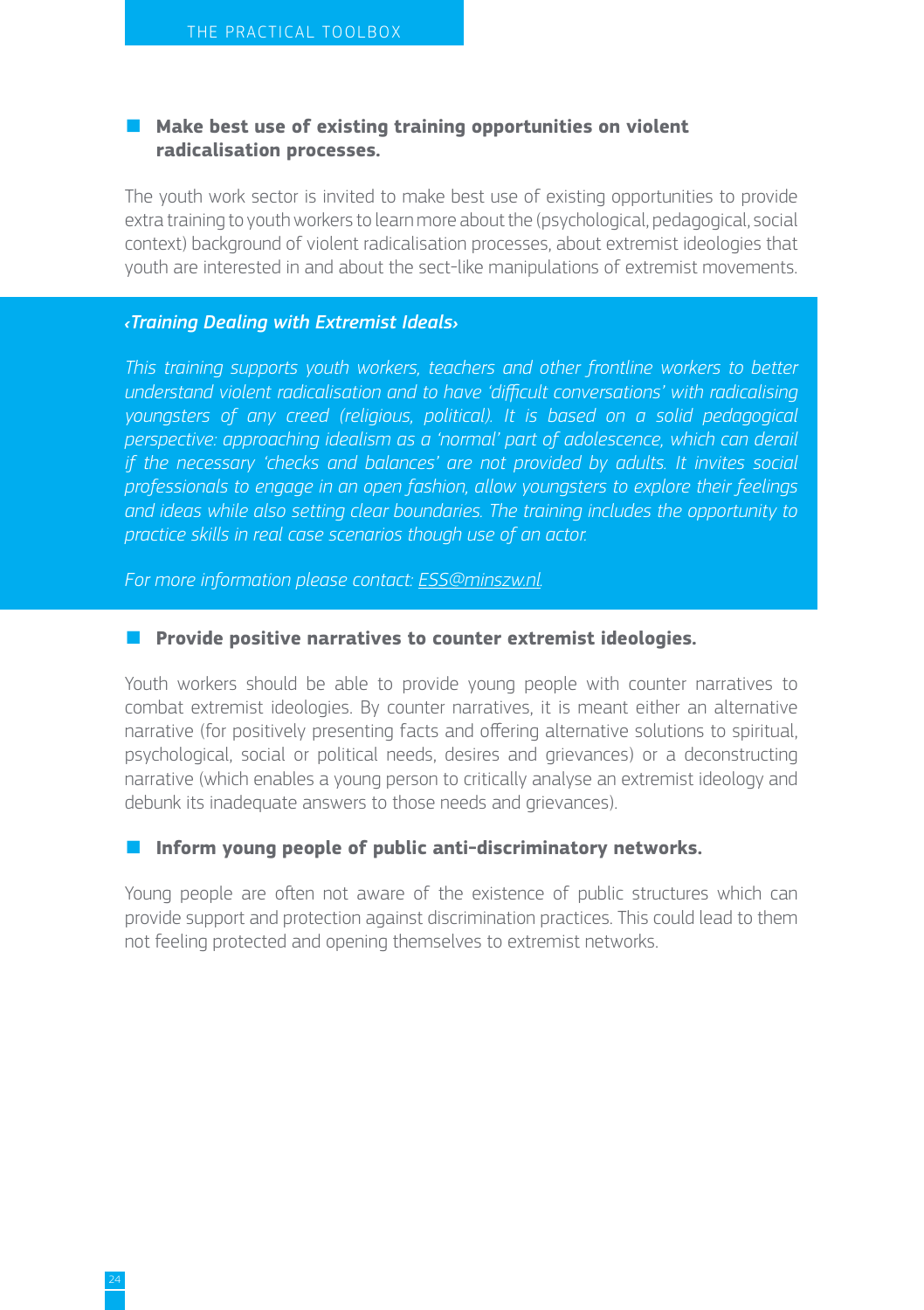#### <span id="page-26-0"></span>*‹No hate speech campaign Movement› from the Council of Europe*

*The campaign was set up in 2013 to mobilise young people in awareness-raising and acting on the issues related to hate speech and human rights online. Member States set up National Campaigns and took part in the European campaign to gain a better understanding of the issues young people are concerned with, tackle the new vulnerabilities of our societies that have emerged through the growth of the Internet and social media and ways forward to counter this challenge to human rights and democracy. This youth led and youth-oriented campaign aims to: support human rights education activities for action against hate speech and the risks it poses to democracy*  and the well-being of young people; mobilise national and European partners to *prevent and counter hate speech and intolerance online and offline; promote media literacy and digital citizenship and support youth participation in internet governance; develop counter-narratives against hate speech; The campaign has been renewed until 2017 aiming to further recognise hate speech as an abuse of human rights and involve new partners notably law enforcement agencies and national monitoring bodies, for a zero tolerance approach to hate speech.* 

*For more information please visit: [www.coe.int/en/web/no-hate-campaign](http://www.coe.int/en/web/no-hate-campaign)*

At this generic level, the role of youth work is to add an extra focus on resilience to antidemocratic influences. In all, youth work has a long experience in working on life skills of young people. By continuing their work on youth empowerment, participation and social inclusion (topics which are on their everyday agenda) and by assisting teachers in their everyday work youth workers are already contributing to the promotion of active citizenship and prevention of violent radicalisation at the generic level.

### *3.2. Targeted Prevention*

The targeted prevention aims to reach young people who show tendencies towards or are interested in anti-democratic extremist ideologies (or even only fragments of these

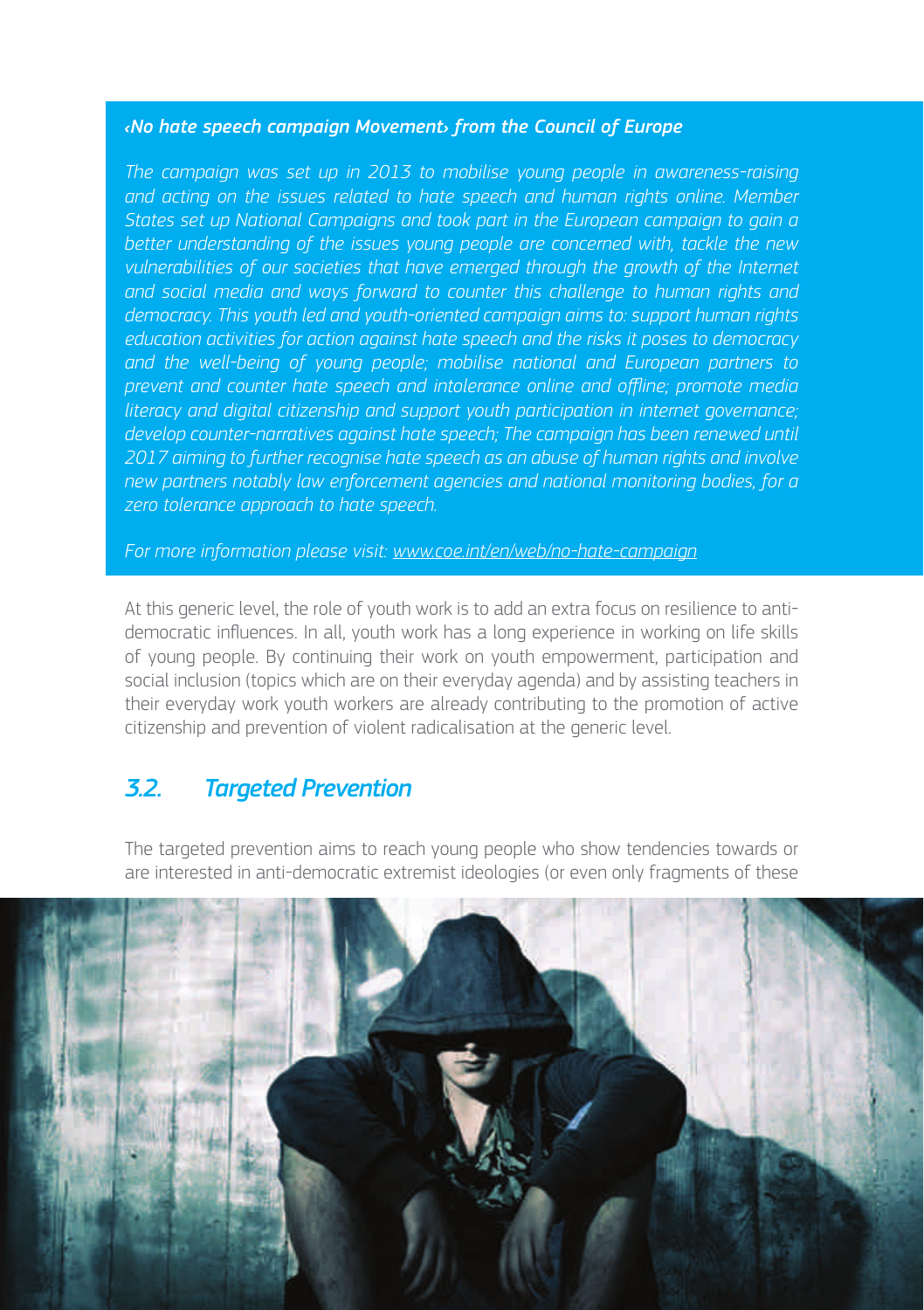ideologies) and propaganda, or are close to extremist groups or have already been in contact with such groups. Prevention at this level is about fostering a young person's wellbeing. A focus of this work will be on youth at the periphery of the society and at risk of marginalisation since such life circumstances can create a specific vulnerability for violent radicalisation. However, youth workers have to keep in mind that there are different reasons why young people are attracted by extremist groups and those reasons differ from one individual to another.

In that level of prevention, youth workers must deal with more specialised issues and negotiate the challenges of identity development if they are to provide young people with the support they need.

#### ■ Be aware when young persons are cutting off bonds with their social **groups. It could be a sign of violent radicalisation.**

When young persons are cutting off their bonds with their social groups (this might involve parents, siblings, peers, teachers, etc.) and open themselves up only to those they accept, it could be a normal development in gaining independence but it also bears the danger of getting involved only in groups where extremism is a dominant mind-set. This might eventually lead to radicalisation into violent behaviour.

### ■ **Try to identify the signals. They are often a cry for attention.**

A narrative of victimisation is often adopted by young people at risk. They tend to present themselves, and those who believe in the same cause, as victims. However, in many cases this is a signal for attention, not for violent radicalisation. Expressing support for extremist thoughts might often be nothing more than a form of protest against the adult society and calls for exchange and the chance to get their own needs and wishes heard and their own problems noticed.

#### ■ Assess the signals correctly. A drastic change in the behaviour or **in external appearance could be a signal that this young person undergoes a lot of changes or troubles inside.**

Even if a young person shows a drastic change in behaviour which youth workers cannot agree with, they should keep their positive approach, offer space and empower the young person to work with these challenges. Youth workers have to pay attention to potential signals for a beginning shift towards violent extremism and at the same time be aware of the risk to (wrongly) stigmatise young people as potential extremists.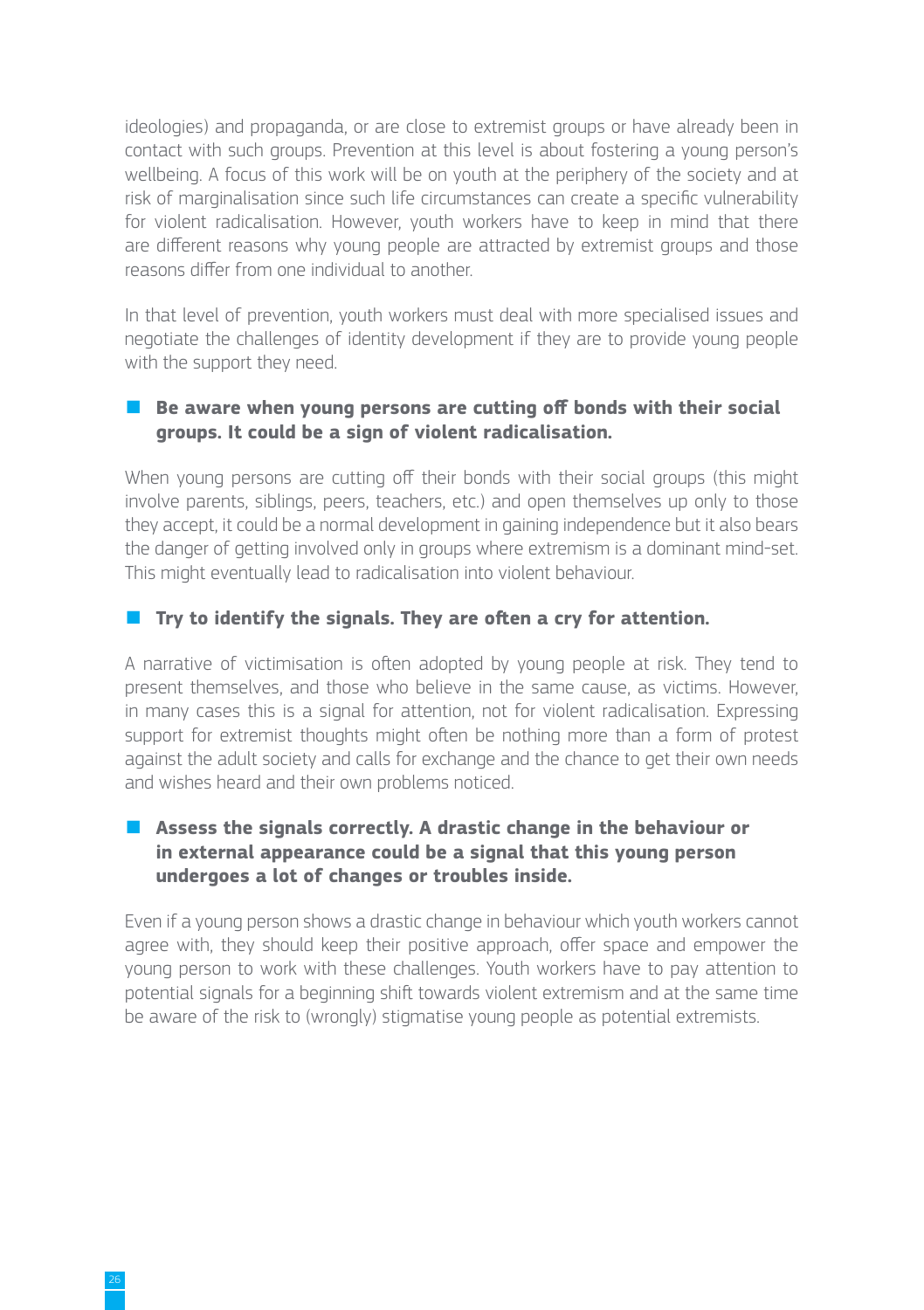#### *Adopting a fundamentalist islamic dress code*

*It is often perceived that once a young person changes external appearance in accordance with the fundamentalist islamic dress-code that means that s/he has*  already became a Salafist<sup>9</sup> and thus a youth worker might hesitate to approach such *young person. This is a mistaken perception: this change might be a signal that the young person undergoes a lot of inside changes and needs more attention. Youth workers who see a young person having adopted such dress-code should not be afraid or hesitate to involve in a conversation (in which they would involve if the young person did not adopt such dress code), in the fear of might not being able to provide responses to specific religious issues. Instead, youth workers must maintain an even closer contact*  with the young person and concentrate on what they do best by listening carefully and *deeply behind the words, trying to understand the real issues behind this change.*

#### ■ Work with the mind-set of the young person.

The closed mind-set is an important prerequisite for extremist ideologies to be attractive. That means that young people with an open mind-set are less vulnerable to such ideologies. It is not the ideology that persuades the young person, it is the young person who is attracted by the ideology because it psychologically fits. Therefore one way for youth workers to counter extremism could be addressing the mind-set, by supporting young people to become open minded and reflective in dealing with various ideologies, ideas and values.

#### **Build a trustful relationship before confronting ideology.**

A progressive approach to confronting ideological notions should be adopted when approaching a young person. Youth workers will have to address ideological aspects eventually (if these aspects appear to be relevant for the youngster) but they have to make sure to do so in an adequate way. Before confronting ideology questions, a trustful relationship between the youth worker and the young person should exist. Confrontation should preferably take place in face-to-face settings, not in front of the group and always in a respectful way. Youth workers should also make clear to young people that it is the ideology they reject and not the young people.

#### ■ Know the scenery of your area and be ready to intervene on site.

Detached and outreach youth work can provide a good and successful means to get in contact with young people at risk of radicalisation into violent extremism. Good knowledge of the local networks and of the area is important along with the ever present prerequisite for successful youth work: the existence of trust. But detached youth workers must have

<sup>9</sup> *Salafism is a conservative movement within Islam which lives Muslim religion in the way it was lived 'originally', in the times of Muhammad's' first fellow men. Three types of Salafists can be identified: the apolitical orthodox, the political who promote sharia and the political jihadists. Out of these types only the political jihadists are the ones who accept violence as means for action*.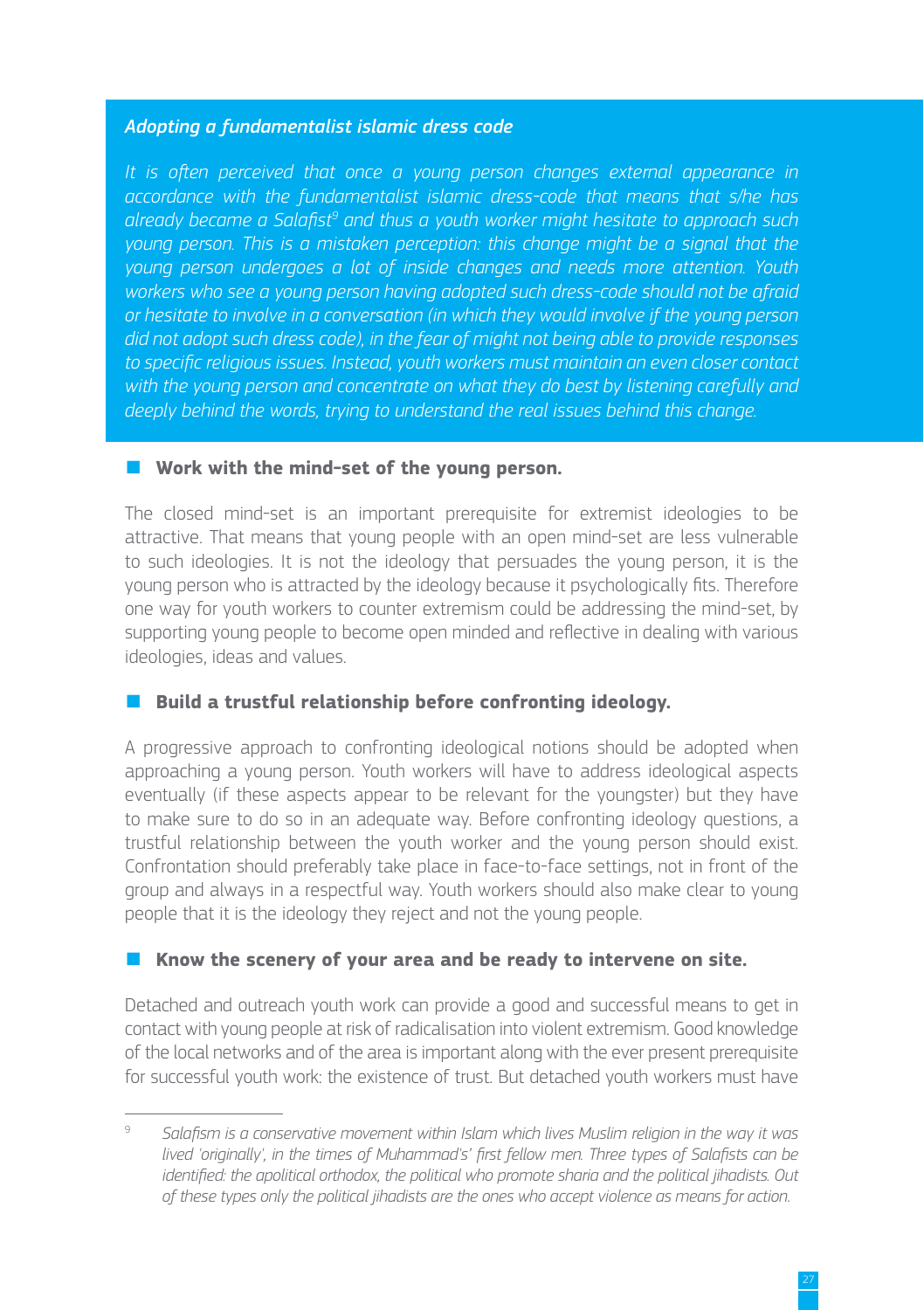the necessary resources for this work: The request would be for time, space, both for youth and youth workers, on the spot in their area, as well as for equipment. Being aware of the local networks in the vicinity of the young person like family, neighbourhood, school and sport clubs and knowing the scenery is crucial for youth workers.

#### *The ‹Easy Street› Project in Ireland*

*Easy Street engages and works with gang members groups to support positive change within its members and to facilitate their reintegration into the community. A dedicated outreach team of youth workers builds relationships with young people who are in gangs and encourages young people to look critically at their actions, reflect on the consequences and provides them with alternative options for their behaviour.*

*All gangs possess many positive attributes but mostly gang behaviour is seen by others in a negative light and classed as anti-social. Easy Street engages the gang members, identifies and harnesses the positive attributes within the gang and, using a youth work approach, provides the opportunity for those positive attributes to be experienced by the gang members and seen by others in the community in a more positive light.*

*Through this process young people start to see and believe that they have strengths and are not just a nuisance to society and therefore should behave that way. Easy Street provides programmes and interventions that facilitate new experiences, in which needs are met in new ways that result in long term better outcomes for the gang members.*

*Easy Street is also based on and supported by community-based role models who have turned their lives around by choosing healthy, positive, alternative lifestyles. Some young people, supported by Easy Street, have completely changed their lifestyles from what they eat, to when they sleep, to what they put into their body in terms of substances, to how they behave in their community, to how they are seen in their family and in turn how they impact on their younger and in some cases older sibling.*

*For more information please contact: Ms. Angela Birch – [angie.birch@bryr.ie](mailto:angie.birch@bryr.ie)*

#### ■ Use peer education activities to prevent voung people from getting **more involved in extremist circles.**

Create an extremism-free setting where at-risk youngsters are provided with a safe space and are offered the opportunity to express their feelings among peers who are not under extremist influences. That could be an effective way to have these at-risk youngsters pulled away from an extreme environment.

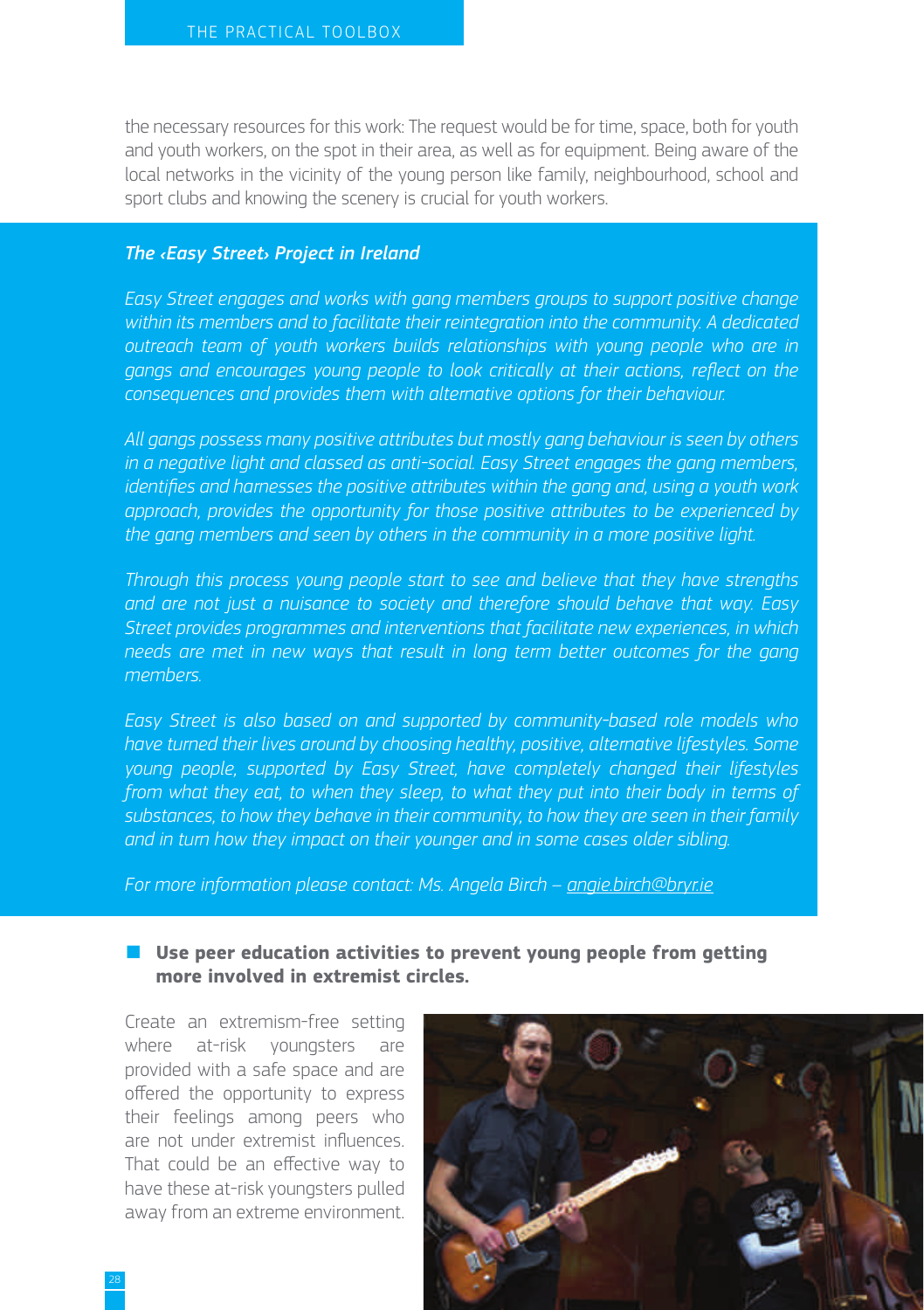#### ■ **Find out about young people's motives and reasons for joining extremism. Develop support strategies and social alternatives.**

Youth workers should try to find out about individual motives as well as individual experiences and backgrounds that may have caused a young person's vulnerability to extremist (ideological and social) offers. Against this background, support strategies could be developed to help a youngster countering critical experiences and life circumstances as well as positive alternatives may be developed to counter extremist groups and identity offers.

#### *Acceptance-based youth work with right-wing oriented youth in Germany*

In Bremen, Germany, a team of youth and social workers focusses specifically on *youngsters that show right-wing oriented or extremely intolerant behaviour towards ethnic and other minorities. The project approach includes clique work, individual aid, parental involvement and community work.* 

*One core assumption is the necessity to build trustful relationships as a precondition for the youngster's willingness to reflect on arguments and to take offered alternatives seriously. Young people are then confronted with their problematic attitudes and they are shown alternative ways to experience membership, recognition and participation (in peer groups, school, suburb etc.). Work also includes biographical background work, especially on aspects that are regarded as relevant for a young person's interest in right-extremist or other extremely intolerant views and groups.* 

*In working on these different levels the project cooperates with other, e.g. therapeutic, services.*

*Recently the project also started working with youth who are regarded as being vulnerable to islamist extremist offers.* 

*For more information visit: <http://vaja-bremen.de>*

#### ■ **Create space for and get involved in dialogue. Train in dialogue facilitation techniques.**

The ability to set up a dialogue with young people at-risk and target the emotional, spiritual and social level instead of their ideology per se is important and should be a basic skill of youth workers. This skill in the targeted prevention requires a basic knowledge of extremist ideologies.

#### ■ **Train on dynamics and processes of violent radicalisation and of propaganda as well as on motives and attractions.**

Youth workers should get training in the processes and dynamics of radicalisation as well of propaganda (group dynamics, mass psychology, psychology of projection, the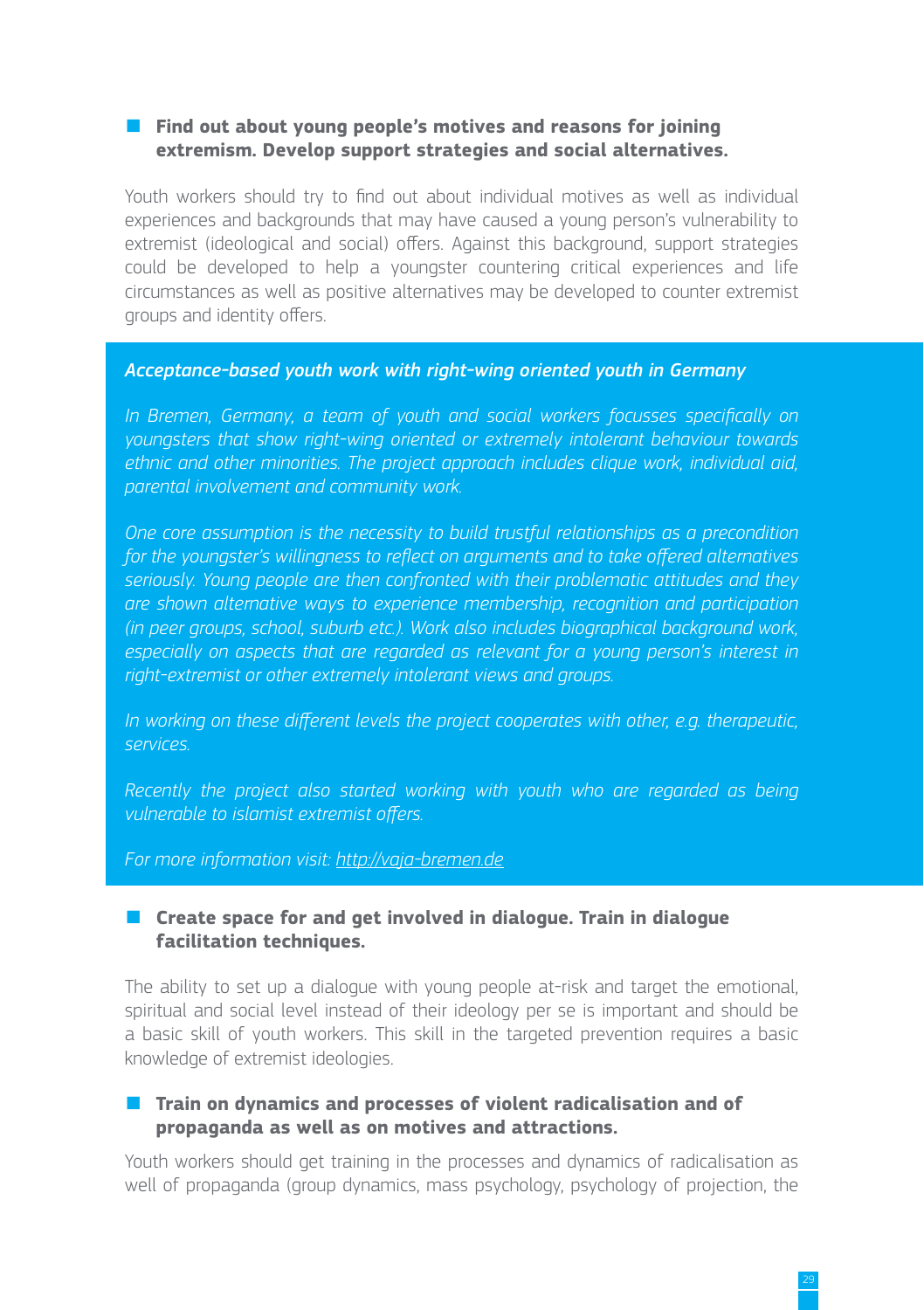

working of sects and sect-like movements, and scape-goat mechanisms). This would provide some insight to youth workers on how recruiting networks operate, how to counteract and thus help young people to not be dragged down by these networks. Basic understanding is required also on what extremist ideologies and groups are offering to young people: acknowledgement, sense of belonging, orientation, meaning, status, housing, sex, money, extra attention and a space to discuss matters which cannot be discussed in settings such as schools or are considered taboo. That is why youth workers must not be afraid of stepping in and having these difficult discussions. The recruiting networks will.

#### Use social media to learn what is discussed among young people.

Youth workers must feel comfortable when using social media. They must be able to identify which are the trending topics that are being discussed and if necessary intervene. It is not about confronting the ideology but addressing the mind-set of the young person. Keep in mind, however, that although social media have a growing influence and provide introvert persons a space to speak their minds, recruitment to extremist movements most often occurs via existing social relations.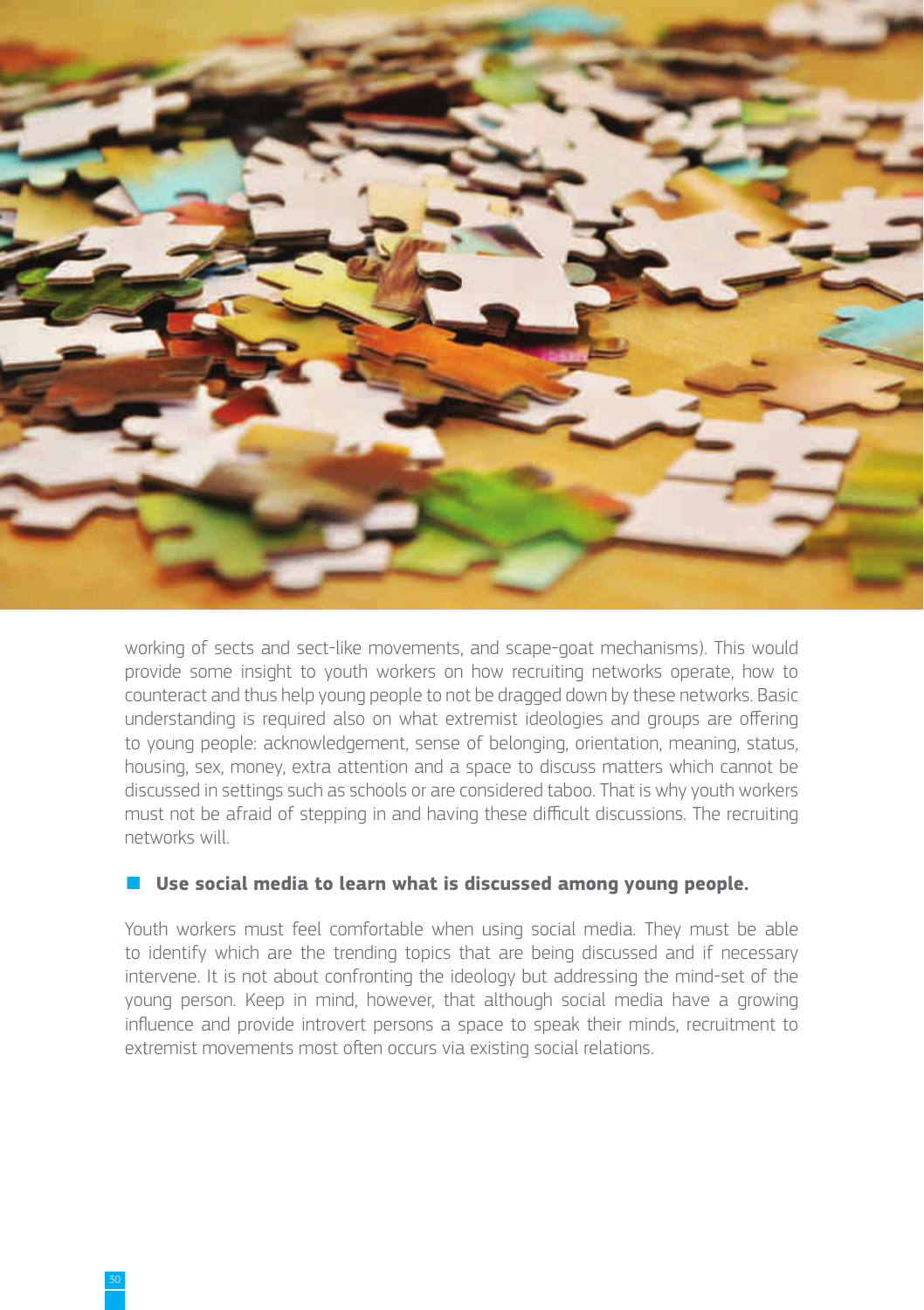#### *The "Promeneurs du Net" in France*

*"Promeneurs du Net" is a program which aims to develop an educational presence on Internet and social networks among young people. It is supported by the National Family Benefits Agency, which provides financial support to the training initiatives for the "Promeneurs du Net" program. The Youth Ministry, the Ministry of Social Affairs and the Mutualité Sociale Agricole are also involved in the program. A "Promeneur du Net" is a youth worker (originated from a physical and local structures anchored in the territory) who goes to meet teens on social networks to accompany them with social, educational or preventive measures. The idea behind the "Promeneurs du Net" approach is to be present were young people are which means now also in the virtual streets of the Internet and social media. The educational presence can be found on websites, social networks, discussions forums, chat rooms, blogs, video games and on any existing or future digital medium. It can take different forms: an instant message conversation, an exchange, receptive listening, the possibility to bring young people together, advice and support, information, project support, etc. The web coach's method is based on relationship and identification. The youth*  workers "Promeneurs du Net" talk to the children as themselves, web coaches have a personal *presentation on each web-site where he or she operates. The National Family Benefits Agency and its European partners have recently submitted to the European Commission an initiative aiming to complement the "Promeneurs du Net" with a training program for the prevention of youth radicalisation online and workshops on online media literacy and critical thinking for young people. This European project is called "The Web Walkers"* 

*For more information please visit:<http://promeneursdunet.fr/>*

#### ■ Get to know the role of the symbols in violent radicalisation. It will **help to approach young people from these groups.**

In targeted prevention, good knowledge of symbols and of the ideologies could be important to effectively engage in discussions and reach out to those groups of young people.

#### *Getting to know the ideology*

*Experience shows that in political and religious extremism knowing the symbols as well as having a basic knowledge of the ideology offers advantage to a youth worker who wants to effectively reach out to young people in the vicinity of such groups and engage in discussions*  with them. However, no specialist expertise is necessary. In both cases it is advised that *youth workers do not engage in ideological discussions before a trustful basis with the young person has been established. In these discussions they should give space to young people to unfold their positions and make clear that they reject the ideology the young people refer to, but not the young people as persons and the needs and questions they have. Youth workers should also challenge them to reflect what this ideology means in practice for their lives and show a clear democratic, humanistic and non-violent position themselves.*

#### ■ **Establish co-operation with other stakeholders.**

The general skills required at targeted prevention – empathy, setting of boundaries – are hard to maintain when a young radical starts acting out. No one, parent, teacher, youth worker or friend can handle this by themselves. Such complicated situations call for greater cooperation between all relevant actors surrounding the young people.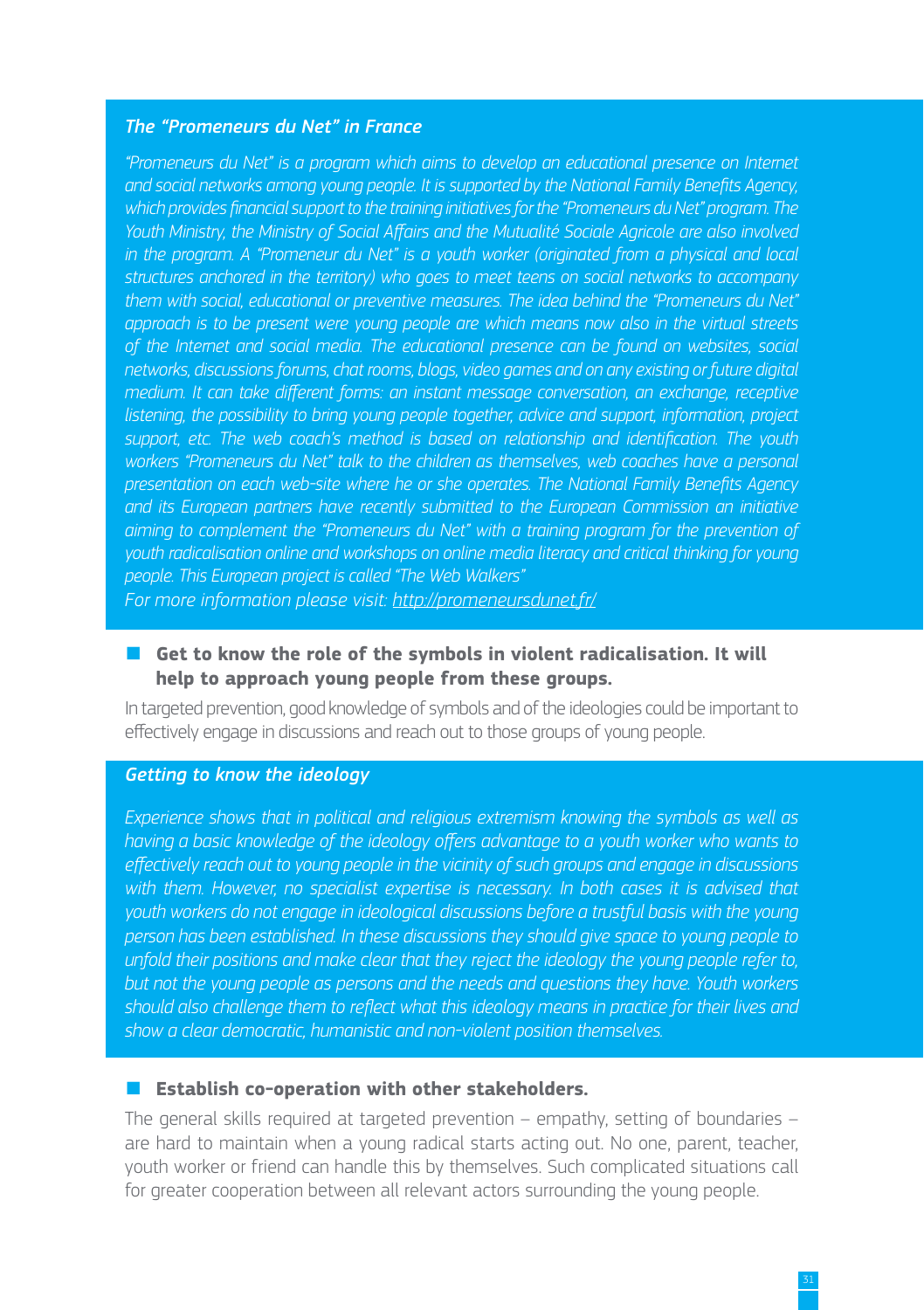### <span id="page-33-0"></span>*3.3. Indicated Prevention*

Indicated prevention targets young people who are already engaged in an extremist group and want to drop out (or who are regarded as being open to receiving support for dropping out). Such rare cases of young people could be located either on the streets or even in prisons and institutions.<sup>10</sup>

It is important that youth workers at this level of prevention are well trained and collaborate with other professionals from different fields, in particular social and therapeutic services and the security sector (the police, secret services, etc.). At the same time, youth workers should strive to maintain the bond of trust on which the success of youth work is based.



#### ■ **Build a trustful bond with young people you are working with.**

Trust between youth workers and young people as well as providing a safe space for discussions is a prerequisite for successful youth work. It allows the youth worker to confront the young person and engage in honest discussions. This requires an openminded, sincere and discreet environment where, while all matters can be discussed, the young person is aware of the obligations the youth worker has towards the security sector (e.g. the obligation to share certain information).

#### **Be sure that you can meet the challenges before intervening.**

A youth worker without specialised training or a tailor-made advice from an expert will not be able to intervene effectively when working with young people at the indicated level of prevention. Without sufficient expertise, a youth worker may do more harm than good.

#### ■ **Form alliance with key figures in the community.**

Forming alliances with the right people and building trustful relationships with key figures in the local community, such as religious leaders is an important prerequisite for successful outreach to young people at the indicated level. Knowing the right people in the community is crucial.

#### ■ **Approach the family, get to know its dynamics and when necessary seek the right person to get approval from before intervening.**

Knowing the family and social surroundings of a young person is essential. By knowing its dynamics a youth worker can identify who has a positive or a negative influence on the young person and understand who the key influential figures are. The youth worker

<sup>&</sup>lt;sup>10</sup> This might involve correctional, penitentiary or social institutions in general.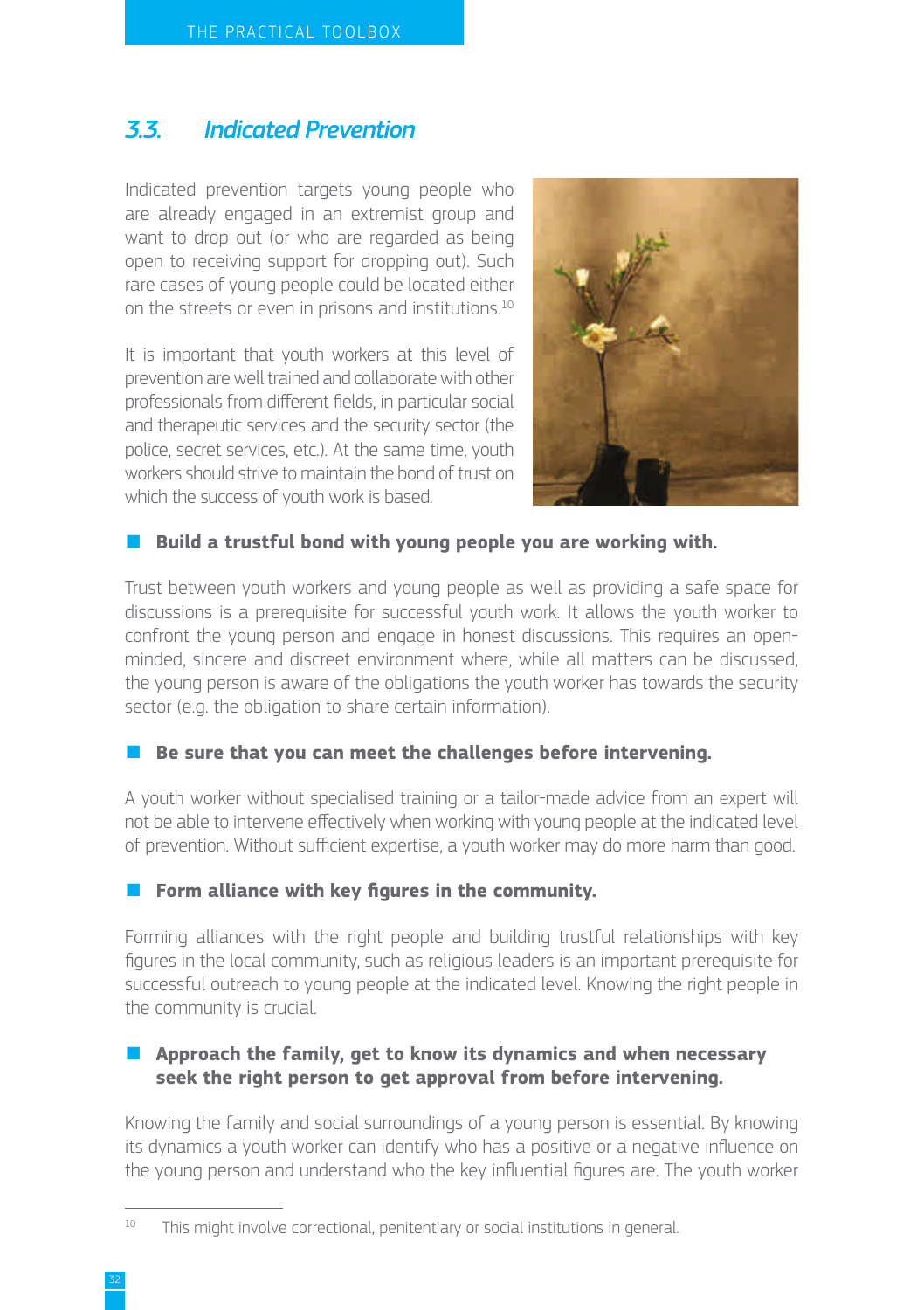should then seek the approval of the appropriate person (either in the family or the social surroundings) in order to gain access to the young person.

#### Understand the process, work on the causes and develop alternatives.

Find out about the individual backgrounds, biographical experiences and motives for joining as well as for leaving the group. Look for and work on alternatives to extremist group offers together with the young person. Provide practical help in building up an alternative life outside extremist groups. Work on biographical experiences (if necessary, with professional support e.g. by therapists).





*An experienced youth worker was contacted by the municipality with the request to cooperate in a difficult case. A young man had been signaled on his way to join jihadist forces in Syria. On his return, the municipality coordinated an intervention in which they wanted to involve youth work. The youth worker started by making a standard assessment; this young man came from a troubled family environment: absent father, mother struggling to cope as both father and mother to her children. The young man had limited mental capacities and was easily influenced by his peers, in this case by the radical group he had fallen in with.* 

*With much effort, the youth worker managed to gain his trust. Knowing the family dynamics and gaining mother's trust was key in this. Also focusing on the practical aspects (schooling, job, family relations) and leaving religion out of the intervention to begin with. On the basis of this trust, it was later on in the process possible to confront him with more difficult subjects and also to bring in religious expertise to discuss some of his ideological assumptions.* 

In this case, even though the youth worker made significant progress, the story did not *have a happy ending. A number of triggers happened at the same time: the young man*  lost his girlfriend and had a fall-back, after which certain public services lost their patience *(from the perspective of the youth workers they had too high expectations, not taking into account his limited mental capacity). The young man dropped out of contact, reconnected*  with the radical group and swiftly left for Syria, dying weeks later in an airstrike.

*Lessons from this are: even if you do everything right, not everyone can be saved. Also always try to involve the family. In this case, the youth worker supported the family to process the loss and in the course of this did important work to prevent the younger brother to derail after this experience.*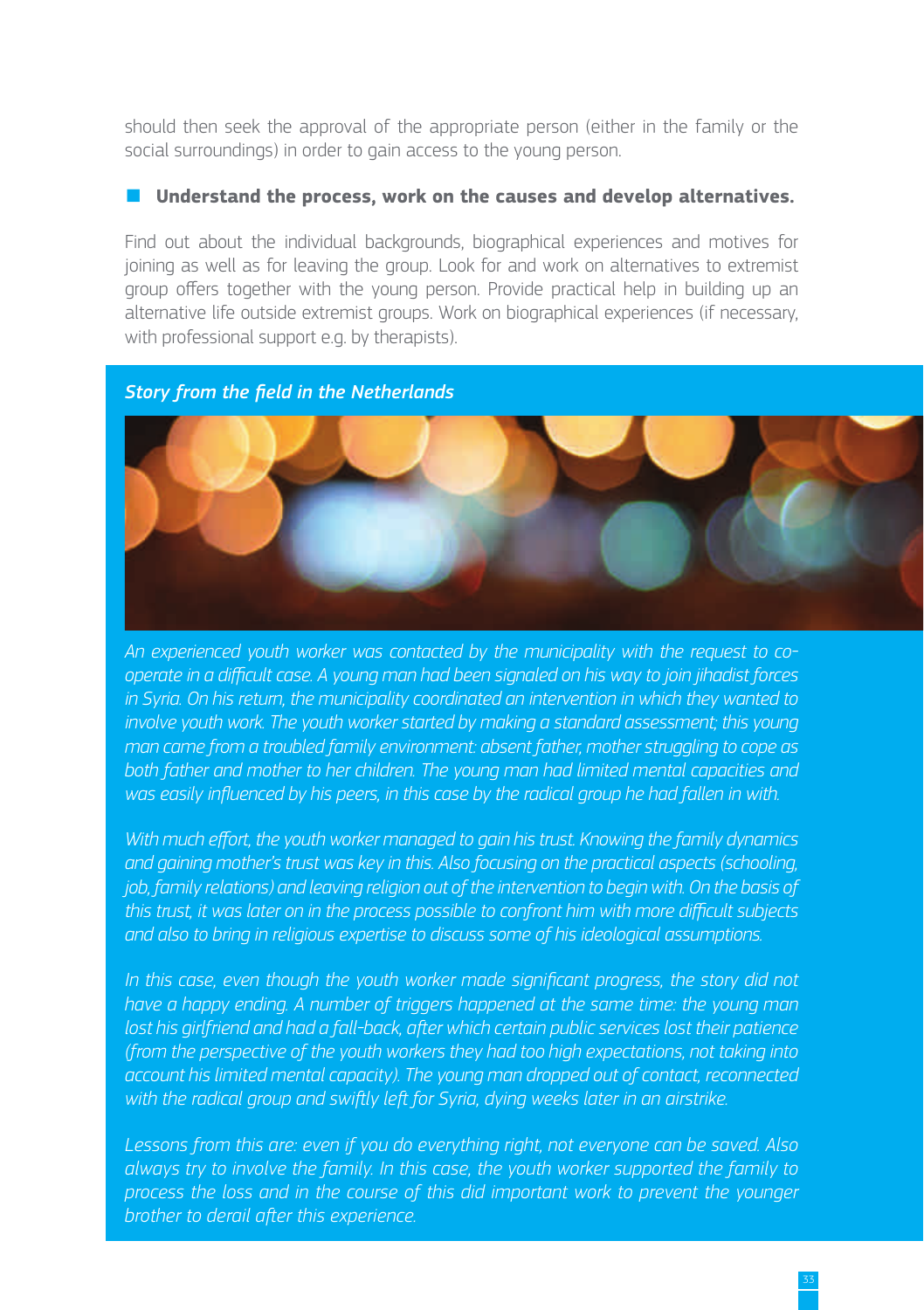#### ■ Develop security protocols to ensure security for the young person **and yourself.**

A security protocol should be provided for youth workers working with extremist young people at this level of prevention. The protocol should be developed in collaboration with the state authorities, in particular the security sector and can serve as a framework for managing the overall process. All involved parties, including the young people and the youth workers should be aware of the protocol and in particular of the obligations it entails before the beginning of the intervention.

#### *Development of security protocols in Germany*

In Germany, Violence Prevention Network has developed security quidelines in *cooperation with security authorities in every advice centre to ensure that youth workers and the young people involved will remain protected throughout the mentoring process. To be successful, the security guidelines must be transparent and both sides are aware of it before the beginning of the intervention. The security guidelines establish basic rules and red lines not to be crossed, as well as the conditions, legal basis, and data protection principles under which reporting to the security authorities will take place. This possibility is also communicated to the client before/s/he agrees to the intervention.*

*For more information please visit:<http://www.violence-prevention-network.de/en/>*

#### ■ **Collaborate with experts from different sectors.**

At this level of prevention youth workers should collaborate with other professionals from different fields such as those working in the security, mental health and social services domain as well as experts on extremism, in order to bring together a broad variety of competences. This is crucial to successfully tackle the multiple problems that might have caused a young person's vulnerability and that made extremist groups or ideologies attractive to the young person.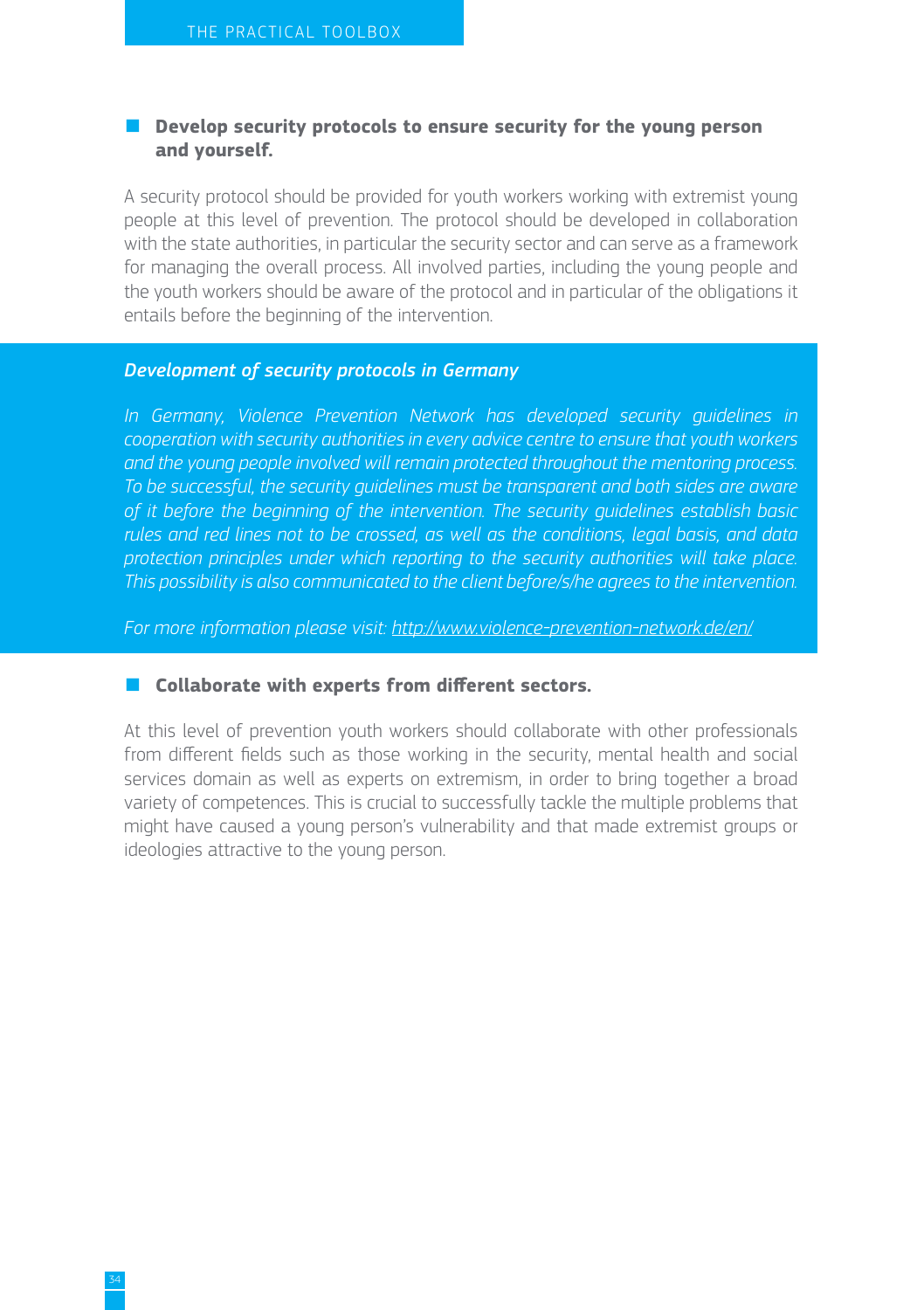#### *Disengagement and deradicalisation work in prison in Germany*

*The ‹Taking Responsibility – Breaking away from Hate and Violence› programme is a training programme in Germany based on a non-confrontational approach to deradicalising young people in prison. Based on the concept of ‹Education of Responsibility› the programme is specialised on working with ideologically motivated young violent criminals. Since 2001 the programme has evolved from including rightwing oriented and xenophobic youth to neo-Salafist young people as target groups. The programme enjoys is well accepted among the judicial authorities, the federal ministries the participating prisons and international partners. Evaluation results indicate a significant reduction in the re-imprisonment rate.* 

*On a voluntary basis, the approach consists of deradicalisation training, civic education, long-term group training and post-release stabilisation coaching. Important during the training are the separation of offence and offender and the questioning of ideology, strategies of justification and offence. Trainers and trainees are supposed to have a reliable relationship based on confidence and respect.*

*For more information please visit:<http://www.violence-prevention-network.de/en/>*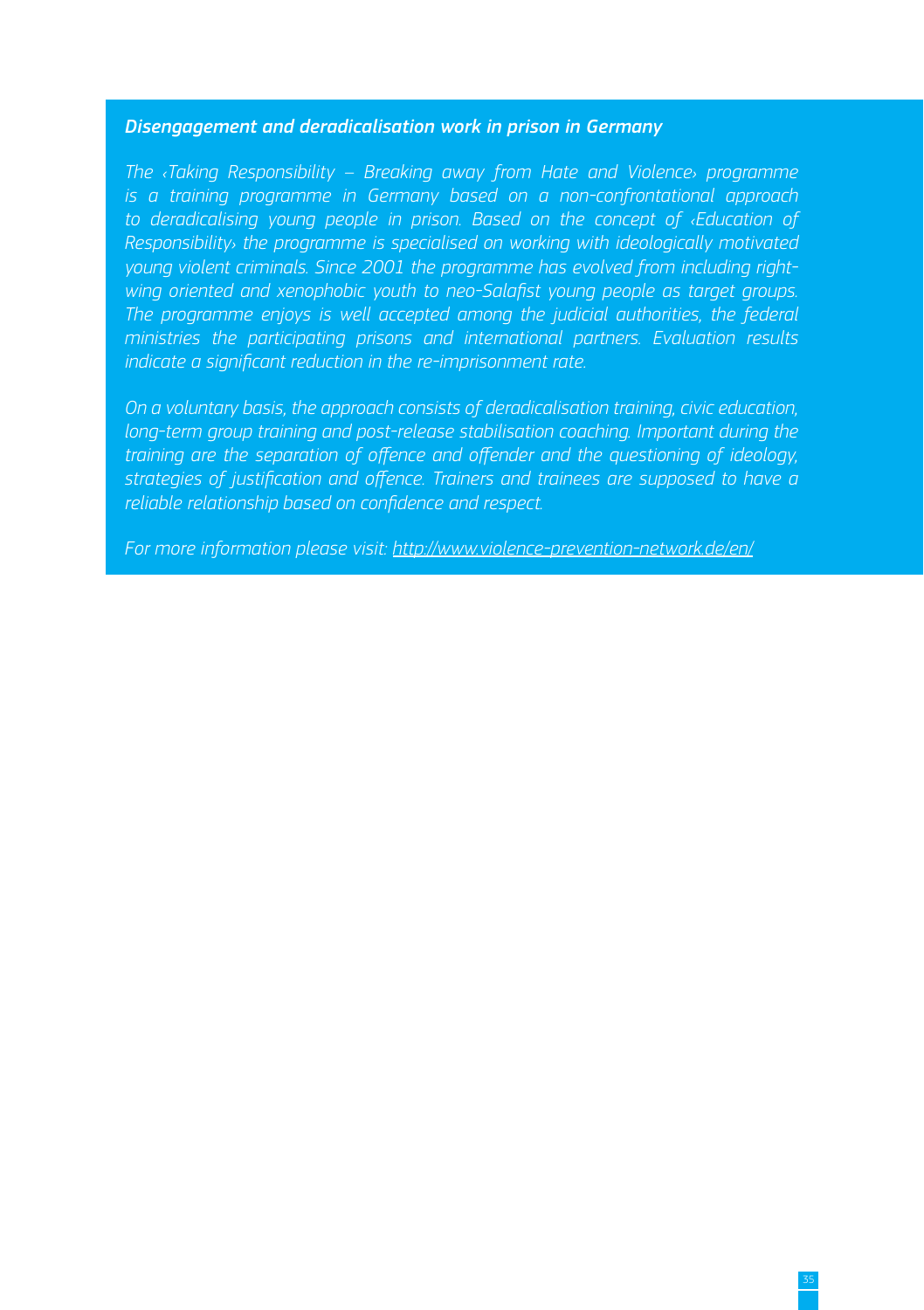<span id="page-37-0"></span>

## Policy recommendations

This part of the report provides policy recommendations based on the success factors of good practice projects or policy approaches across Europe. Different sectors must cooperate and have a shared agenda to effectively fight the phenomenon of violent radicalisation as no sector can meet the challenges alone. Therefore a holistic and integrated approach is required. Different alliances have to be formed in each level of prevention and thus the following recommendations are structured in accordance with the *three-level prevention model*. Cooperation among various fields needs time for meeting and developing mutual understanding and respect.

Thus regarding youth work it needs the willingness for increasing the resources of youth work in general to enable it fulfilling its tasks in generic, target and indicated prevention, including personnel as well as infrastructure but also investment in education and training.

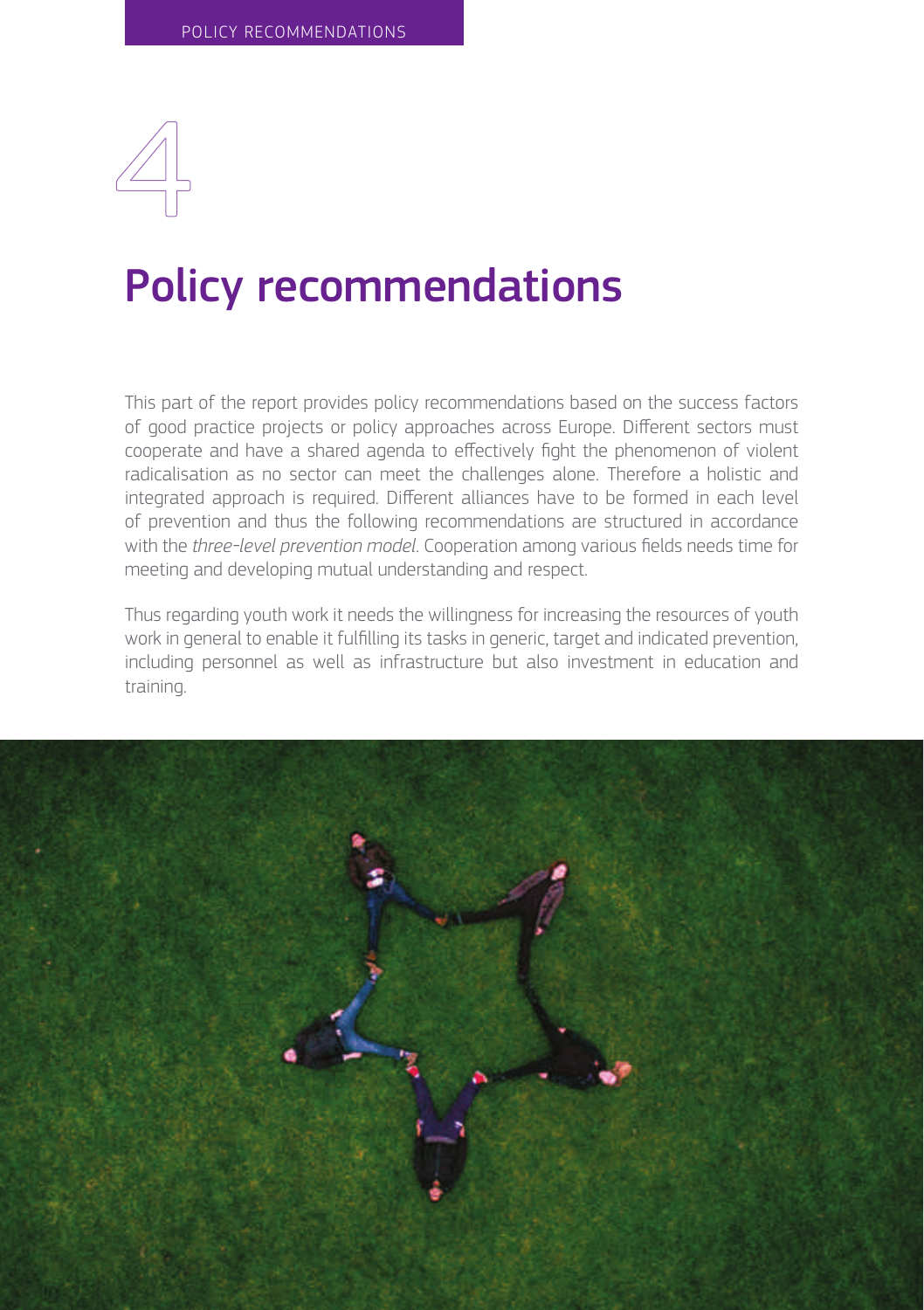## <span id="page-38-0"></span>*4.1. At the generic level*

Young people by participating in civic activities (volunteering, local engagement, etc.) are instilled with life skills which act as a deterrent to violent radicalisation and thus prevent disengagement from democratic values. A common characteristic of young people is their need to feel listened to. They have a range of different needs that need to be met. This quest often brings them in touch with radical ideas, which are not necessarily harmful. On the contrary they are useful in the shape identity process. Therefore it is important for young people to have a space where they can discuss their ideas.

#### **Authorities, within their respective spheres of competence, from the local and regional to the national and European level, are invited to take into consideration the following:**

A holistic and integrated approach is required. Form long-lasting, sustainable partnerships of all relevant sectors in the context of a strategy. Make good use of existing projects, practices or policies that work and mainstream them.

#### *‹Ufuq e.V.› in Germany*

*Ufuq. e.V., an NGO in Germany, counters polarized debates on ‹parallel societies› and ‹jihadism› by supporting professional pedagogical discussions on Islam, Islamophobia and Islamism. Making young people familiar with the plurality of muslim life worlds and religious traditions is seen as crucial in countering islamist ‹ attractiveness to young people, as well as creating spaces for discussing religion and identity questions openly.*

*Ufuq e.V. started as a small civil society initiative in the city of Berlin. From 2015 to 2019 it will be funded by a special government funding programme, designed*  to support initiatives in the field of promoting democracy and countering violent *extremism in developing nation-wide structures as non-government, non-profit youth welfare organizations.*

*The projects' team of researchers and educationalists provides trainings, develops pedagogical materials (in German and English) and runs a website with academic and pedagogical information on these topics.*

*For more information visit[: www.ufuq.de](https://myremote.ec.europa.eu/owa/,DanaInfo=remi.webmail.ec.europa.eu,SSL+redir.aspx?C=lUuMY44zW23epUR158ZZrMwc9ouWh0Q9lN0Sq3-nAJ2kZeQlWyPUCA..&URL=http%3a%2f%2fwww.ufuq.de)*

- $\checkmark$  Develop alternative positive narratives and support communities in their fight against social exclusion and hate speech by implementing effective antidiscrimination policies.
- $\checkmark$  Promote structural and systemic cooperation between schools, youth work and welfare services. Introduce sessions at school where young people can discuss matters that concern them. This could include open debates on different matters, surfing the internet for hoax spotting and training on critical thinking. Allow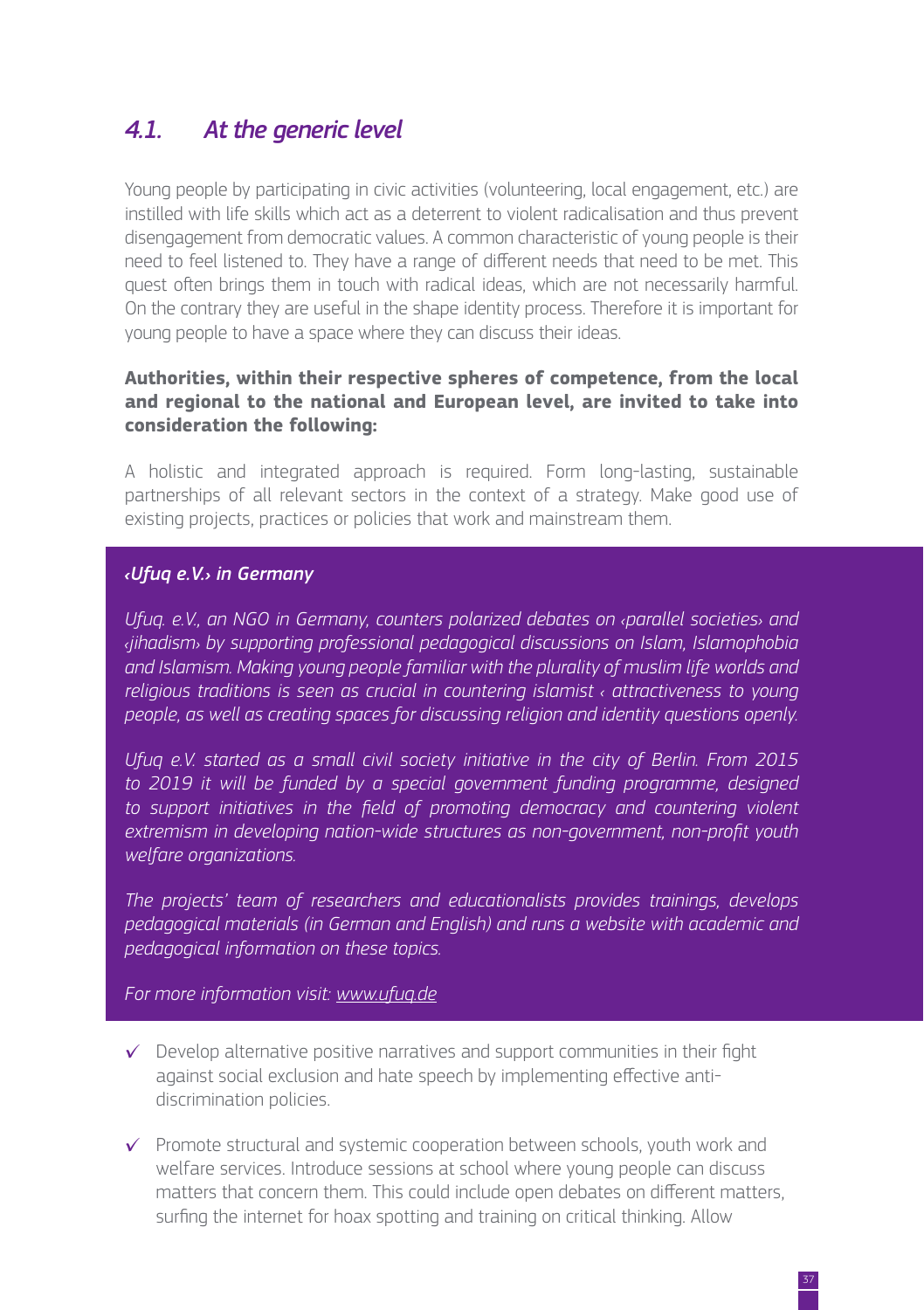teachers and social workers to be supported by youth workers with experience in holding difficult conversations on identity issues.

#### *‹Class of intercultural competencies›*

*Europe4Youth, a member of the Polish National Youth Council, cooperates with the*  Jagiellonian University in Cracow within the initiative called **«Class of intercultural** *competences›. It consists of a cycle of meetings for high school pupils (30 recruited people from different high schools in Cracow) in the university premises delivering citizenship education (workshops and simulations on political systems, civil society mechanisms, public participation opportunities, etc.). The programme lasts 3 years (during high school) and at the end, the pupils are rewarded with extra points for application procedures on Universities and recognition of the learning outcomes.11*

*For more information please visit: [http://www.youthforum.org/assets/2016/10/Youth](http://www.youthforum.org/assets/2016/10/Youth-organisations-contribution-to-citizenship-education.pdf)[organisations-contribution-to-citizenship-education.pdf](http://www.youthforum.org/assets/2016/10/Youth-organisations-contribution-to-citizenship-education.pdf)*

- $\checkmark$  Allow young people to design the above mentioned sessions or actively involve them in a bottom-up approach. Encourage young people to design and facilitate discussion of issues that concern them.
- $\checkmark$  Encourage the use of non-formal methodologies and informal learning within formal education settings for civic education. Encourage a bottom-up approach in designing such classes allowing young people to explore what human rights or democratic values mean for them in practice.
- $\checkmark$  Involve higher and middle management and secure their commitment in developing an informed vision within schools and youth work of what identity issues young people face and how to promote their democratic resilience.

#### *Study on extremism in the youth domain in the Netherlands*

*Often frontline workers (teachers, youth workers, youth care) recognize the importance of paying attentions to the identity issues that young people face concerning their search for meaning, belonging and justice. An in depth study among practitioners in the Netherlands showed, however, that they often experience difficulties in getting their organisation to dedicate time, funds and support to making time for dealing with these issues, allowing practitioners to follow trainings, buying in new methods, bringing in expertise from the outside. Also, support is needed to share worrying signals with outside partners (i.e. the police). Management can be worried about the image of a school or community centre. Practitioners need to be aware and competent, but they require the support from higher and middle management to be able to achieve this.*

<sup>&</sup>lt;sup>11</sup> European Youth Forum publication «Inspiring! Youth Organisations Contribution to Citizenship Education›, 2016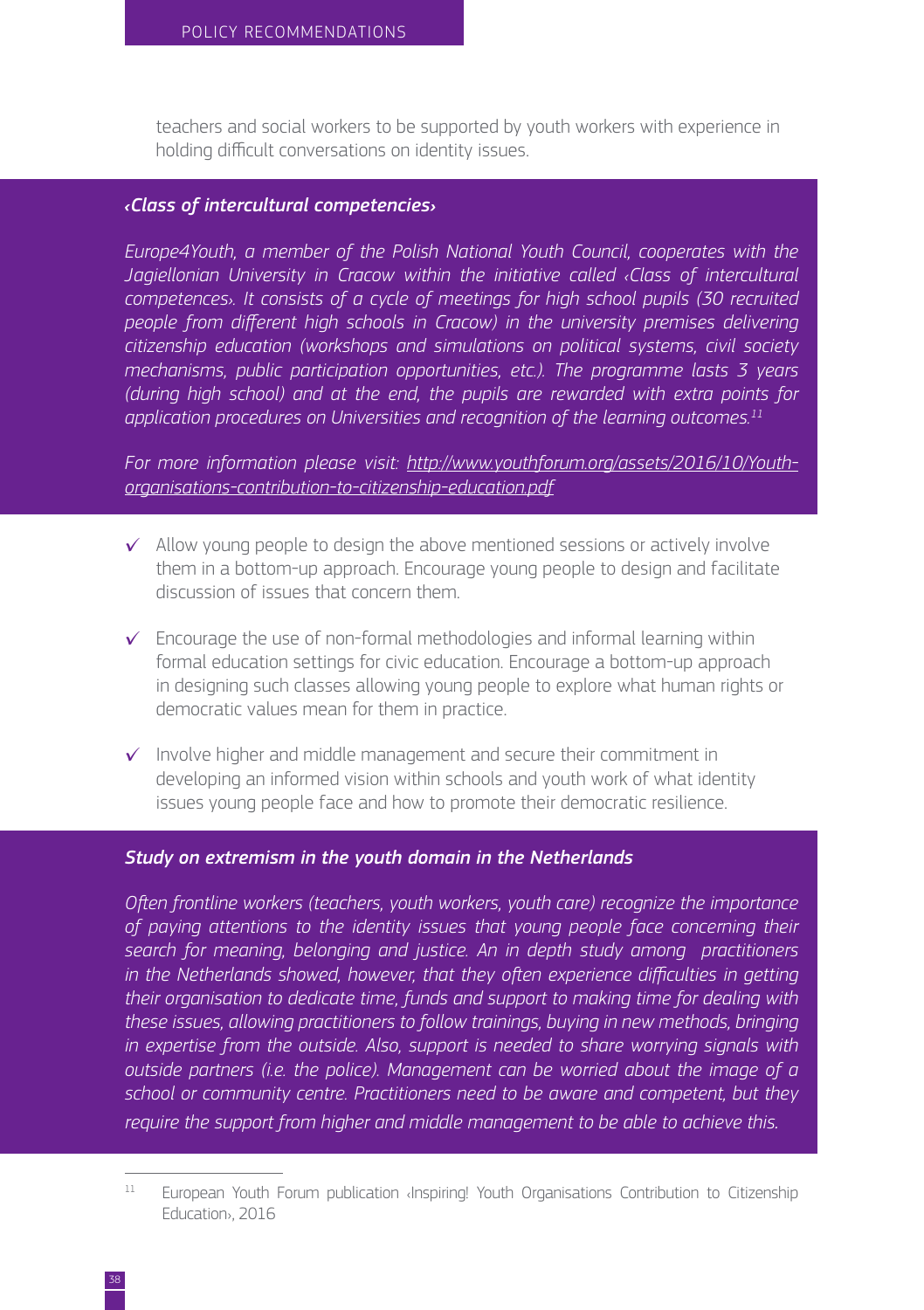- $\checkmark$  Provide training opportunities to youth workers and educators on subjects such as dialogue techniques and conflict management which would allow them to be able to handle difficult discussions on sensitive matters.
- $\checkmark$  Provide training opportunities or access to information to youth workers and educators regarding basic understanding of the factors leading to violent radicalisation.
- $\checkmark$  Provide training opportunities for youth workers and educators in general to develop their IT skills, get familiarised with social networks that are appealing to young people and learn how to approach them online.
- $\checkmark$  Offer support to youth workers and educators by establishing local, regional or national pools in order to facilitate access to organised knowledge and expertise. Since violent radicalisation does not always occur often enough to justify training, these pools will give the opportunity to youth workers and educators to engage in collegial and in-depth discussions, to share their concerns on specific and often very complex cases, to discuss the details with a colleague and work out a possible path of intervention together.
- $\checkmark$  Make best use of existing anti-discriminatory or other networks that provide support services to young people especially at the local level but also at national and European level.
- $\checkmark$  When it comes to designing policies or measures which aim at addressing low level anti-social activity or youth delinquency, justice departments and the police should explore cooperation possibilities with youth workers.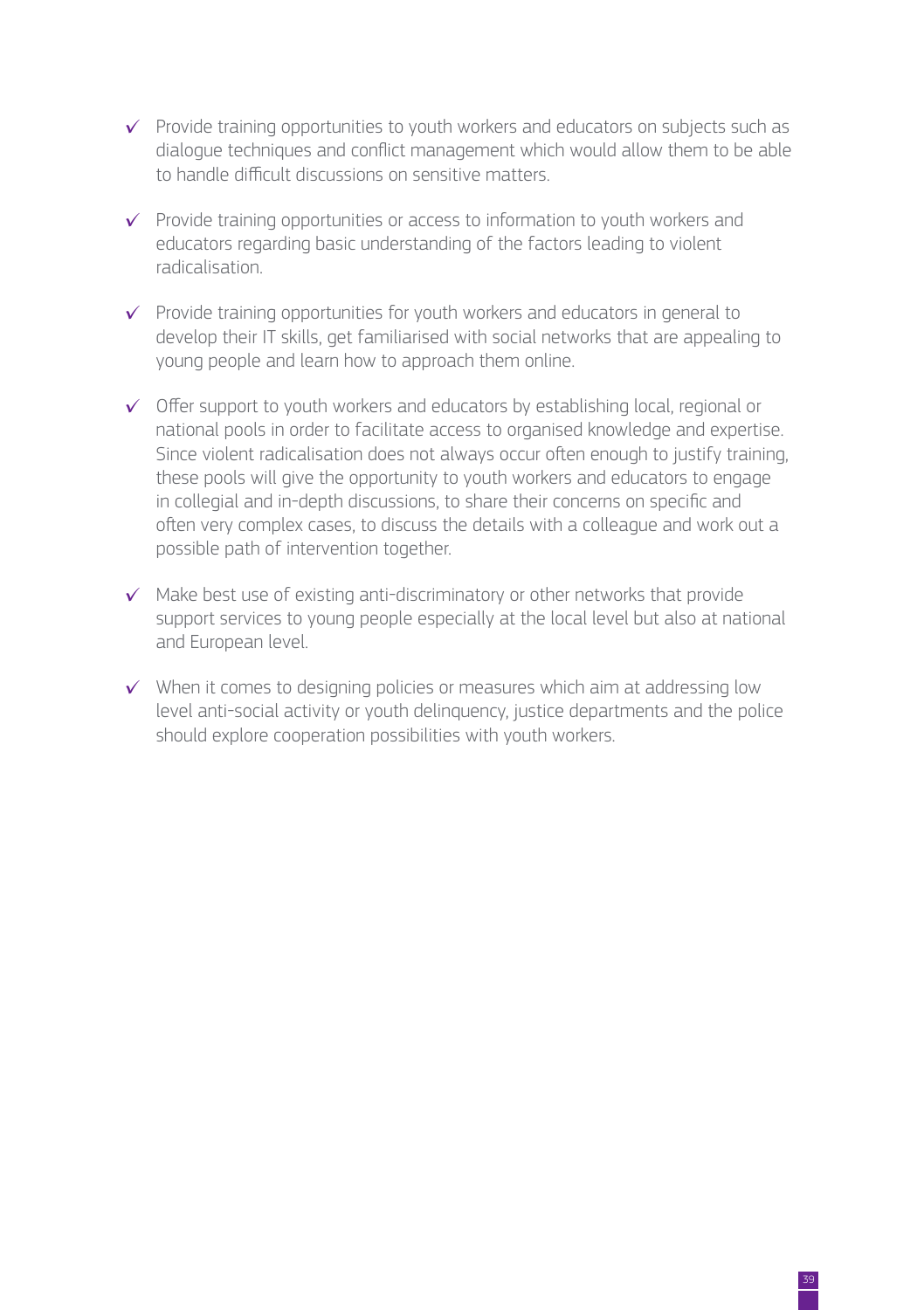

#### *‹Network youth street› in Slovenia*

*Running already for four years, ‹network youth street› is a project which was developed in 2012 to tackle delinquent behaviour of young people in the municipality of Ljubljana. Local authorities decided to tackle the issue through youth work instead of applying security measures.* 

*The project is street-based, where seven youth organizations in cooperation with the municipality, are reaching out to young people in order to change their* 

*behaviour and thus solve the problem. Through a positive approach and the creation of a friendly and encouraging environment, youth street workers are raising young people's awareness about responsible use of public spaces, so that they start to appreciate the freedom to gather and hang there. Their point is not to moralise or tell them what to do. Instead, youth street workers establish opportunities for young people to self-reflect and realise what is right and what is wrong, not just for them, but for the whole community. In such a way they can become more aware of their actions and the consequences which follow. The main tool for doing this is conversation, so that they come to the point that leaving trash behind is not right and if everyone pays attention*  to it, it is very simple. They try to be creative in the approach that they use, modifying *and changing it depending on the situation.* 

*As success factors were identified the cross-sectorial cooperation, the peer to peer approach and the outreach youth work. The main difficulty which this project had to*  face was the distrust from locals on the effectiveness of this project. However the *successful implementation of the project resulted in the persuasion of the authorities on the value of youth work and the positive perception of local youth by the community.*

*For more information please visit:<https://www.facebook.com/MrezaMladaUlica>*

- $\checkmark$  Create  $\langle$ hubs $\rangle$  at the local level where all sectors (e.g. schools, municipal services, sports / cultural clubs, communities, NGO's) surrounding young people including their families can come together and discuss issues that concern them, seek guidance and establish contacts.
- $\checkmark$  Establish  $\checkmark$  helplines and help desks where young people can seek support, guidance and discuss matters that concern them.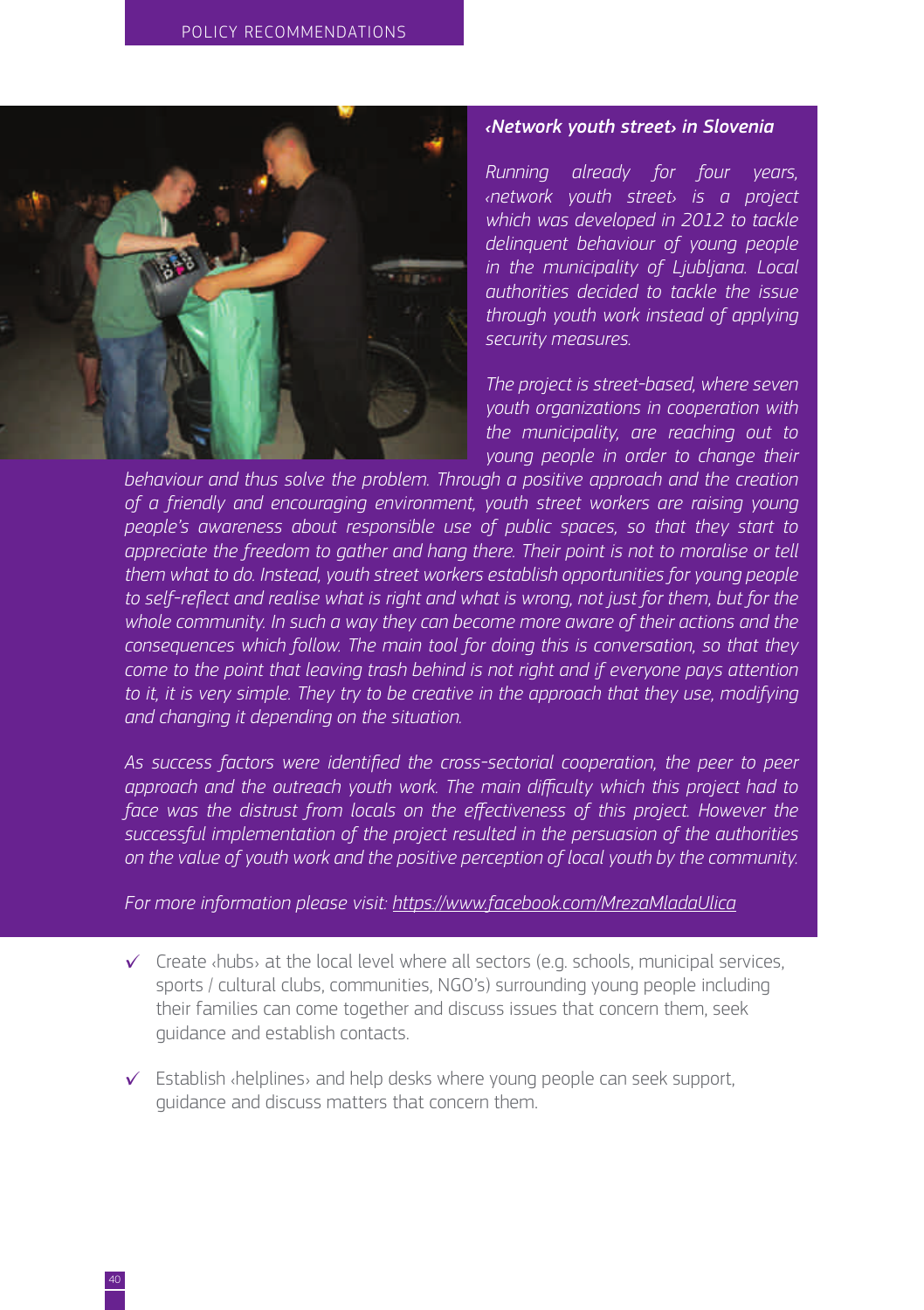#### <span id="page-42-0"></span>*The ‹Kellimni› project in Malta*

*The project provides online support to Maltese youth through a dedicated team of trained operators. It provides a safe and respected environment where young people can discuss a series of matters that concern them, varying from puberty and body changes to dealing with others and hate speech. Young people can communicate with the Kellimni team on an anonymous and confidential basis through various – youth friendly- channels (e-mail, social networks, and chat applications). The goal of the project is to support young people in their journey to realise their goals and potentials and make them feel safe well, respected and dignified. The project runs in partnership between the public sector and the civil society and the service is provided free of charge.*

*For more information please visit: [www.kellimni.com](http://www.kellimni.com)*

### *4.2. At the Targeted level*

The need for cross-sectoral cooperation at this level is prominent. Since youth workers will need to draw from the expertise of and at the same time provide their support to other fields (e.g. social work, justice, security, education and training, health) a setting for mutual exchange is necessary.

At this level, many young people find themselves in a vulnerable position often troubled, at risk or already socially excluded, do not find their place in society or experiencing family or health problems. They could find comfort in groups and radical ideologies might be appealing to them. These young people, especially if located in environments where radical influences are present, are extremely exposed to recruit networks.

#### **Authorities, within their respective spheres of competence, from the local and regional to the national and European level, are invited to take into consideration the following:**

- $\checkmark$  Establish structural, long lasting, sustainable partnerships between municipal services and the sectors of social, education, labour market youth, health, justice, security at the local level.
- $\checkmark$  Set up a pool of specialists at the national level from the various sectors where youth workers can seek advice and guidance.
- $\checkmark$  Provide a wide-ranging list with useful resources which can provide information (e.g. facilitate access to relevant pedagogical methods and materials from other countries by translating them), advice or expertise at the local level and at the national level and ensure that youth workers can access it if necessary.
- $\checkmark$  Establish ‹helplines› at national level where young people and their surroundings can seek support and guidance. Such helplines or helpdesks can focus either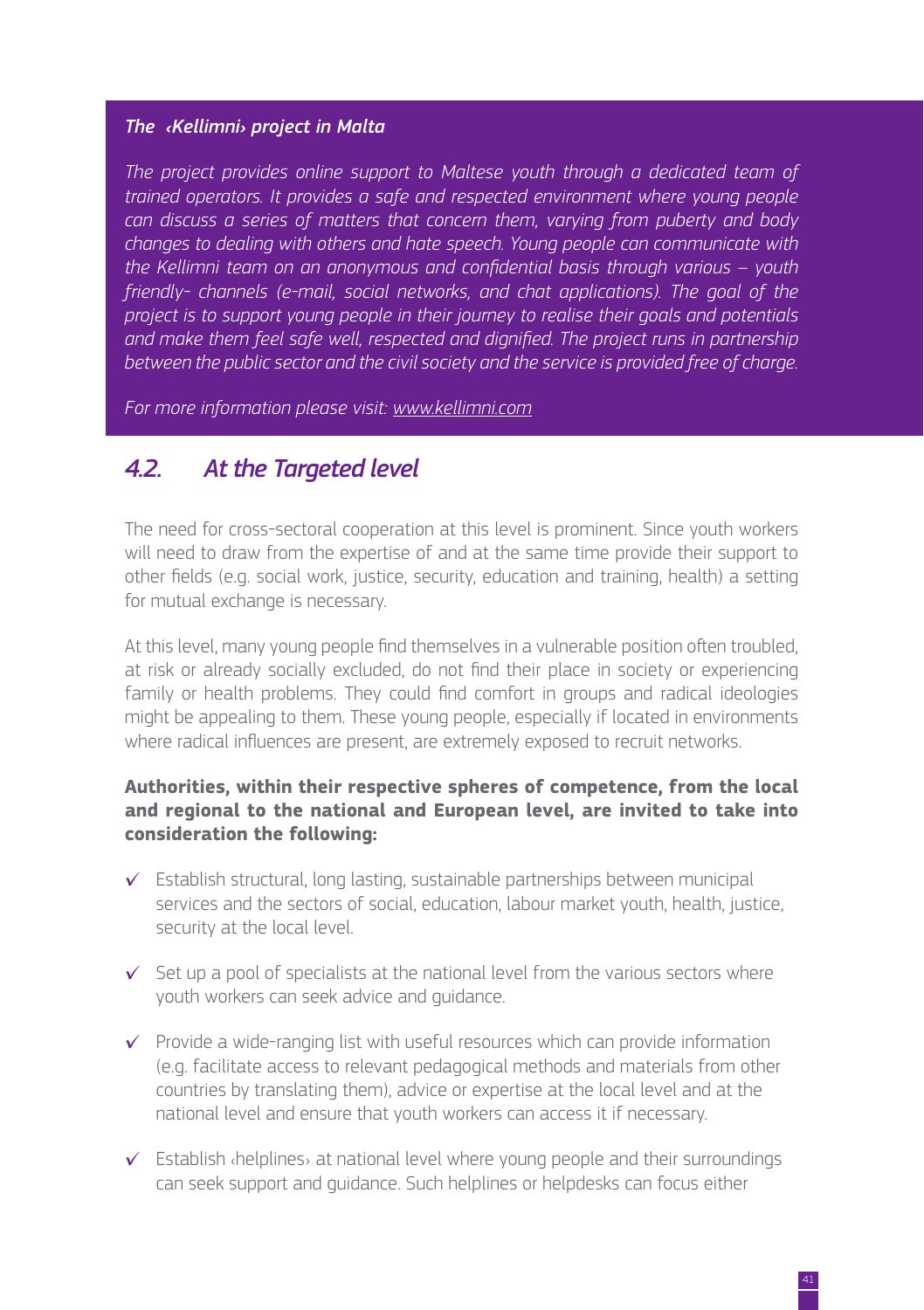on young people who seek support when feeling endangered, their social surroundings looking for advice how to deal with the situation of a close person is at risk of violent radicalisation, or on the wider public.

#### *‹Beratungsstelle Extremismus› in Austria*

*In Austria, the ‹Beratungsstelle Extremismus› (helpline extremism), established 2014 by the Federal Ministry for Families and Youth offers free of charge help, if relatives, social workers, teachers or any other person are worried, that someone might have joined an extremist group. It offers information and advice concerning questions on extremism (politically or religiously motivated extremism such as right wing extremism or jihadism.) The helpline offers workshops and lectures as well as direct personal counselling and expertise. The team is multi-professional (psychologists, adult educators, researchers) and multi-lingual to reach also persons with migrant*  background. The service is anonymous and confidential. This helpline is placed within *the nationwide network of open youth work, bOJA, which is a service point for open youth work in Austria. Since its start the helpline was contacted more than 1.700 times (almost 1.000 first time contacts) and 86 families made use of the face-to-face counselling. Additionally, more than 4.400 participants were reached in workshops. The ‹Beratungsstelle Extremismus› is networking with national and international groups of experts in the field of radicalisation and extremism.*

#### *Confidential line in Lithuania*

*In 2016, the State Security Department (SSD) launched a confidential line aiming to channel public attention to current intelligence threats and to educate the society; available 24/7 which connects directly and anonymously to trained intelligence agents as an opportunity for each and every citizen to contribute actively to the enhancement of national security. In that way, responsibility, resistance, critical thinking and civic empowerment are encouraged and thus civic trust is promoted.*

*This campaign is an example of strategic attitude and expedient communication of our country: it is supported by the Ministry of National Defence, Lithuanian Army, Ministry of Foreign Affairs, Ministry of Culture, Lithuanian Riflemen's Union, in cooperation with 10 000 citizens, Institute of International Relations and Political Science, and business marketing experts DANSU. They all have expressed support and have been presenting the project as an example of social advertisement in Lithuania.* 

*For more information please visit:<https://www.youtube.com/watch?v=dHkJBFdHd4c>*

- $\checkmark$  Provide youth workers, both volunteers and employed, with training opportunities for specialisation at this level of prevention.
- $\checkmark$  Provide sufficient funding for youth work enabling it to fulfil all tasks mentioned in the toolbox, including detached youth work (working hours, number of staff, education and training, supervision, infrastructure, etc.).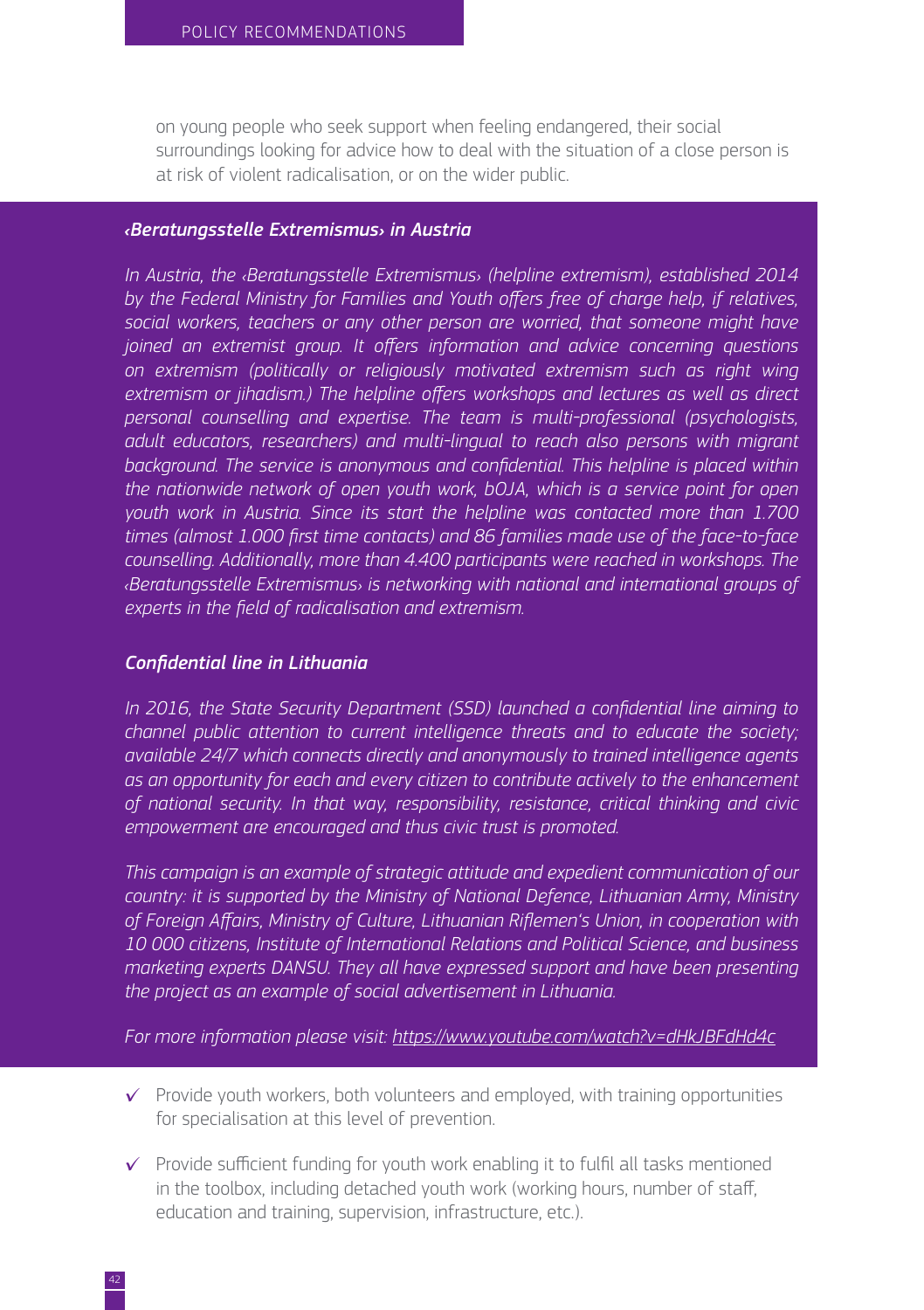<span id="page-44-0"></span> $\checkmark$  Create (an) international network(s), or give visibility and access to existing ones, based on the different level of challenges in each country, for sharing information and expertise between specialised in the targeted prevention youth workers, and facilitate their access to these international networks.

#### *Radicalisation Awareness Network — Centre of Excellence12*

*The Radicalisation Awareness Network (RAN) and its Centre of Excellence is the European hub and platform to exchange experiences, pool knowledge, identify best practices and develop new initiatives in tackling radicalisation. It engages, different actors (including youth workers, psychologists, educators, social workers, community leaders and NGOs together with police, prison and probation officers as well as representatives from different ministries and administrations) in all relevant areas ranging from enhancing resilience against extremist propaganda on the internet, radicalisation in prison as well as in the educational environment with a particular focus on youth. The RAN is conceived as a network of networks and cooperation between other relevant networks and the RAN Centre of Excellence helps pooling relevant expertise and mutually reinforcing initiatives in different policy areas. 9 RAN Working Groups, all chaired by experienced practitioners from the relevant fields, connect several hundred actors from all over Europe. The RAN Centre of Excellence is furthermore mapping latest research findings which are directly relevant for the concrete work of practitioners and authorities within the different RAN working groups and provides specific support to stakeholders in the Member States in designing comprehensive prevent strategies and setting up multiagency frameworks. The RAN working group on ‹Youth, Families and Communities› is specifically addressing issues such as family support structures, community work and furthermore has a strong focus on informal and non-formal education. In this respect youth work and support for youth workers are of the key components of RAN.*

### *4.3. At the indicated level*

**Authorities within their respective spheres of competence, from the local and regional to the national and European level, are invited to take into consideration the following:**

- $\checkmark$  Provide funding for the cooperation of the stakeholders.
- $\checkmark$  Encourage multi-stakeholder cooperation (e.g., between the security sector, mental health professionals, social workers and specialised youth workers) in order to provide tailor-made interventions to young people who are already engaged in an extremist group and want to drop out.

<sup>12</sup> *Several initiatives presented in this toolbox are also part of a selection of practices featured RAN. For more information please visit: [http://ec.europa.eu/dgs/home-affairs/what-we-do/](http://ec.europa.eu/dgs/home-affairs/what-we-do/networks/radicalisation_awareness_network/ran-best-practices/index_en.htm.) [networks/radicalisation\\_awareness\\_network/ran-best-practices/index\\_en.htm.](http://ec.europa.eu/dgs/home-affairs/what-we-do/networks/radicalisation_awareness_network/ran-best-practices/index_en.htm.)*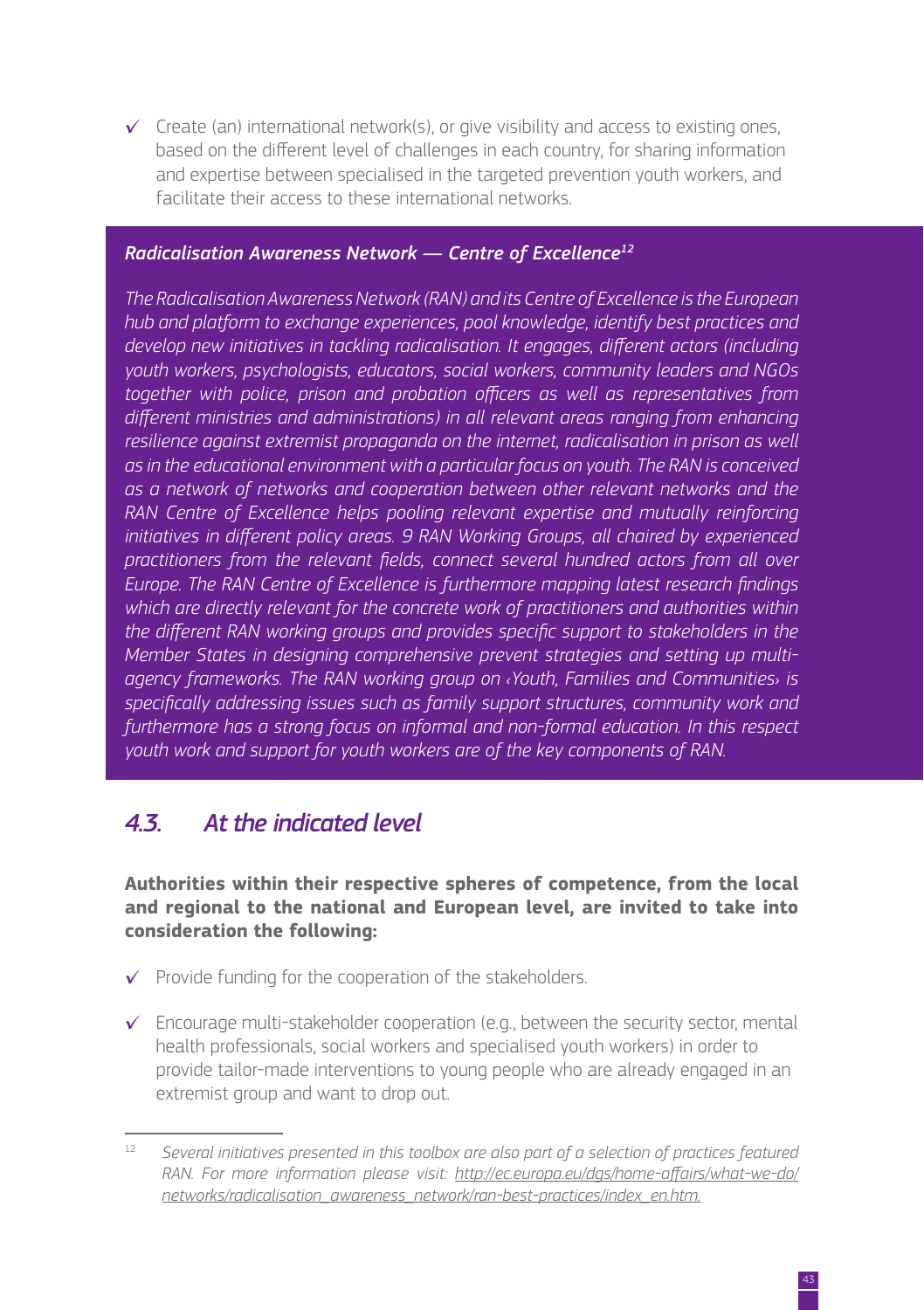

#### *The ‹Exit› project in Sweden*

*›Exit› provides hands-on individually targeted support to those who want to leave white power/neo-Nazi environments behind. Exit offers personal meetings, provides a contact person available 24/7 and assists in contacts with governmental agencies. Exit cooperates with housing corporations, the police, social services, other legal entities and family and friends of those who want out. Exit also offers counselling to parents, siblings, partners and others close to its clients. Exit has existed since 1998. Some of those who have left white power/neo-Nazi environments through the support of Exit now work for the project, building on their own experiences and deep understanding of what it means to leave such environments behind. Other activities of Exit include capacity building in municipalities, schools and nonprofit NGOs working with the target group.*

*For more information please visit: [http://exit.fryshuset.se/](http://exit.fryshuset.se/english/) [english/](http://exit.fryshuset.se/english/) and<https://www.youtube.com/watch?v=CNIgKsb1QbA>*

- $\checkmark$  Establish multi-stakeholder ‹round tables› in order to share information, discuss concrete cases as well as potential collective interventions, at the local level.
- $\checkmark$  Provide youth workers with training opportunities for specialisation at this level of prevention.
- $\checkmark$  Examine the possibility of having youth workers train law enforcement officers on how to better reach out to young people.

#### *Countering extremism in Denmark*

*The Danish approach to preventing and countering extremism and violent radicalisation, be they political or religious, is based on systematized multiagency collaboration between various social-services providers, the educational system, the health-care system, the police, and the intelligence and security services that has evolved over a decade. The sharing of information necessary for such collaboration is regulated by the Danish Administration Justice Act, which limits the use of shared information. The Danish approach draws on decades of experience with similar collaboration from other areas and benefits from already existing structures and initiatives developed for other purposes than specifically preventing extremism and violent radicalisation. It includes state, regional and local actors and is structured around efforts targeted respectively at the wider society, extremist individuals and groups, and individuals involved, or in imminent danger of becoming involved, in illegal activities. Concrete methods are continuously being developed, both top-down and bottom-up, to meet contemporary challenges.*

*For more information please visit: [http://www.diis.dk/en/research/the-danish-approach](http://www.diis.dk/en/research/the-danish-approach-to-countering-extremism-holds-potential-as-well-as-challenges)[to-countering-extremism-holds-potential-as-well-as-challenges](http://www.diis.dk/en/research/the-danish-approach-to-countering-extremism-holds-potential-as-well-as-challenges)*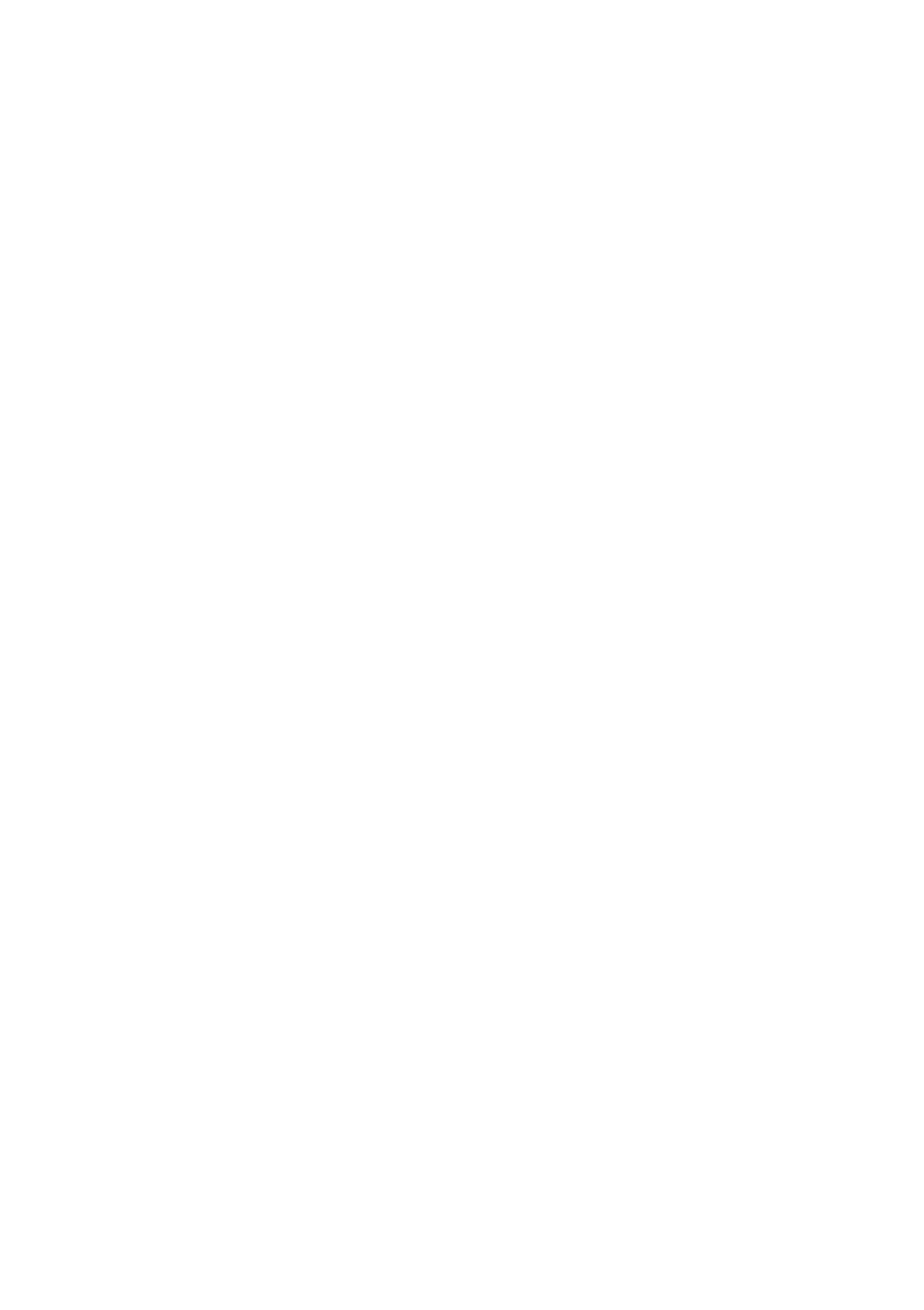## <span id="page-47-0"></span>**Conclusions**

## *5.1. The role of youth work*

The mandate of the expert group was promoting active citizenship, preventing marginalisation and violent radicalisation. In preparing these documents the specific focus was on prevention and the contribution youth work and youth workers can make. It is very important to state that radical ideas are not in themselves problematic. This changes when radical ideas develop into violent extremism.

Violent radicalisation jeopardises first and foremost a young person's future and wellbeing and with that our European project. Youth work has a role to play in building democratic resilience and empowering young people to become active participants in the European democratic society.

## *5.2. Three levels of prevention*

The expert group has identified three levels of prevention at a generic, targeted and indicated level. Youth work has a unique contribution to make at each different level. Youth work's contribution at a generic level is about equipping young people with life skills which contribute to their democratic resilience and strengthens their democratic values. At the targeted prevention level, youth work can work at an individual or collective perspective with young people who are close to or have been in contact with extremist groups. At the indicated level we find young people who are already engaged with an extremist group or extremist ideals. Here youth work, along with other key professionals, can support young people to transition out of these groups.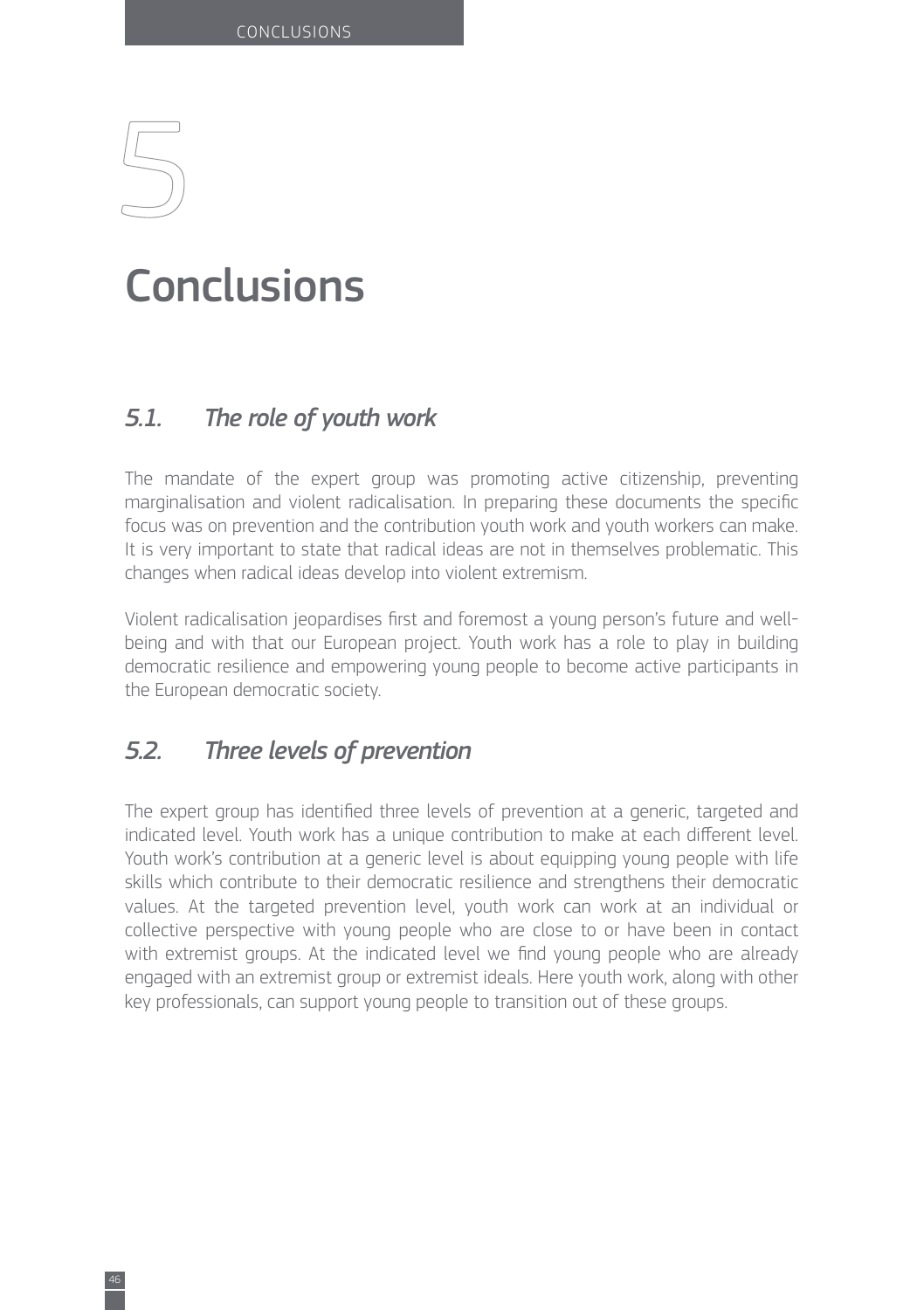## <span id="page-48-0"></span>*5.3. The role of policy makers*

Member States are invited to take into account the policy recommendations having in mind existing practices in their countries which could be further developed to face newly occurring needs and challenges. It is of the utmost importance to develop these activities in close cooperation with youth workers respecting the values of youth work.*<sup>13</sup>* Nevertheless, cross-sectoral cooperation between youth work and security and justice departments, social work and formal education system among others, is encouraged to be further developed and mainstreamed. The recommendations highlight the need for action in certain key areas, such as an integrated approach, capacity building of the youth sector, developing sustainable partnerships and maximising current resources.

## *5.4. Current challenge*

The recommendations prepared and presented in this document should be read and used in accordance with national and local realities that differ across the European Union. Violent extremism is a very real threat to our democratic values. Because young people are naturally drawn to more radical ideas when they grow up, they need a place where they can discuss and experiment.

The value of youth work lies in its ability to be flexible and address the reality of young people. Youth work can make the difference by supporting young people, especially those at risk of marginalisation and social exclusion, with their problems and by empowering them how to deal with the challenges of growing up in a complex, pluralistic modern society. In that way, further recognition and support of the role of youth work role from Member States and the European Union is needed.

<sup>&</sup>lt;sup>13</sup> See glossary. The values of youth work as identified in the final report of the expert group *on 'The contribution of youth work to address the challenges young people are facing, in particular the transition from education to employment', European Commission, 2015*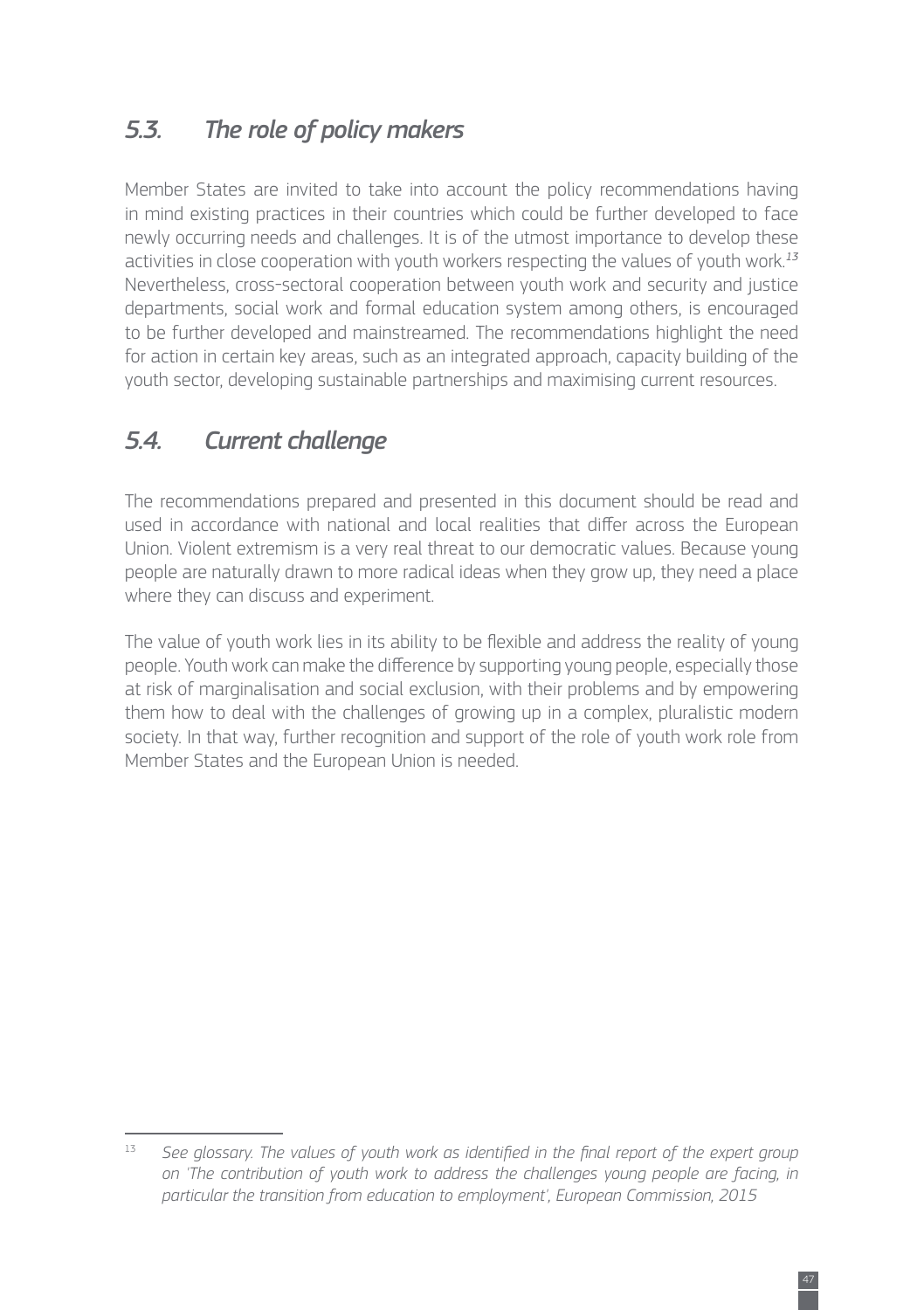## <span id="page-49-0"></span>Annex - Members of the expert group

| <b>Member State<sup>14</sup></b> | <b>Name</b>               | <b>Contact Details</b>                       |
|----------------------------------|---------------------------|----------------------------------------------|
| RF fr                            | Mr. Olivier PLASMAN       | Olivier.plasman@cfwb.be                      |
|                                  | Ms. Felicia SOLIS RAMIREZ | Felicia.SOLISRAMIREZ@cfwb.be                 |
| RF nl                            | Ms. Janne VERMEESCH       | Janne.vermeesch@cjsm.<br>vlaanderen.be       |
| $\sqrt{7}$                       | Ms. 7denka MASKOVA        | zdenka.maskova@msmt.cz                       |
| DK                               | Ms. Annemette KRABBE      | akra@gentofte.dk                             |
| DF                               | Ms. Michaela GLASER       | glaser@dji.de                                |
| EE                               | Ms. Katrin SIIDER         | katrin.siider@hm.ee                          |
| IF                               | Ms Gwen DOYLE             | Gwen_Doyle@dcya.gov.ie                       |
|                                  |                           | youthaffairs@dcya.gov.ie                     |
| Fς                               | Ms Miriam NORIFGA DIAZ    | noriegadm@injuve.es                          |
| <b>FR</b>                        | Ms. Catherine LAPOIX      | Catherine.LAPOIX@jeunesse-<br>sports.gouv.fr |

<sup>14</sup> Roman alphabetical order of the countries' geographical names in the original language(s).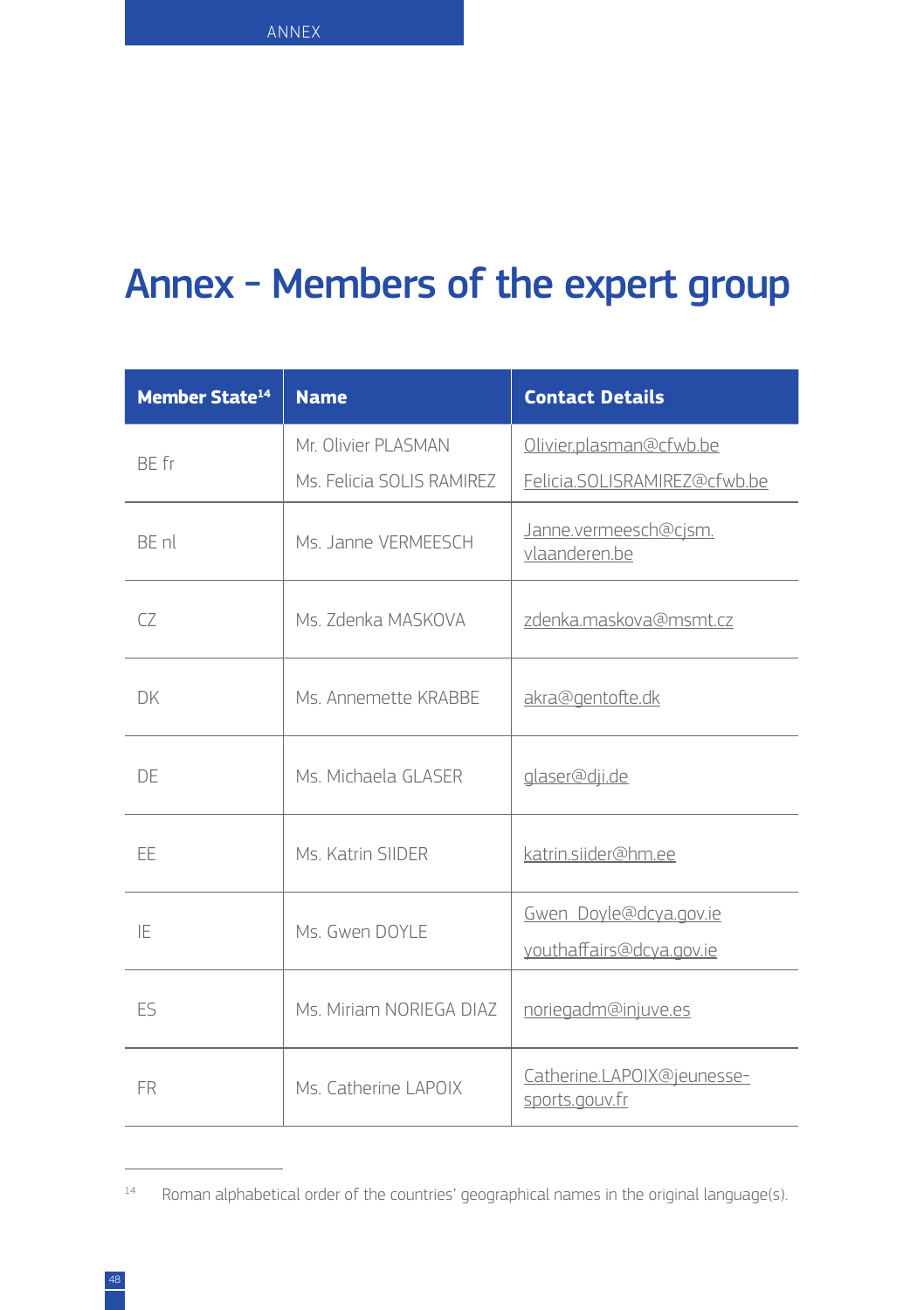| <b>HR</b>         | Ms. Zrinka MIKOLIC           | zrinka.mikolic@mspm.hr              |
|-------------------|------------------------------|-------------------------------------|
| ΙT                | Mr. Carlo PRESENTI           | giov@rpue.esteri.it                 |
| LV                | Ms. Inese SUBEVICA           | inese.subevica@ljp.lv               |
|                   | Ms. Santa OZOLIŅA            | Santa.Ozolina@izm.gov.lv            |
| LT                | Ms. Jolanta<br>SAKALAUSKIENĖ | jolanta.sakalauskiene@socmin.lt     |
| МT                | Ms. Beverly SALIBA           | Beverly.saliba@gov.mt               |
| NL                | Ms. Saskia TEMPELMAN         | s.g.tempelman@nctv.minvenj.nl       |
| AT                | Mr. Manfred ZENTNER          | Manfred.Zentner@donau-uni.<br>ac.at |
| PI                | Ms. Liliana BUDKOWSKA        | Liliana.Budkowska@frse.org.pl       |
|                   | Ms. Anna OSTROWSKA           | Anna.Ostrowska@men.gov.pl           |
| PT                | Mr. Pedro FOLGADO            | Pedro.Folgado@ipdj.pt               |
| $\mathsf{S}$      | Mr. Uroš SKRINAR             | uros.skrinar@mva.si                 |
| <b>SE</b>         | Mr. Pontus EKSTEDT           | pontus.ekstedt@mucf.se              |
| YFJ <sup>15</sup> | Mr. Manuel GONCALVES GIL     | manuel.gil@youthforum.org           |

<sup>15</sup> European Youth Forum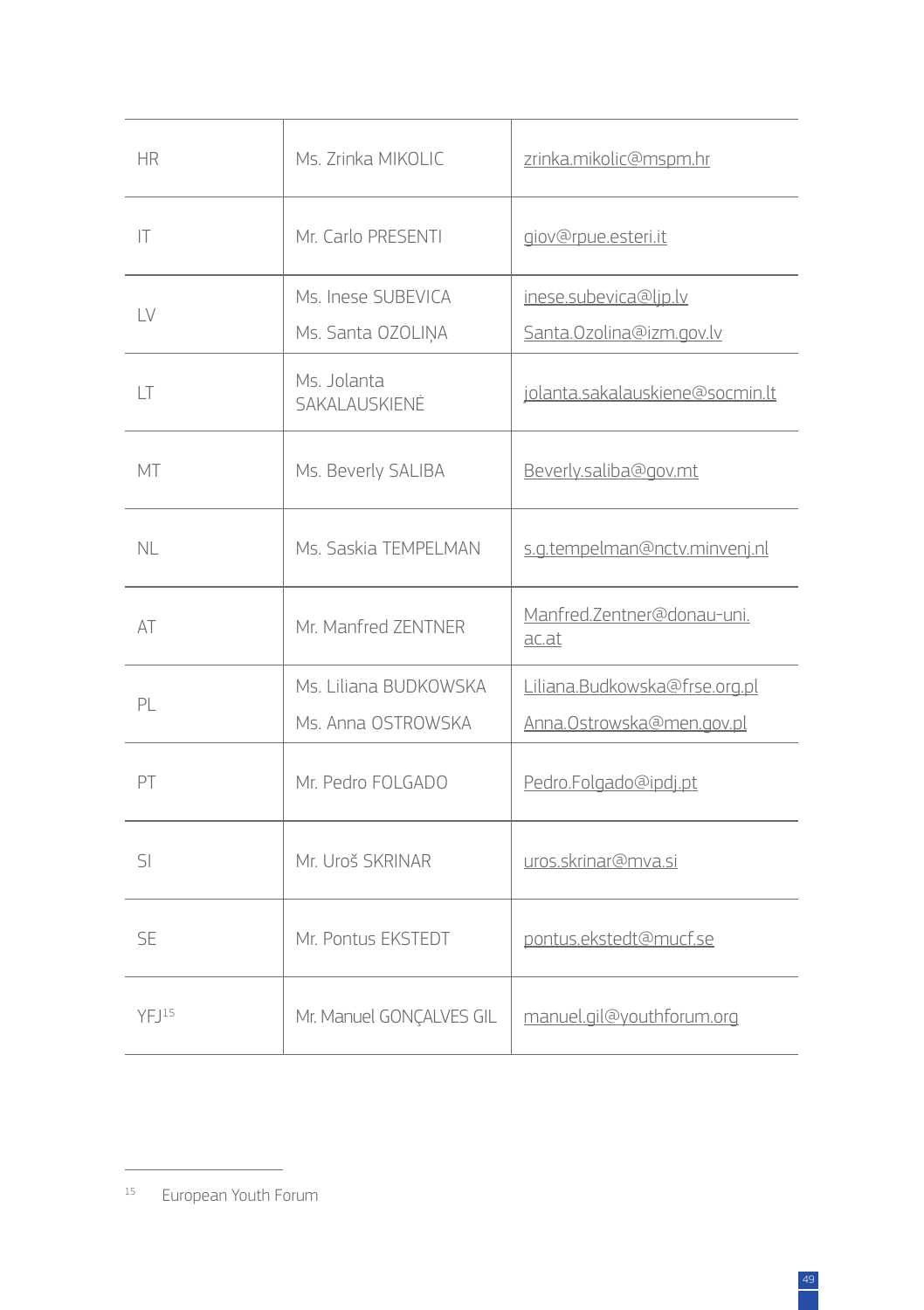#### European Commission - Directorate-General for Education and Culture **EUROPEAN COMMISSION**

Directorate-General for Education, Youth, Sport and Culture Luxembourg: Publications Office of the European Union Unit B3 - Youth, Volunteer Solidarity and Traineeships Office Directorate B - Youth, Education and Erasmus+

Contact: Michail Moschovakos

E-mail: EAC-YOUTH@ec.europa.eu

European Commission B-1049 Brussels

### **HOW TO OBTAIN EU PUBLICATIONS**

#### **Free publications:**

- one copy: via EU Bookshop (http://bookshop.europa.eu);
- more than one copy or posters/maps:

from the European Union's representations (http://ec.europa.eu/represent\_en.htm); from the delegations in non-EU countries (http://eeas.europa.eu/delegations/index\_en.htm); by contacting the Europe Direct service (http://europa.eu/europedirect/index\_en.htm) or calling 00 800 6 7 8 9 10 11 (freephone number from anywhere in the EU)  $(*)$ .

(\*) The information given is free, as are most calls (though some operators, phone boxes or hotels may charge you).

#### **Priced publications:**

• via EU Bookshop (http://bookshop.europa.eu).